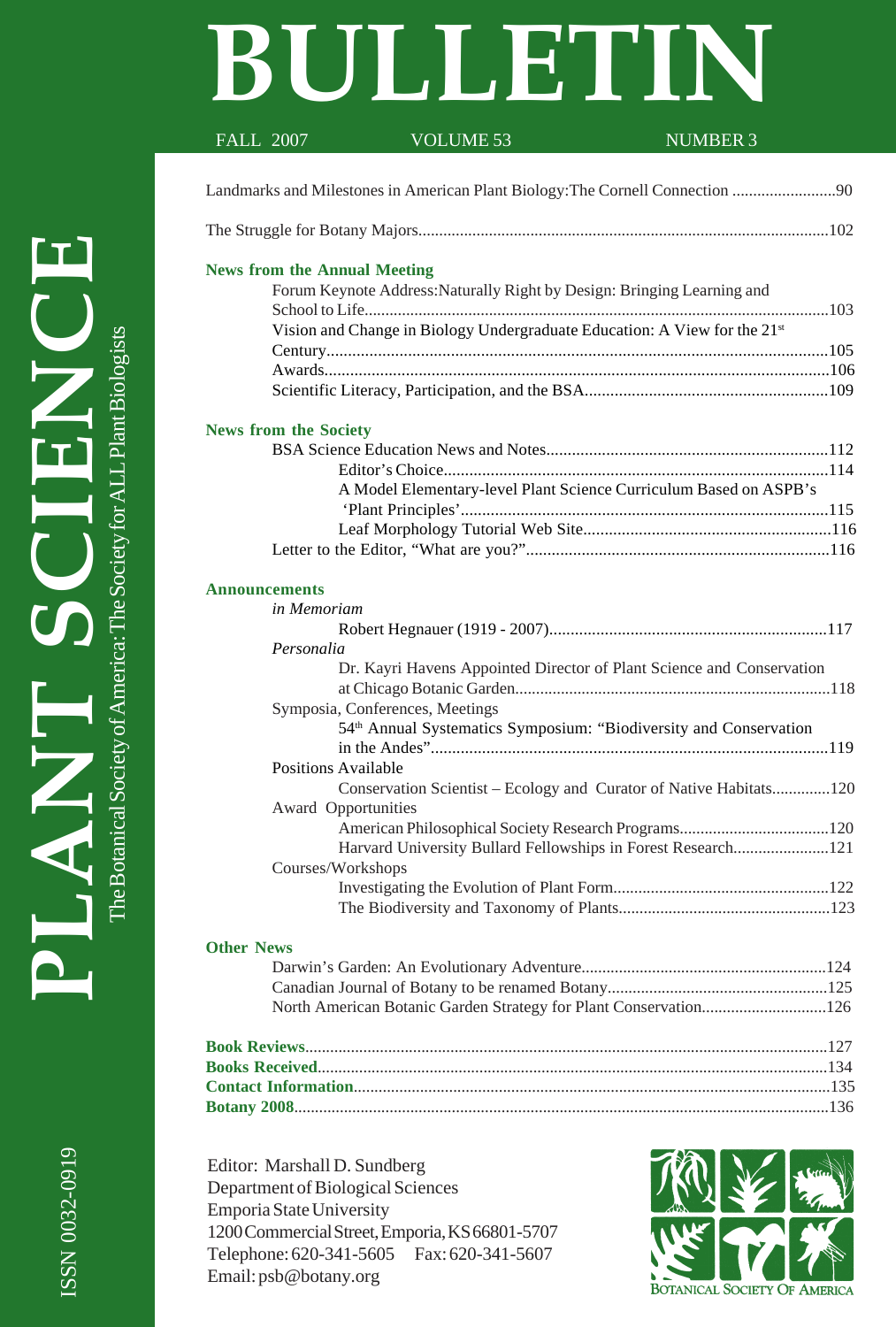From July 7 through 11, Botany took Chicago by storm with the biggest botanical event on the continent since the St. Louis International Botanical Congress eight years ago. It was also the first time in three decades that the American Society of Plant Physiologists (now Plant Biologists) met with the Botanical Society. Many of the meeting highlights and awards are summarized in the "News from the Society" section.

The real highlights of this issue, however, are our two feature articles. The first is a brief history of botany at one of our premier institutions – Cornell University. This is an expansion of the paper Lee Kass gave last year at our Centennial Meeting in Chico. I found it fascinating and asked Lee to share her work with an article for *Plant Science Bulletin*. What botany department would be better to feature in these pages than the one that gave the Society its first President, George F. Atkinson in 1907, and will serve us with our next President (Karl J. Niklas, President-elect, 2007) one hundred years later? In addition to writing, revising, and re-revising this article, Lee took the time to organize an excellent and well-attended symposium on Botany in Chicago at this year's meeting. We hope to feature many of the presentations from this symposium in future issues.

Our second article also features a premier botany department. While the department of Botany and Microbiology at the University of Oklahoma has not had the same historical impact on Botany as Cornell, in recent decades it has provided invaluable leadership to the Society as we made the transition to running independent meetings and creating a professional business model. Wayne Elisens was our program director (1997-1999) as we moved from meeting annually with AIBS to running independent BOTANY meetings and Scott Russell was our first web-master and President 2002-3 during the period of hiring an executive director and establishing the business office in St. Louis. But that is not the story for now. In 2001 Gordon Uno (who chairs the Society's Education Committee) became chair of the Department at Oklahoma and began a concerted effort to strengthen and grow the botanical component of this dual department. In our second feature Gordon shares some of the strategies he employs, and concerns he sees, for building botany in colleges and universities today. -Editor

# **Landmarks and Milestones in American Plant Biology: The Cornell Connection**

ABSTRACT: Cornell University faculty, staff, students, graduate students and post-docs made landmark contributions to American plant biology. Twenty-four were recognized by their election to the U.S. National Academy of Sciences (Sections of Botanical Science, Chemistry or Genetics). Four who studied plants were recognized with a Nobel Prize (J.B. Sumner, G.W. Beadle, R. Holley, B. McClintock); eighteen served as President of the Botanical Society of America (BSA); twenty were BSA Merit Award winners and five received BSA Centennial Awards. The landmarks and milestones of Cornell "botanists" are presented.

# **Introduction**

The Botanical Society of America's Centennial in 2006 inspired us to examine the contributions made to American plant biology by Cornellians in the years since William Trelease (Cornell BS 1880) chaired the organizing committee and became President of the antecedent Botanical Society of America (BSA) (1895-1905). Colleagues, who attended our presentation at the BSA Centennial in Chico, California (Kass 2006), encouraged us to

|                                                                                                                                                                                                                                                                                                                                  | <b>PLANT SCIENCE BULLETIN</b>                                                                                                                                                                            |
|----------------------------------------------------------------------------------------------------------------------------------------------------------------------------------------------------------------------------------------------------------------------------------------------------------------------------------|----------------------------------------------------------------------------------------------------------------------------------------------------------------------------------------------------------|
| ISSN 0032-0919<br>Published quarterly by Botanical Society of America, Inc., 4475 Castleman Avenue, St. Louis,<br>MO 63166-0299. The yearly subscription rate of \$15 is included in the membership dues of<br>the Botanical Society of America, Inc. Periodical postage paid at St. Louis, MO and additional<br>mailing office. |                                                                                                                                                                                                          |
| POSTMASTER: Send address changes to:<br><b>Botanical Society of America</b><br><b>Business Office</b><br>P.O. Box 299<br>St. Louis, MO 63166-0299<br>E-mail: bsa-manager@botany.org                                                                                                                                              | Address Editorial Matters (only) to:<br>Marsh Sundberg, Editor<br>Dept. Biol. Sci., Emporia State Univ.<br>1200 Commercial St.<br>Emporia, KS 66801-5057<br>Phone 620-341-5605<br>E-mail: psb@botany.org |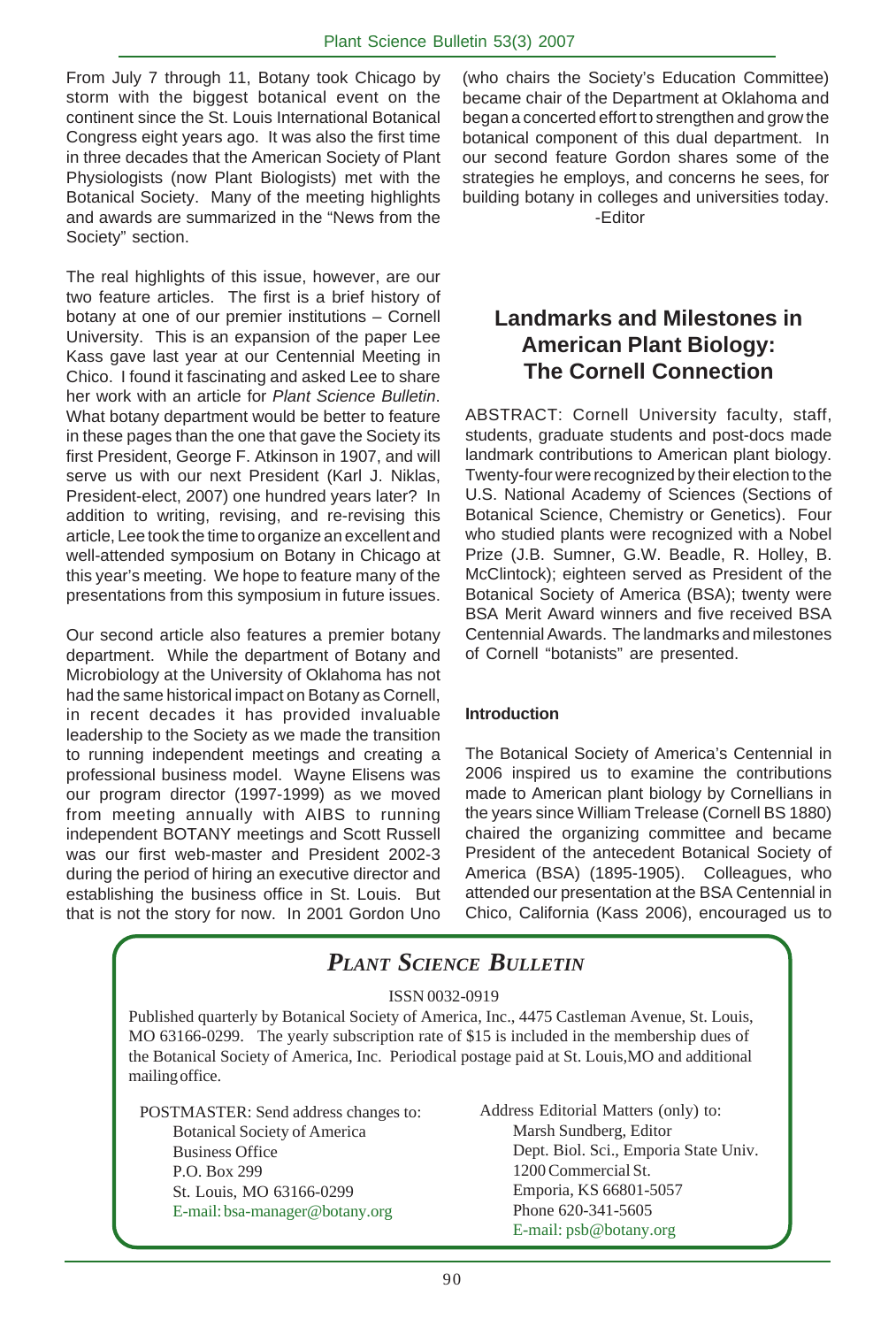publish an account of our findings to catalyze faculty and students at other colleges and universities to examine the contributions of botanists at their institutions. We are pleased to have the opportunity to do so in the *Plant Science Bulletin*, co-founded by Harriet Creighton—Cornellian and past BSA president (1956) (Kass 2005).

When the current BSA was reorganized in 1906, from three pre-existing organizations (Smocovitis 2006), Cornell Professor of Botany George F. Atkinson (Cornell PhB 1885) was elected its first President (1907, Table 1). From the time Cornell University opened its doors in 1868, faculty and students in the Department of Botany have made pioneering contributions to American plant biology. This is reflected in Ewan's (1969) *Short History of Botany in the United States*, published on the occasion of the Eleventh International Botanical Congress, held in Seattle, Washington. (It was the second time the congress occurred in the United States in over 40 years.) Interestingly, Cornell University had hosted the Fourth International Congress of Plant Sciences in Ithaca, New York in 1926, the first year it was held in the Americas (Kass 1999). L.H. Bailey (appointed first Professor of Horticulture at Cornell in 1888) was concurrently President of the Congress, the AAAS, and the BSA in that year (Table 1).

An examination of the biographical entries in *American Men of Science* (*AMS*), from its first publication in 1906 through the seventh edition in 1944, also provided context for this study. James McKeen Cattell published and edited this directory of scientists and prefixed a "star" (\*, asterisks) by the "subject of research for about 1000 of the entries." In 1906 he noted, "The star means that the subject of the biographical sketch is probably among the leading thousand students of science of the United States; but its absence does not necessarily mean that the subject of the sketch does not belong in that group." Cattell continued to assign new stars

to approximately 250 men and women of science in each of the five later volumes, and his son Jacques (Cattell 1944a, b) continued the practice through the seventh edition, 1944, the year of his father's death. In editions five through seven (1933-1944), an index number after the star indicated the edition of the book in which the first star was assigned. Cattell identified the most "eminent American Scientists of the day" and these scientists used his stars to order themselves, thus his system played a "major role in the American Scientific community" (Sokal 1995). Another perspective on the highly coveted "star" is offered by Rossiter (1982, p. 289), "There were two awards whose value was apparent to all in the 1920s and 1930s: a 'star' in the *AMS*, and the supreme accolade, the Nobel Prize." Although women had won suffrage by the 1920s, they were clearly concerned about their opportunities for advancement and employment, yet few stars were affixed to women in botany during these years. Only six women were starred in botany between 1906 and 1944 (Rossiter 1982, p 293); two were Cornellians and one of these won an unshared Noble Prize in 1983.

Although Cornell botanists made many contributions before 1906, in the interest of brevity, and in celebration of the BSA Centennial, we begin our story with Atkinson and concentrate on Cornell's Departments of Botany and herbaria; reserving the extensive contributions of Cornell's earlier botanists for another time.

# **Contributions from Cornell's First Notable Department of Botany (1868-1921)**

### **Prentiss and Atkinson's Department of Botany**

George F. Atkinson (1854-1918), first president of the reorganized BSA, studied with Albert N. Prentiss, Cornell's first Professor and Chair of Botany (1868- 1896). Prentiss had also influenced students who studied the local flora (David Starr Jordan, Cornell's

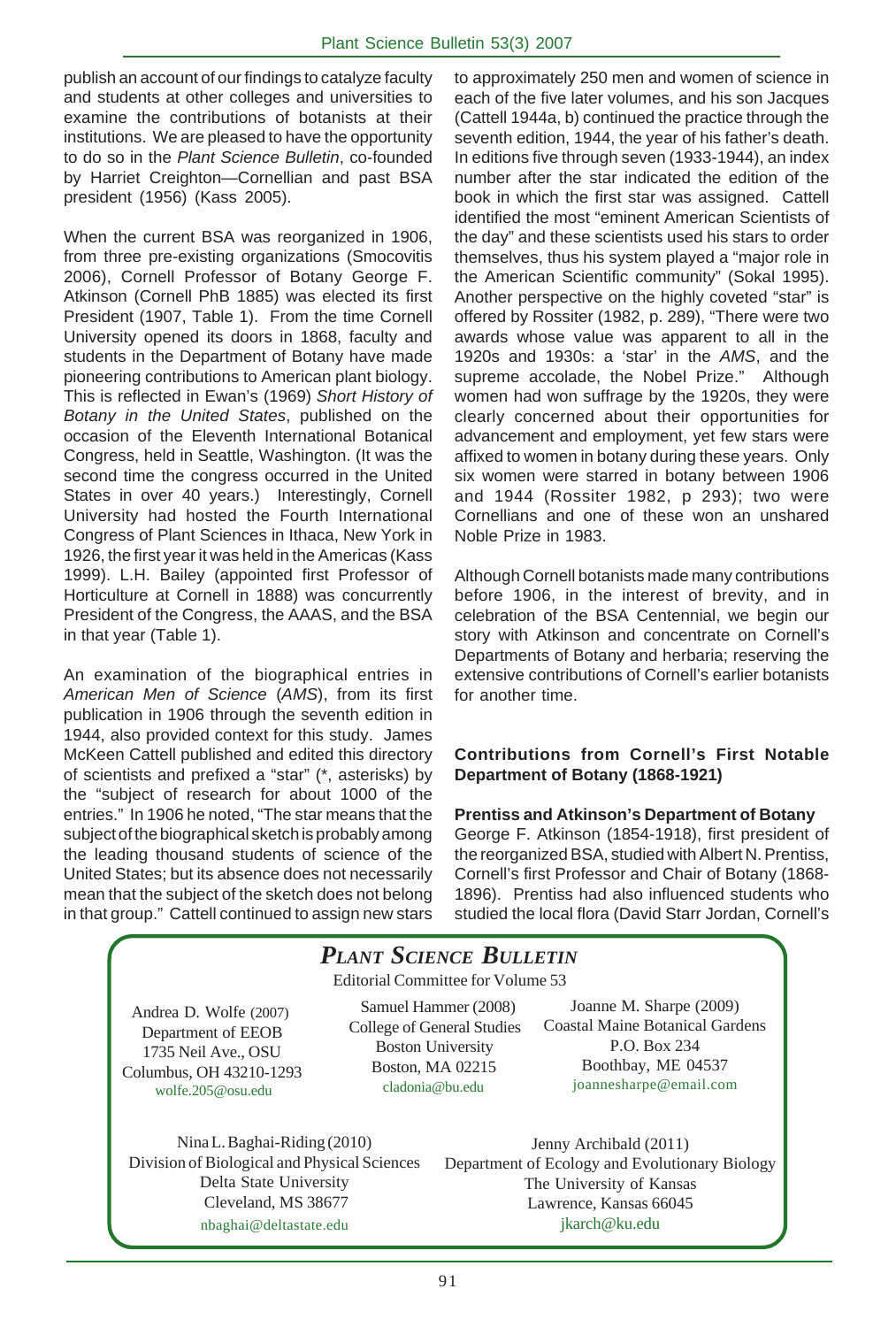first MS 1872; William R. Dudley, Cornell BS 1874, MS 1876), and inspired many who became notable botanists (Joseph C. Arthur, Cornell DSc 1886; Frederick V. Coville, Cornell AB 1887; W.R. Dudley; Charles F. Millspaugh, in residence 1871-73; Willard W. Rowlee, Cornell BL 1887, DSc 1893; and W. Trelease) (Tables 1, 2, 3).

Atkinson replaced William R. Dudley (1849-1911), who had been an undergraduate instructor at Cornell (1874) and the first Assistant Professor in its Department of Botany (1876-1883). David Starr Jordan, the department's first instructor in botany, became the founding president of the newly established Leland Stanford Jr. University, where he appointed Dudley as one of their first professors of Botany in 1892. (Most of Dudley's herbarium followed him to Stanford and is currently at CAS). Upon the death of Prentiss in 1886, Atkinson became head of Cornell's Department of Botany, until his death in 1918. That same year, Atkinson was elected to the US National Academy of Sciences (NAS) (Table 2). Within a few years, his former department (by then in the College of Arts and Sciences) would close and the New York State College of Agriculture's (NYSCA) Department of Botany (established in 1913) would continue Cornell's pioneering contributions (see below).

Distinguished for his research with fungi, Atkinson was also a respected teacher of General Botany and Zoology. He encouraged young botanists, both male and female. Three of his more notable students were Elias J. Durand (Cornell AB. 1893, ScD. 1895), Benjamin M. Duggar (1872-1956; Cornell PhD 1898) and Margaret Clay Ferguson (1863-1951; Cornell AB 1899, PhD 1901), all of whom were starred in *AMS* (Table 3).

Duggar, instructor (1896-1900) and assistant professor (1900-1901) in Cornell's Department of Botany, would soon head the first Department of Plant Physiology (1907-1912) in the NYSCA at Cornell. He was appointed by L.H. Bailey, who had succeeded Isaac P. Roberts as Dean of the College of Agriculture (1903) and had secured funds from New York State to establish the New York State College of Agriculture at Cornell University in 1904. Plant Physiology merged with the new Department of Botany (established 1913), when Duggar left Cornell for Washington University, in St. Louis, Missouri. Duggar was awarded a star in Plant Physiology in the first edition of *AMS* (1906, Table 3) and published the first text on the subject of *Fungous Diseases of Plants* in 1909. He was President of the BSA (1923), General Secretary and Chairman of the Executive Committee for the Fourth International Congress of Plant Sciences (1926), and edited its Proceedings (Duggar 1929). In 1948, at age 71,

Duggar reported the first broad-spectrum antibiotic, Aureomycin, produced by *Streptomyces aureofaciens*. At the 1956 Golden Jubilee celebration of the BSA, Duggar, along with four other Cornellians, received one of the society's first Merit Awards (Table 4). He was acknowledged for outstanding research in plant physiology, plant pathology, and mycology, and for providing inspiration, and high standards of scholarship to many students.

One of those students, Margaret C. Ferguson, while pursuing a doctorate in botany with Atkinson, had also conducted a study of the common edible mushroom under the direction of Duggar, during 1900-1901. In 1902, she published the first successful method for germinating spores of *Agaricus campestris*. Previously, French scientists held the secret for successful germination of this fungus. Starred in Botany in the second edition of *AMS* (1910), Ferguson was also the first woman elected Vice President of the BSA (1922) and the first woman elected its President in 1929. She was head of the Botany Department of Wellesley College, Wellesley, Mass., and encouraged many students to become botanists. Harriet B. Creighton, for example, was awarded a graduate assistantship in Cornell's Department of Botany, in 1929, on Ferguson's recommendation (Kass 2005).

# **Contributions from Cornell's NYS College of Agriculture: Department of Botany (1913-1964) & L.H. Bailey Hortorium (1935-1999)**

# **More Notable Botany Departments**

Liberty Hyde Bailey(1858-1954), as Dean (1903- 1913) of the NYSC at Cornell, established many new departments related to botanical sciences and served as the Director of the Cornell Agricultural Experiment Station until 1913. Dean Bailey appointed former students and colleagues, from Cornell and elsewhere, to professorships in his newly established departments (Coleman 1963; also see below). Bailey reported the first detailed study of plant growth under artificial light (1893). He published over 1,000 articles and technical and popular books, the more influential being his *Standard Cyclopedia of Horticulture* (1914-1917), *Manual of cultivated plants* (1924, 1<sup>st</sup> ed.; revised 1949), and *Hortus Second* (1941) with his daughter Ethel Zoe Bailey (1889-1983). *Hortus Third* (1976) was revised and expanded by the staff of the L.H. Bailey Hortorium. In addition to serving as an officer of the BSA (Table 1), Bailey was also honored with a star in botany in the first edition of *AMS* (1906), and elected to the NAS in 1917. In 1935, at Cornell University, Bailey and his daughter Ethel Zoe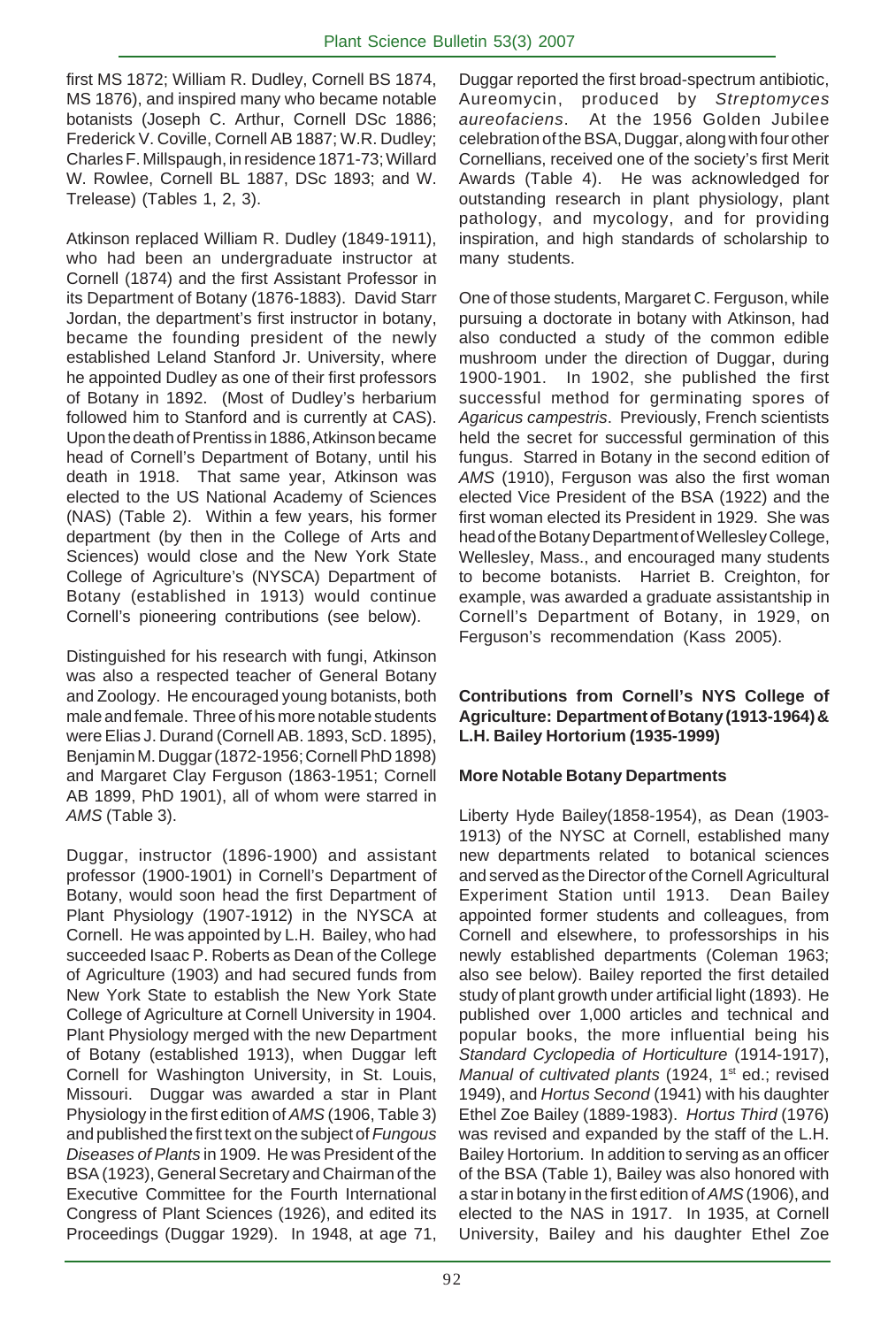established the L.H. Bailey Hortorium (BH), one of the first U.S. herbaria of cultivated plants, and, by the 1950s, one of the foremost palm herbaria of the world. Bailey was the Hortorium's first director and daughter Ethel Zoe was appointed the first curator.

One of Bailey's final duties as dean of the NYSCA was to recall Professor Karl McKay Wiegand (1873- 1943) from Wellesley College in 1913, to head the newly established Department of Botany in the NYSCA, and to invite Rollins Adams Emerson to head the Department of Plant Breeding (1914), which Bailey had established in 1907 (with H.J. Webber as its first head). Wiegand had earned his PhD at Cornell in 1898 and was appointed assistant then instructor there from 1894 through 1907. While there, he met and married Ella Maude Cipperly (Cornell AB 1904). Wiegand was then appointed Professor of Botany at Wellesley College (1907- 1913) and was soon recognized with a star in Botany in the second edition of *AMS* (1910). He was elected President of the BSA in 1939.

### **Wiegand's Department of Botany**

Wiegand hired many notable botanists (Figure 1) who brought honors to his department by their inspirational teaching, pioneering research, and technical and educational publications. The staff in Wiegand's newly established Department of Botany included Assistant Professor Lewis Knudson (who was transferred from the former Department of Plant Physiology, when Duggar left Cornell) and five instructors, among whom were: Arthur J. Eames, graduate of Harvard University (who was transferred



**Figure 1.** Cornell's Department of Botany Faculty (1931) Top row, left to right: Karl M. Wiegand, Walter C. Muenscher, E.M. Weller (visitor), Edwin F. Hopkins, R.B. Thompson (visitor), Lester W. Sharp.

Bottom row, left to right: Arthur J. Eames, Loren C. Petry, Donald Reddick, Otis F. Curtis. (Courtesy of L.H. Bailey Hortorium Archives)

from Atkinson's Department of Botany); Wiegand's spouse, Maude C. Wiegand, former Instructor in Botany at Wellesley College; Otis Freeman Curtis (Cornell PhD 1916), later assistant professor (1917) then professor (1922) of Plant Physiology, and William J. Robbins (Cornell PhD 1915) who later became Head of the Department of Botany at the University of Missouri, where he pioneered experiments on tissue culture. Soon after, Robbins became Dean of their Graduate School, later on Director of the New York Botanical Garden, and ultimately President of Fairchild Tropical Garden. In addition, Wiegand had six assistants; the most notable is Laurence H. MacDaniels (Cornell PhD 1917), who with Eames wrote an influential text in plant anatomy (Table 5). MacDaniels later served as head of Cornell's Department of Floriculture and Ornamental Horticulture (1940-1956).

Wiegand's first research project at Cornell was to continue his graduate student project, a study of the local flora, in collaboration with A.J. Eames (1881- 1969), and in cooperation with graduate students, staff, and other faculty members. This resulted in The Flora of the Cayuga Lake Basin, New York (1925, Table 5), which was an expansion of Dudley's (1886) Cayuga Flora published 40 years previously. The plant specimens that Wiegand's group collected were an important resource for documenting the local flora, and the NYSCA Department of Botany Herbarium was an outcome of this project. When Atkinson's former department was closed, around 1921, Wiegand arranged for the transfer of the previous Department of Botany herbarium [based originally on the important collections of Horace Mann Jr. (1844-1868)] to the NYSCA Department of Botany. Wiegand then merged his department's herbarium with the earlier herbarium to form CU (named Wiegand Herbarium, in 1951, after Wiegand's death in 1942). In 1977, the herbaria of CU and BH were merged. Thus Cornell's world-renowned herbaria—The original Cornell University Herbarium, The Wiegand Herbarium, and The Bailey Hortorium Herbarium—were finally one.

One of Wiegand's more notable students, Bassett Maguire (Cornell PhD 1938), later a staff member of the New York Botanical Garden, directed the first of 42 expeditions to the sandstone Guayana Highland of northern South America (Howard and Moon 1990).

Eames was soon recognized with a star in Botany in the fourth edition of *AMS* (1927). He served the BSA as secretary (1927-1931), Vice President (1932), and President (1938), and was honored with one of the first BSA Merit Awards (1959) for his "sustained researches on the morphology and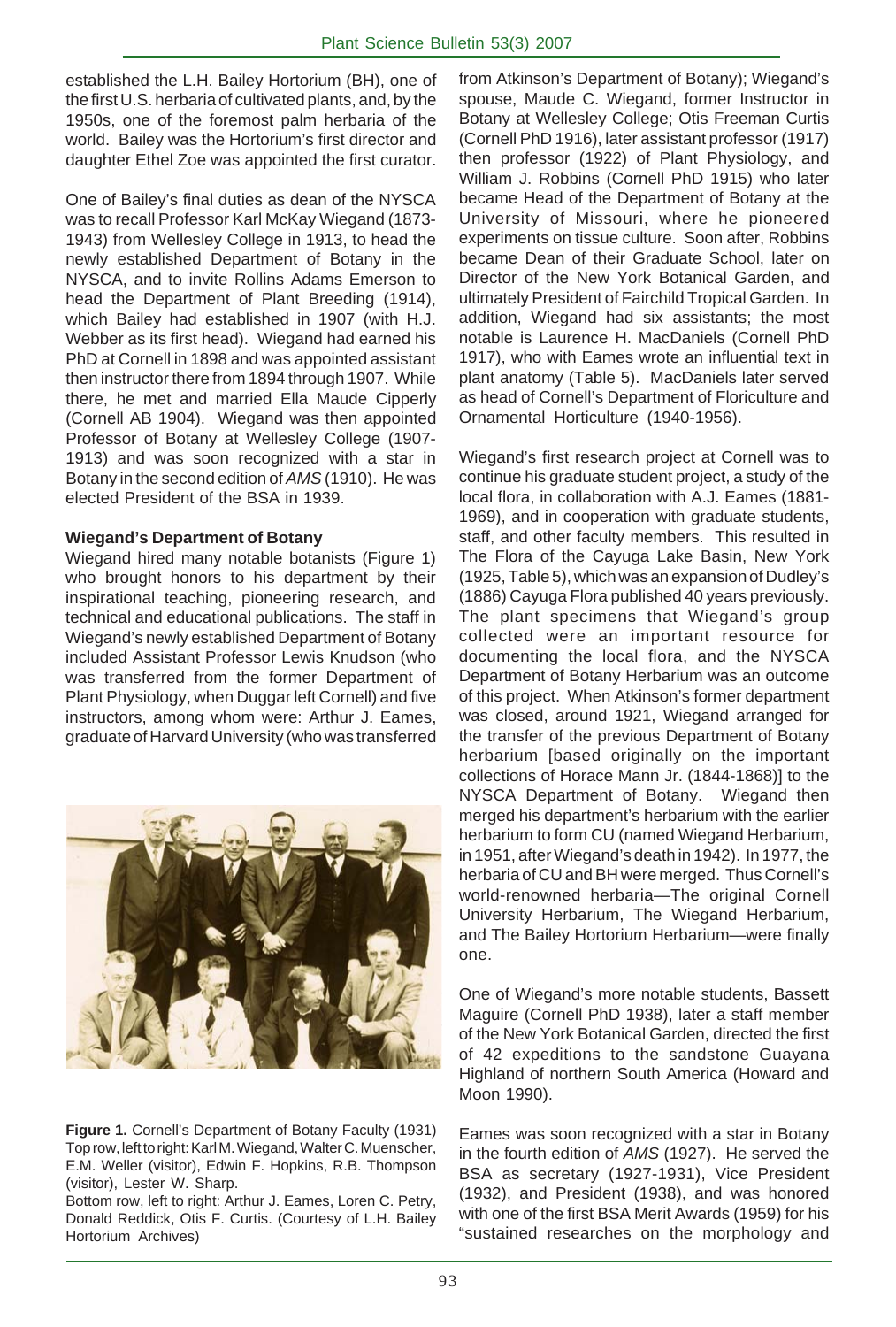anatomy of vascular plants and for his noteworthy contributions to our knowledge of floral development and evolution." One of Eames' notable students is Natalie Browning Whitford (Cornell MS 1943, PhD 1947) (see Natalie W. Uhl below).

The staff of Wiegand's Department of Botany was enlarged with appointments of notable botanists, Jacob R. Schramm, Loren C. Petry, Walter C. Muenscher, and Lester W. Sharp. Schramm (1885- 1976) joined Wiegand's department in 1915 as Assistant Professor of Botany (Professor 1917- 1925). He was editor-in-chief of Botanical Abstracts from 1921-1925 and founder and first editor-inchief of Biological Abstracts [now Biosis] (1924- 1937), first issued in December 1926. Schramm had been secretary of the BSA (1918-1922), elected Vice President (1923) and later its President in 1925. He was starred in Botany in the third edition of AMS (1921) and was honored with the Botanical Society of American's Merit Award (1969) for his studies of the "ecology of the black mining wastes of the Pennsylvania anthracite region," and for his work as editor of Biological Abstracts.

Petry (1887-1979), a paleobotanist and distinguished teacher, was hired at Cornell in 1925. Vice-President of the BSA in 1937, and starred in Botany in the sixth edition of AMS (1938), he was also honored with a BSA Merit Award as an "unusually effective botanical teacher, who has skillfully guided the careers of thousands of students in the right direction, and a wise and generous counselor in scientific affairs" (Tables 1, 3, 4). Petry's most notable student was Harlan P. Banks (Cornell PhD 1940) (see below).

Muenscher (1891-1963, Cornell PhD 1921), known as the "Wizard of Weeds," and an eminent American scientist (Table 3), received a BSA Merit Award in 1960 for "many distinguished contributions, especially his books on weeds, aquatic plants, poisonous plants and garden herbs (Table 5). His lifelong devotion to all phases of botany has stimulated the lives and careers of his numerous students." Many readers of this article may recall keying out their first early spring wild flowers or woody plants using Muenscher's books.

Sharp (1887-1961), a graduate of the University of Chicago, joined Wiegand's department as an instructor in 1914 (Professor in 1920). Sharp was the major professor of Barbara McClintock (Cornell BS 1923, MA 1925, PhD 1927; Nobel Laureate 1983), and Harriet Creighton (Cornell PhD 1933), and was on the PhD committees of R.A. Emerson's students, George W. Beadle (Cornell PhD 1930; Nobel Laureate 1958) and Marcus M. Rhoades (Cornell PhD 1932).

Two years after McClintock arrived at Cornell, Sharp published the first edition of his world-renowned textbook, Introduction to Cytology (1921). McClintock, who would become Sharp's most notable graduate student and the Department of Botany's most famous alumna, used this text while enrolled in Sharp's cytology class the same year it was issued. The third edition of Sharp's cytology book (1934) included unpublished research of his distinguished students, McClintock and Creighton. Sharp's keen wit and non-conformist outlook produced such works as Eoörnis pterovelox gobiensis (1928), a spoof on scientific inquiry and pompous investigators, and A Nuclear Century (1931) his poetic address upon retiring as BSA President (Table 1, see Kass 2005). Sharp served as Secretary of the 1926, Fourth International Congress of Plant Sciences Program Committee (Schramm was Chair) and was a member of the Executive Committee. Within a few years he was elected Vice President (1929) and President (1930) of the BSA, and was a member of the editorial board of the American Journal of Botany (1932-1937). He was awarded a star in Botany, in the fourth edition of AMS (1927), and was honored with a BSA Merit Award (1958) for his contributions, which "made plant cytology a significant field of botany."

Cooperation with Emerson's Department of Plant Breeding:Golden Age of Plant Cytogenetics at Cornell

Many students majoring in other departments at Cornell studied with faculty in the Department of Botany; most notable were students who came to work with R.A. Emerson (1873-1947), head of Cornell's Plant Breeding Department (1914-1942). Emerson had established a school of plant genetics at Cornell, a milestone comparable to T.H. Morgan's school of Drosophila genetics at Columbia University (Kass, Bonneuil & Coe 2005). Barbara McClintock (1902-1992), as an instructor in the Department of Botany (1927-1931), provided guidance and leadership to Emerson's students, G.W. Beadle, M.M. Rhoades, and post-doctoral National Research Council Fellow Charles R. Burnham (1929, 1930) (Figure 2), and in her own department to H.B. Creighton (see also Kass 2007). Rhoades, a 1962 BSA Merit Awardee, and a student in Plant Breeding and Botany at Cornell during the Golden Age of maize genetics, has reviewed the cooperative efforts that this group of students had made towards furthering the field of plant cytogenetics (Rhoades 1984, Kass **& Bonneuil 2004).**

We will mention only a few of McClintock's landmark publications, which Rhoades (1984) emphasized (see Kass & Bonneuil 2004). While McClintock was still a graduate student, she and L.F. Randolph (Cornell PhD 1921) published the first report of a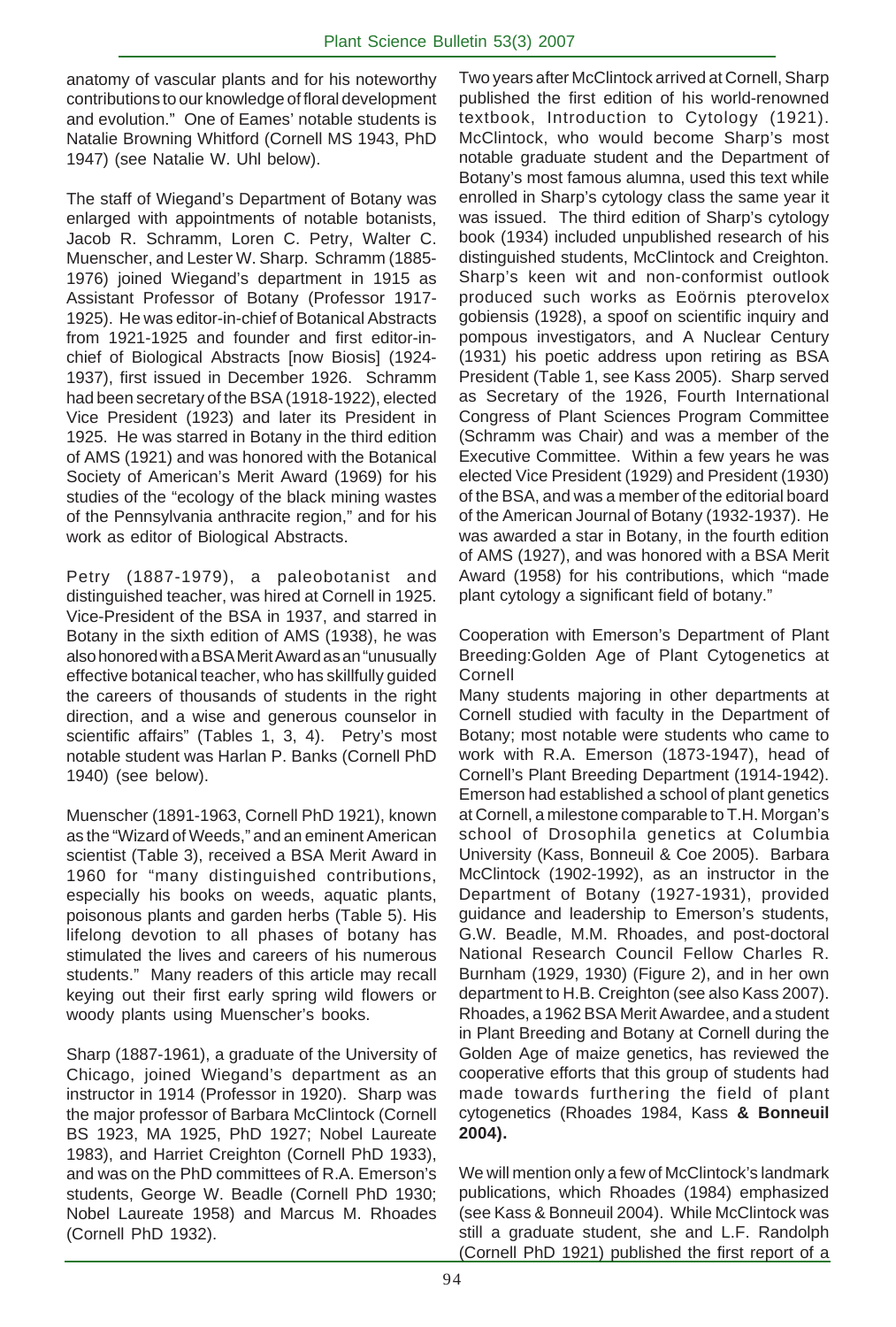

**Figure 2.** Maize Researchers, Cornell University Emerson Garden, 1929

Left to right: Charles R. Burnham (National Research Council Fellow), George W. Beadle (kneeling, PhD 1930), Marcus M. Rhoades (PhD1932), Professor Rollins A. Emerson (Head, Department of Plant Breeding), Instructor Barbara McClintock (PhD 1927). (Courtesy of W.B. Provine)

triploid corn plant and described the behavior of its chromosomes (Randolph & McClintock 1926, see Kass 2003). By June of 1929, Instructor McClintock had published the first ideogram of corn chromosome morphology illustrating the 10 haploid chromosomes in the first mitotic division of the microspore (McClintock 1929; see Kass 2003). By 1930, McClintock had published the first cytological description of pachytene chromosomes in corn; the movement of the chromosomes (in a translocation heterozygote) provided an explanation for semisterility in a strain of corn plants that Burnham had brought with him from Wisconsin. With botany student Henry E. Hill, McClintock published the first paper linking a gene to a chromosome in corn, using cytological methods and trisomic ratios (McClintock & Hill 1931, see Kass & Bonneuil 2004).

But McClintock's most noted early contribution is the paper she published with graduate student Harriet Creighton in 1931, on the first demonstration of crossing over at the cytological level (McClintock 1931, Creighton and McClintock 1931, see Kass 2005). Creighton's crossing-over paper was the basis for her PhD dissertation (1933), which was suggested by McClintock. Their landmark study provided additional proof for T.H. Morgan's chromosome theory of heredity, for which he won a Nobel Prize in 1933 (Coe & Kass 2005).

Creighton (1909-2004) left Cornell in 1934 and later became head of the Botany Department at Wellesley College. She retired as Ruby F.H. Farwell Professor Emerita. Creighton was the third woman President of the BSA in 1956 (Vice-President, 1955), and the first woman elected secretary of the BSA (1950- 1954). She was editor of the Plant Science Bulletin (1958) and made many behind-the-scenes contributions to botanical education. Even after retirement, she was recognized for her contributions to botanical science with the Large Gold Medal of the Massachusetts Horticultural Society (1985) (Kass 2005).

# **More notable plant scientists**

. Harold E. Moore, Jr., recently revised (in press). Even before McClintock was recognized for her Nobel Prize winning research, she was starred in Botany in AMS (1944) and, soon after her major papers on mobile genetic elements and gene expression were published, the BSA honored her with their 1957 Merit Award (Kass 2007). In addition to McClintock and those students mentioned previously, the Department of Botany boasts many other influential and prominent students of the botanical sciences. For example, in 1934, Adriance S. Foster (Cornell BS 1923, see Hirsch & Kirchanski 2006) became the first plant anatomist in the newly reorganized Department of Botany, University of California, Berkley; Sterling Emerson (Cornell BS 1922), son of R.A. Emerson, became Professor at the California Institute of Technology and a member of the NAS; Chester A. Arnold (Cornell PhD 1928) was Curator of Fossil Plants at University of Michigan; Paul R. Burkholder (Cornell PhD 1929) pursued quantitative studies on auxins and was elected to the NAS in 1949; Stanley J. Smith (Cornell MS 1939) was Curator of Botany, New York State Museum, Albany, NY; Arthur W. Galston (Cornell BS 1940), Professor of Plant Physiology, Yale University, is the author of notable plant biology textbooks, and has made pioneering studies on plant hormones and plant growth and development; and Natalie W. Uhl, (Cornell PhD 1947), Professor Emerita, L.H. Bailey Hortorium, Department of Plant Biology, and a BSA Centennial winner, co-authored with John Dransfield (1987) the celebrated Genera Palmarum: A Classification of Palms Based on the Work of Furthermore, in addition to Creighton, Cornellians served as Secretary of the BSA (Table 1).

### **Expansion of Cornell's Department of Botany**

Soon, other professors joined Cornell's Department of Botany and made notable contributions to their fields. Among these was Daniel Grover Clark (Cornell PhD 1936) who with O.F. Curtis authored a well-known textbook on plant physiology (Table 5). Harlan P. Banks succeeded Petry in 1949 and became head of the department after Knudson stepped down in 1952. Banks authored many influential publications in the field of paleobotany, concentrating on the evolutionary history of early land plants (Banks 1970). He served as BSA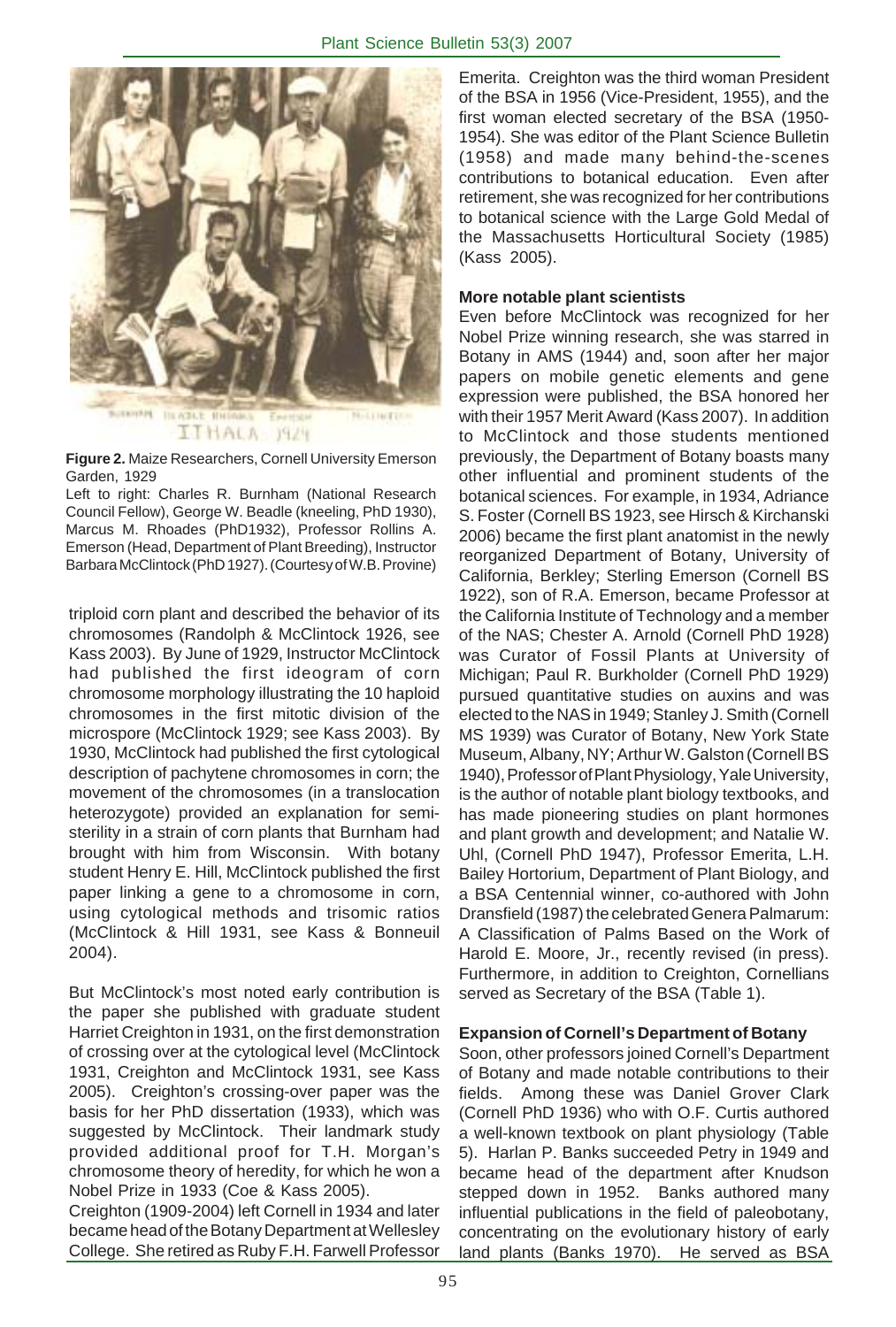President and Treasurer (Table 1), received a BSA Merit Award (1975) for distinguished teaching of undergraduate and graduate students and for numerous contributions to our knowledge of early land vegetation, and was elected to the NAS (Table 2). Frederick C. Steward, first to show that a single cell from a vegetative plant can be cultured to produce a whole plant, joined the department in 1950, was elected to the Royal Society (the national academy of sciences of the UK) in 1957, and honored with a BSA Merit Award (1961). (McClintock was elected a Foreign Member of the Royal Society, in 1989.) Tables 1-4 include additional Cornell plant scientists or geneticists who have made notable contributions to their fields. A few share joint appointments in the current Department of Plant Biology (see below).

# **A New Vision for Botany at Cornell: A Department of Plant Biology**

With the creation of a Division of Biological Sciences within NYSCA at Cornell in 1964, members of the Department of Botany, which Bailey had established in 1913, joined with a few faculty members from the Departments of Zoology and Plant Breeding to form a new unit called the Section of Genetics, Development and Physiology (GDP, established 1965; and CU herbarium became a separate unit within NYSCA; Table 6); Cornell's formerly distinguished Department of Botany had disappeared! In 1965, Barbara McClintock returned to this new Section as one of the first Andrew Dickson White Visiting Professors-at-Large. She visited the campus once or twice a year for the next 10 years, hosted by geneticists Adrian M. Srb, Bruce Wallace (Table 2) and Section Chair Harry Stinson.

New faculty interested in plant growth and development soon joined the Section (we mention only a few)—Andre T. Jagendorf (Cornell BS 1948; hired 1966), L.H. Bailey Professor Emeritus, was responsible for discoveries on biochemical reactions in photosynthesis; he provided experimental evidence for hydrogen ion gradients across membranes as an energy intermediate, a hypothesis proposed by Mitchell (and for which Mitchell was awarded a Nobel Prize). Roderick K. Clayton, who unraveled mysteries of how light energy is trapped, joined the Section in the same year (retired 1983). Jagendorf and Clayton were elected to the NAS (Table 2). Recently (July 2007), Jagendorf received one of the first Fellow of the American Society of Plant Biology (ASPB) Awards, granted in recognition of distinguished and long term contributions to plant biology and service to the Society. In 1977, the name of the Section of GDP was changed to Botany, Genetics and Development (BGD), which more accurately reflected the interests

of its members (and CU herbarium merged with BH herbarium; see Table 6). Earlier (1971), NYSCA had been renamed The New York State College of Agriculture and Life Sciences at Cornell (CALS). By 1980, the Section was separated into a Section of Plant Biology and a Section of Genetics and Development. New faculty members were recruited for positions in the Section of Plant Biology. Karl J. Niklas, L.H. Bailey Professor, was hired to fill the position vacated by Banks in 1978. Niklas, former editor-in-chief of the *American Journal of Botany* (1995-2004) and a BSA Merit Award winner (1996), authored several books including *The Evolutionary Biology of Plants* (1997) and recently received a BSA Centennial Award. He is currently BSA President elect (Table 1). June B. Nasrallah, who had received her PhD (1977) in the former Section of Genetics, Development and Physiology, with Professor Adrian M. Srb (a former student of G.W. Beadle), was hired in 1985. J. Nasrallah was recently elected to the NAS for her exemplary studies on self-incompatibility in *Brassica*, joining other Cornell plant biologists who have received such distinction (Table 2). She occupies the first Barbara McClintock Professorship in the Department of Plant Biology (CALS).

# **The Legacy of Liberty Hyde Bailey**

When the Division of Biological Sciences was dissolved in 1999, the Section of Plant Biology and the L.H. Bailey Hortorium Herbarium were joined. The circle was completed and Cornell's Departments of Botany and herbaria were once again united in a single Department of Plant Biology (Table 6), currently chaired by William L. Crepet, a recent BSA Merit Awardee.

# **Cornell's Notable Botanists**

# **Nobel Laureates**

At the 1957 BSA Banquet, retiring President Harriet Creighton suggested that we make clear that botany includes the study of all plants and that we "call ourselves botanists with some pride in our voices." We are proud to recognize four Nobel Laureate Cornellians who have made major contributions to science using plants as their research organisms. (We remind our readers that fungi were still considered plants until 1968.) Barbara McClintock received an unshared Nobel Prize in Physiology or Medicine (1983) for her "discovery of mobile genetic elements" (Indian corn); George W. Beadle, shared a Nobel Prize in Physiology or Medicine (1958) for the "discovery that genes act by regulating definite chemical events" (Bread mold); Robert W. Holley (Cornell PhD 1947) shared a Nobel Prize in Physiology or Medicine (1968) for the "interpretation of the genetic code and its function in protein synthesis" (yeast); and James B. Sumner shared a Nobel Prize in Chemistry (1946) "for his discovery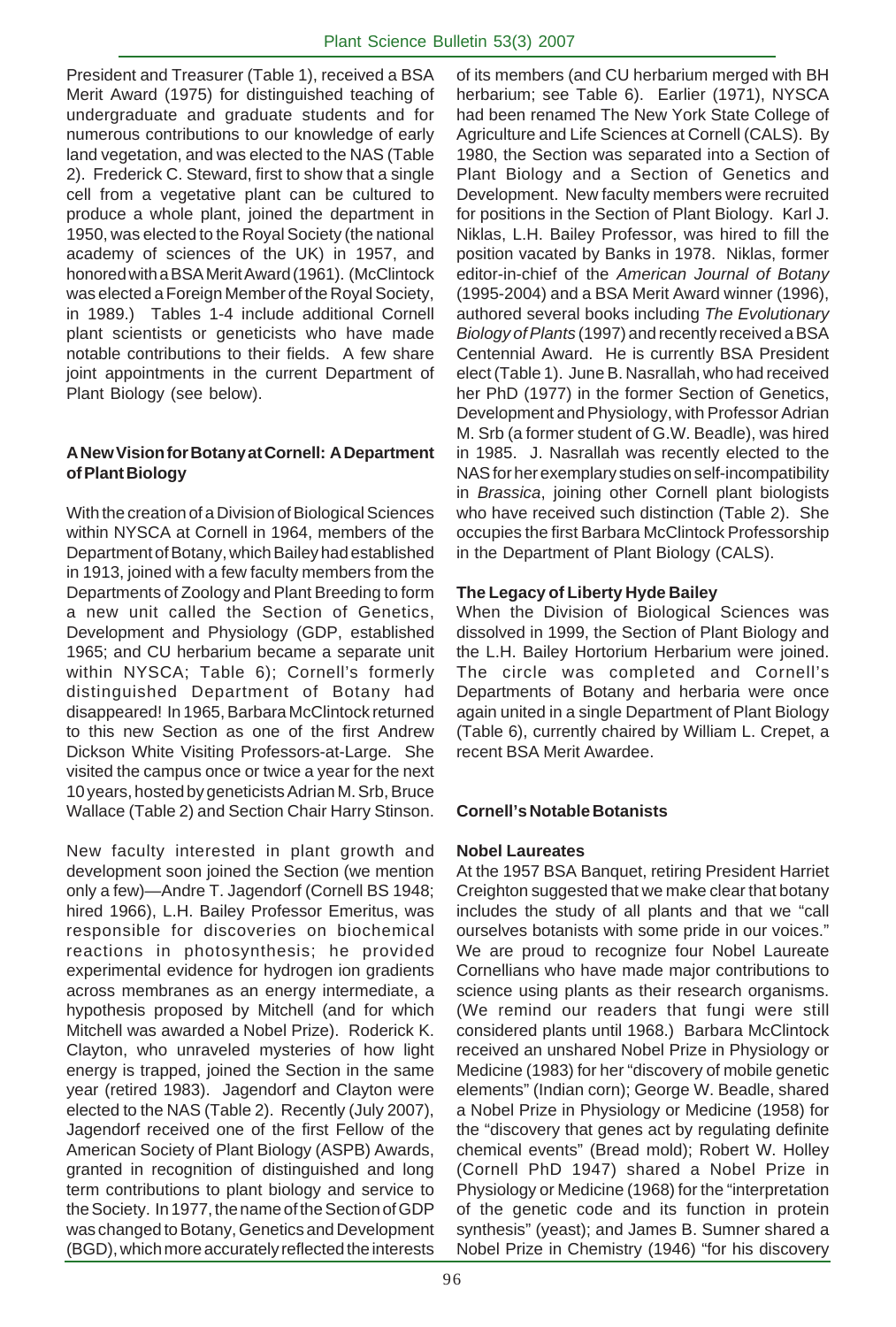that enzymes can be crystallized" (Jack Bean meal).

It is interesting to note that Sumner's first publication of the crystallization of urease extracted from Jack Bean meal [*Canavalia ensiformis* (L.) DC], in 1926, provided a further demonstration that the urease enzyme is a protein. His work was based on the research of his graduate student Viola Arvin Graham, who provided the initial *Experimental proof of the protein nature of urease* for her PhD (1925), awarded the previous year. In his Nobel Prize acceptance speech, Sumner acknowledged the collaborative efforts of "V.A. Graham," giving no indication that Graham was a woman.

### **Cornellian-National Academy of Sciences members, BSA Merit/Centennial Awardees and American Men of Science Honorees**

Between 1902 and 2003 a considerable number of Cornellians, who conducted research with plants, were elected to the United States NAS (Table 2). In the early years, members were elected to specific sections of the NAS (i.e. Botany) on recommendations from Academy members in that section. Many academy members were also former officers of the BSA (Table 1) and were starred in AMS (Table 3).

The Botanical Society of America celebrated its 50th Golden Jubilee Anniversary in 1956, by awarding Certificates of Merit to 50 botanists in all botanical fields. As BSA President in 1956, Harriet Creighton presented these honors to four former Cornellians: B.M. Duggar, A.J. Eames, W.J. Robbins, and G.W. Beadle. In that year, a study based on the seventh edition of AMS (1944) revealed that Cornell University ranked in the top three American Universities in graduating PhDs in Botany (Greulach 1956). Sixteen percent of the botanists newly starred in the seventh edition of AMS, had graduated from Cornell University (Table 3, see Cattell 1944).

In the second 50 years of the BSA, 16 additional Cornellians were presented with BSA Merit Awards (Table 4). And in 2007, a Cornell University plant biologist has been privileged to accept this tribute (Table 4). The  $100<sup>th</sup>$  anniversary of the BSA was celebrated at BOTANY 2006, in Chico, California, with 100 plant biologists receiving Centennial Awards. Five Cornellians were so honored: W. Hardy Eshbaugh (Cornell BA 1959), Jack B. Fisher (Cornell BS 1965, MS 1966), Karl J. Niklas, Dominick J. Paolillo, Jr. (Cornell BS 1958), and Natalie W. Uhl (Cornell PhD 1947), (Figure 3). We are also proud that V. Betty Smocovitis (Cornell PhD 1988), the BOTANY 2006 keynote speaker and botanical historian, received her botanical training in Cornell's Section of Plant Biology.

caused a diaspora for the former plant kingdom, having some of its past members now dispersed throughout other kingdoms of the natural world. Yet, as Creighton suggested, we can still be proud of all researchers who work with plants, fungi, and bacteria (and study their history), even though they may not currently consider themselves *Botanists*.



Figure 3. BSA Centennial Award winners with William L. Crepet, Chair of their Department of Plant Biology, Cornell University. Left to right: Dominick J. Paolillo, Jr., W.L. Crepet, Karl J. Niklas, and Natalie W. Uhl. (photo by Ed Cobb, 9 June 2007)

Acknowledgments. We gratefully acknowledge The Division of Rare and Manuscript Collections, Cornell University Library, and the L.H. Bailey Hortorium Library and Archives, Cornell University, for assistance with documentation; The Department of Plant Biology and The Department of Plant Breeding & Genetics, Cornell University, for logistical support; Members of the former Sections of Genetics, Development & Physiology and Botany, Genetics & Development, and Members of The L.H. Bailey Hortorium for insights and documents, especially Robert Dirig, for thoughtful discussion and reviewing earlier drafts of the manuscript; Professor Dominick Paolillo, who gifted LBK his copy of Ewan's history when she was his graduate student at Cornell in the early 1970s; Professor Richard Korf, Department of Plant Pathology, for bringing Ferguson's publication and other documents to our attention; Professors R.P. Murphy, K. Gale, R.H. Whalen, A.T. Jagendorf, R.P. Korf, D.M. Bates, with special thanks to K.J. Niklas, for suggested revisions to the manuscript. LBK conducted part of these investigations under the auspices of NSF grants SBR9511866 & SBR9710488.

We can conclude that modern plant taxonomy has Literature Cited: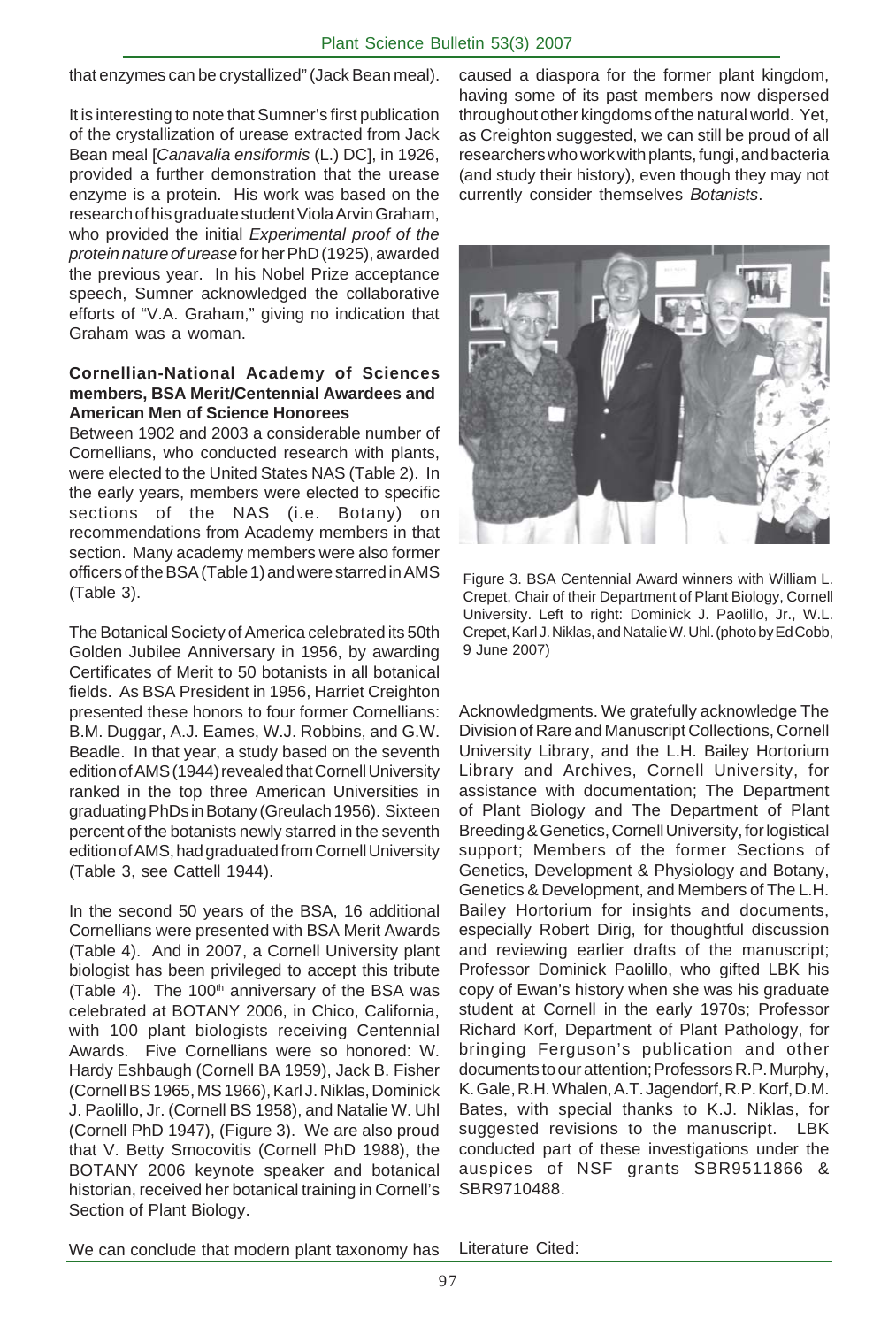Cattell JM (editor). 1906 1st ed., 1910 2<sup>nd</sup> ed., 1921 3<sup>rd</sup> ed., 1927 4th ed., 1933 5th ed. *American Men of Science: A Biographical Directory.* The Science Press, New York, NY.

Cattell, JM and J Cattell (editors). 1938 6<sup>th</sup> ed. American *Men of Science: A Biographical Directory*, The Science Press, New York, NY.

Cattell, J (editor). 1944a 7<sup>th</sup> ed. American Men of Science: *A Biographical Directory*, The Science Press, Lancaster, PA:

Cattell, J 1944b. American Men of Science: Scientific men receiving stars in the seventh edition. *Science* 100 (No. 2589, Aug.): 126-129.

Banks, HP 1970. *Evolution and plants of the past*. Wadsworth Pub. Co., Belmont, Calif.

Coe, E and LB Kass. 2005. Proof of physical exchange of genes on the chromosomes. *Proceedings of the National Academy of Science* 102 (No. 19, May): 6641-6646.

Coleman, GP. 1963. *Education and Agriculture, A History of the New York State College of Agriculture at Cornell University*. Cornell University, Ithaca, New York.

Duggar, BM (editor). 1929. *Proceedings of the International Congress of Plant Sciences, Ithaca, New York, August 16-23, 1926*. George Banta Publishing Company, Menasha, Wis.

Dudley, WR 1886. *The Cayuga Flora*. *Part I: A Catalogue of the Phaenogamia Growing Without Cultivation in the Cayuga Lake Basin*: Ithaca, N.Y., Andrus & Church.

Ewan, J (editor). 1969. *A Short History of Botany in the United States.* Hafner Pub. Co., New York. [International Botanical Congress 11<sup>th</sup>: 1969, Seattle Washington]

Ferguson, MC 1902. *A Preliminary Study of the Spores of Agaricus campestris and other Basidiomycetous Fungi*. USDA, Bureau of Plant Industry, Bulletin No. 16, Washington, Government Printing Office.

Graham, Viola A. 1925. *Experimental Proof of the Protein Nature of Urease*. PhD Thesis, Cornell University, Ithaca, N.Y.

Greulach, VA. 1956. Origins of American Botanists. *Plant Science Bulletin* 2(1, Jan.): 4-6.

Hirsch, AM and SJ Kirchanski. 2006. Adriance S. Foster, an academic grandchild remembers. *Plant Science Bulletin* 52 (2, spring): 42-45.

Howard, RA and BM Moon. 1990. Bassett Maguire—An annotated biography, in *The Bassett Maguire Festschrift: A Tribute to the Man and his Deeds*, edited by William R. Buck, Brian M. Boom, and Richard A. Howard. *Memoirs of the New York Botanical Garden*. Volume 64, Bronx, NY. Kass, LB. 1999. Barbara McClintock and the 1926 International Botanical Congress. *XVI International Botanical Congress, Abstracts*. Pg. 474.

Kass, LB. 2003. Records and recollections: A new **l**ook at Barbara McClintock, Nobel Prize-Winning geneticist. Genetics 164 (August): 1251-1260.

Kass, LB. 2005. Harriet Creighton: Proud botanist. Plant Science Bulletin. 51(4): 118-125.

Kass, LB. 2006. Landmarks and milestones in American Plant Biology; The Cornell connection. Botany 2006, Abstracts, Scientific Meeting, July 29-August 2, 2006: Abstract #751, Pg. 340. http:// www.2006.botanyconference.org/engine/search/ index.php?func=detail&aid=522

Kass LB. 2007. Barbara McClintock (1902-1992), on Women Pioneers in Plant Biology, American Society of Plant Biologists website, Ann Hirsch editor. Published online, March 2007:

http://www.aspb.org/committees/women/

### pioneers.cfm#McClintock

Kass, LB and C Bonneuil. 2004. Mapping and seeing: Barbara McClintock and the linking of genetics and cytology in maize genetics, 1928-1935. Chap. 5, pp. 91-118, *in Classical Genetic Research and its Legacy: The Mapping Cultures of 20th Century Genetics,* edited by H.J. Rheinberger and J.P. Gaudilliere. London: Routledge.

Kass, LB, C Bonneuil, and E Coe. 2005. Cornfests, cornfabs and cooperation: The origins and beginnings of the Maize Genetics Cooperation News Letter. *Genetics* 169 (April): 1787-1797.

Niklas, KJ. 1997. *The Evolutionary Biology of Plants*. University of Chicago Press, Chicago, IL

Rhoades, MM. 1984. The early years of maize genetics. *Annual Review of Genetics* 18:1-29.

Rossiter, MW. 1982. *Women Scientists in America, Struggles and Strategies to 1940*. The Johns Hopkins University Press, Baltimore, MD.

Smocovitis, VB. 2006 One hundred years of American botany: a short history of the Botanical Society of America. American Journal of Botany *93: 942-952*.

*Sokal, M. 1995. Stargazing: James McKeen Cattell, American Men of Science, and the reward structure of the American scientific community, 1906-1944, pp. 64-86, in* Psychology, Science, and Human Affairs: Essays in honor of William Bevan*, edited by Frank Kessel. Westview Press, Bolder, CO.*

Sumner JB. 1926. The isolation and crystallization of the enzyme urease. *Journal of Biological Chemistry* 69: 4355–4441.

Uhl, NW and J Dransfield. 1987. *Genera Palmarum: a classification of palms based on the work of Harold E. Moore, Jr*., with illustrations by Marion Ruff Sheehan; L.H. Bailey Hortorium, Ithaca, N.Y., International Palm Society (Allen Press, Lawrence, Kansas).

Dransfield, J, NW Uhl, CW Asmussen, WJ Baker, MM Harley, CN Lewis. *Genera Palmarum: Evolution and Classification of Palms*, 2nd edition (In Press).

### Bibliography:

Atkinson, GF. 1896. Albert Nelson Prentiss. *Botanical Gazette* XXI (May): 283-289.

BH, Herbarium of the LH Bailey Hortorium, Cornell University http://bhort.bh.cornell.edu/herb.htm (accessed 6 June 2007).

*otanical Society of America Membership Directory and andbook, 2005*. Botanical Society of America, St. Louis, MO.

*Dudley Memorial Volume, Containing a Paper by William Russel Dudley and Appreciations and Contributions in his Memory by Friends and Colleagues*. 1913. Stanford, California.

Fitzpatrick, HM. 1926. *An Historical Sketch of the Early Days of Botany at Cornell*. Unpublished manuscript in the Department of Plant Pathology reprint collection, Cornell University, Ithaca New York.

*Fifty Years of Research at the Cornell University Agricultural Experiment Station, 1887-1937*. Cornell University Agricultural Experiment Station. Ithaca, New York.

Horace Mann, Jr. (1844-1868). http://bhort.bh.cornell.edu/ mann.htm (accessed 6 June 2007).

Kass, LB. 2000. Barbara McClintock, \*Botanist, cytologist,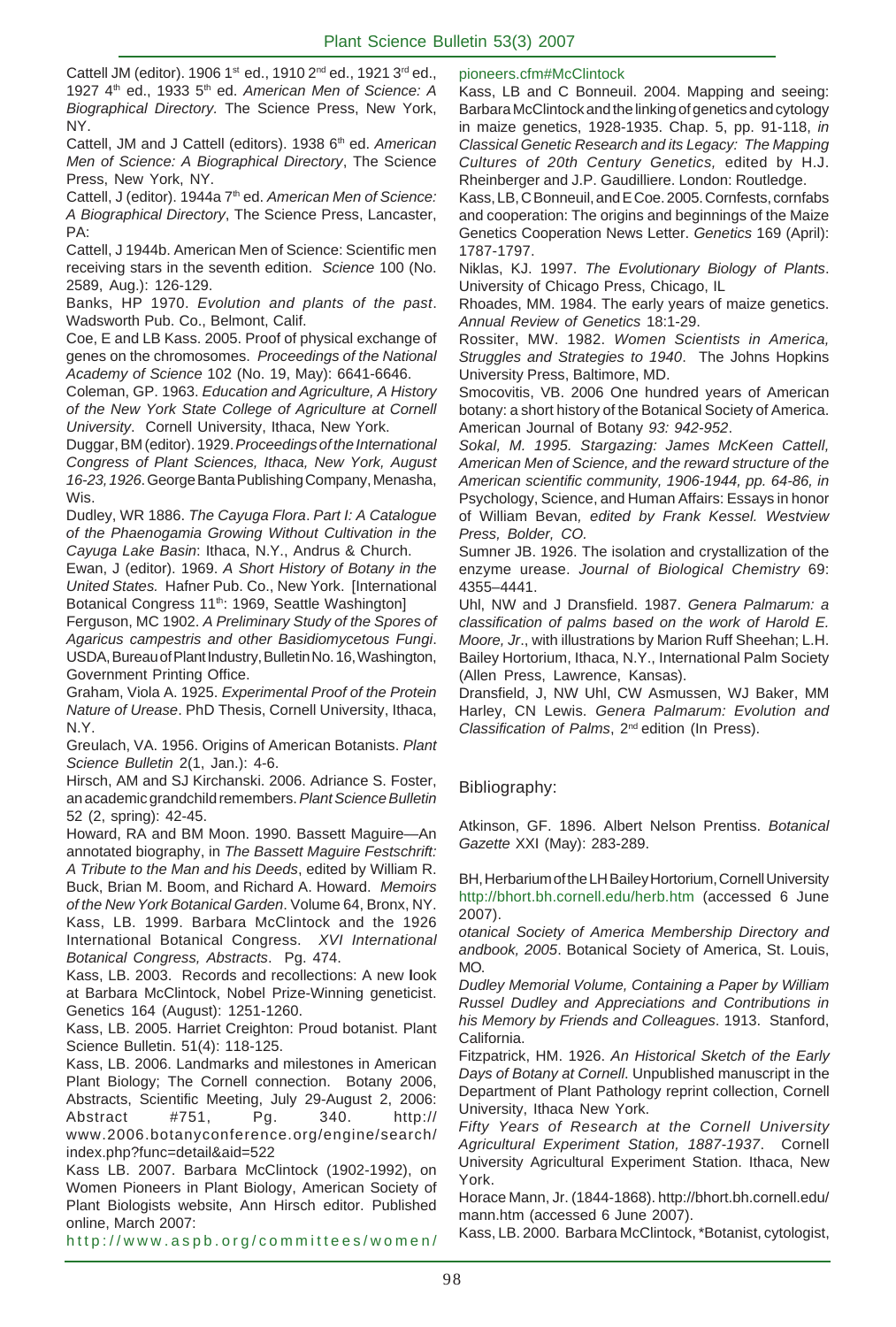geneticist. *American Journal of Botany* 87(6): 64. Knudson, L. 1938. *A Brief History of the Department of Botany* [New York State College of Agriculture]. Unpublished manuscript, in the Department of Plant Biology files, Cornell University, Ithaca, New York.

Leonard, JW. (editor). 1914. *Woman's Who's Who of America, A Biographical Dictionary of Contemporary Women of the United States and Canada, 1914-1915*. The American Commonwealth Company, N.Y.

National Academy of Sciences, Membership Directory: http://www.nasonline.org/site/ Dir?sid=1011&view=basic&pg=srch;

Deceased Member Data:

http://www.nasonline.org/site/ Dir?sid=1021&view=basic&pg=srch.

Nobel Prize.org. All Nobel Laureates (by year beginning in 1901): http://nobelprize.org/nobel\_prizes/lists/all/

*One hundred Years of Agricultural Research at Cornell University: A Celebration of the Centennial of the Hatch Act, 1887-1987.* Office for Research, College of Agriculture and Life Sciences, Cornell University, Ithaca, N.Y. Plant Pathology Herbarium (CUP), Cornell University:

http://www.plantpath.cornell.edu/CUPpages/CUP.html. Royal Society, London: List of Royal Society Fellows, http://www.royalsoc.ac.uk/page.asp?id+1727 (accessed 12 June 2007).

Selkrig, JH (editor). 1894. History of Cornell, Natural Science, Botany, Chapter XV, in *Landmarks of Tompkins County, New York*, D. Mason & Co. Publishers.

Steer, WC (editor). 1958. *Botanical Society of America, Fifty Years of Botany; Golden Jubilee Volume of the Botanical Society of America.* McGraw-Hill, New York, NY.

Stafleu, FA and RS Cowan. 1981. *Taxonomic Literature*, 2nd ed. Vol. 3, pp. 278-279.

Visher, SS. 1947. The starred biologists. *American Naturalist* 81 (No. 800. Sept/Oct.): 321-329.

-Lee B. Kass, Visiting Professor, L.H. Bailey **Hortorium** 

Chair, BSA Historical Section Department of Plant Biology Cornell University, Ithaca NY LBK7@cornell.edu

-Edward Cobb Department of Plant Biology Cornell University, Ithaca, NY EC38@cornell.edu

# Table 1. Cornellians who served as Officers of the Botanical Society of America (1907-present)

\_\_\_\_\_\_\_\_\_\_\_\_\_\_\_\_\_\_\_\_\_\_\_\_\_\_\_\_\_\_\_\_\_\_\_\_\_\_\_\_\_\_\_\_\_\_\_\_\_\_\_\_\_\_\_\_\_\_\_\_\_\_\_\_\_\_\_\_\_\_\_\_\_\_\_\_\_\_\_

| George F. Atkinson        | 1907 | Benjamin N   |
|---------------------------|------|--------------|
| <b>William Trelease</b>   | 1918 | Benjamin N   |
| Joseph C. Arthur          | 1919 | Margaret C   |
| Benjamin M. Duggar        | 1923 | Jacob R. S   |
| Jacob R. Schramm          | 1925 | Lester W.    |
| Liberty H. Bailey         | 1926 | Arthur J. E  |
| Margaret C. Ferguson      | 1929 | Karl M. Wie  |
| Lester W. Sharp           | 1930 | Loren C. P   |
| C. Stewart Gager          | 1936 | William J. F |
| Arthur J. Eames           | 1938 | Paul R. Bu   |
| Karl M. Wiegand           | 1939 | Adriance S   |
| William J. Robbins        | 1943 | Harriet B. 0 |
| Adriance S. Foster        | 1954 | Arthur W.    |
| Harriet B. Creighton      | 1956 | Harlan P. E  |
| Arthur W. Galston         | 1968 |              |
| Harlan P. Banks           | 1969 | Secretary:   |
| W. Hardy Eshbaugh         | 1988 |              |
| Karl J, Niklas (President | 2008 | Jacob R. S   |
| Elect 2007)               |      | Arthur J. E  |
|                           |      | Loren C. P   |

President: Vice-President:

| George F. Atkinson           | 1907 | Benjamin M. Duggar             | 1912      |  |
|------------------------------|------|--------------------------------|-----------|--|
| William Trelease             | 1918 | Benjamin M. Duggar             | 1914      |  |
| Joseph C. Arthur             | 1919 | Margaret C. Ferguson           | 1922      |  |
| Benjamin M. Duggar           | 1923 | Jacob R. Schramm               | 1923      |  |
| Jacob R. Schramm             | 1925 | Lester W. Sharp                | 1929      |  |
| Liberty H. Bailey            | 1926 | Arthur J. Eames                | 1932      |  |
| Margaret C. Ferguson         | 1929 | Karl M. Wiegand                | 1935      |  |
| Lester W. Sharp              | 1930 | Loren C. Petry                 | 1937      |  |
| C. Stewart Gager             | 1936 | William J. Robbins             | 1938      |  |
| Arthur J. Eames              | 1938 | Paul R. Burkholder             | 1945      |  |
| Karl M. Wiegand              | 1939 | Adriance S. Foster             | 1948      |  |
| William J. Robbins           | 1943 | Harriet B. Creighton           | 1955      |  |
| Adriance S. Foster           | 1954 | Arthur W. Galston              | 1967      |  |
| Harriet B. Creighton         | 1956 | Harlan P. Banks                | 1968      |  |
| Arthur W. Galston            | 1968 |                                |           |  |
| Harlan P. Banks              | 1969 | Secretary:                     |           |  |
| W. Hardy Eshbaugh            | 1988 |                                |           |  |
| Karl J, Niklas (President    | 2008 | Jacob R. Schramm               | 1918-1921 |  |
| Elect 2007)                  |      | Arthur J. Eames                | 1927-1931 |  |
|                              |      | Loren C. Petry                 | 1933-1936 |  |
| Treasurer:                   |      | Paul R. Burkholder 1940-1944   |           |  |
| Harlan P. Banks<br>1965-1967 |      | Harriet B. Creighton 1959-1954 |           |  |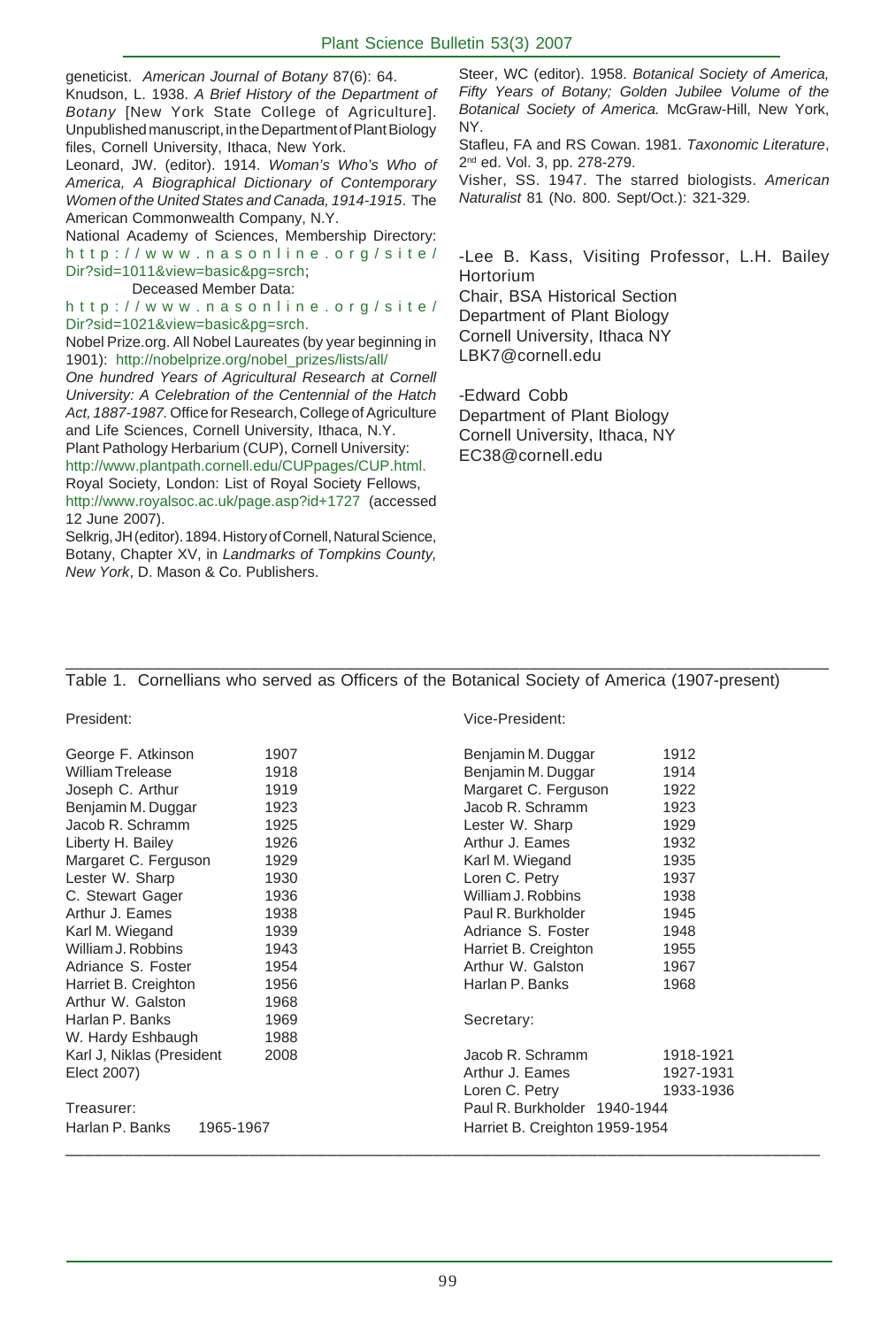| Table 2. Cornellian members of the U.S. National Academy of Sciences (affiliated with plant |
|---------------------------------------------------------------------------------------------|
| sciences at Cornell).                                                                       |

| William Trelease   | 1902 | Paul R. Burkholder   | 1949 |  |
|--------------------|------|----------------------|------|--|
| Liberty H. Bailey  | 1917 | Robert W. Holley     | 1967 |  |
| George F. Atkinson | 1918 | Adrian M. Srb        | 1968 |  |
| Benjamin M. Duggar | 1927 | George F. Sprague    | 1968 |  |
| Rollins A. Emerson | 1927 | Sterling H. Emerson  | 1970 |  |
| Lewis J. Stadler   | 1938 | <b>Bruce Wallace</b> | 1970 |  |
| William J. Robbins | 1940 | Roderick K. Clayton  | 1977 |  |
| George W. Beadle   | 1944 | Harlan P. Banks      | 1980 |  |
| Barbara McClintock | 1944 | Andre T. Jagendorf   | 1980 |  |
| Milislav Demerec   | 1946 | Gerald R. Fink       | 1981 |  |
| Marcus M. Rhoades  | 1946 | Steven D. Tanksley   | 1995 |  |
| James B. Sumner    | 1948 | June B. Nasrallah    | 2003 |  |
|                    |      |                      |      |  |

Table 3. Cornellians recognized as eminent plant scientists in American Men of Science (1906-1944) and first honored with a Star in Botany (or related fields of 1Agriculture, <sup>2</sup>Plant Physiology, <sup>3</sup>Mycology or 4 Plant Pathology).

\_\_\_\_\_\_\_\_\_\_\_\_\_\_\_\_\_\_\_\_\_\_\_\_\_\_\_\_\_\_\_\_\_\_\_\_\_\_\_\_\_\_\_\_\_\_\_\_\_\_\_\_\_\_\_\_\_\_\_\_\_\_\_\_\_\_\_\_\_\_\_\_\_\_\_\_\_\_\_

| Joseph C. Arthur                | 1906 | Margaret C. Ferguson            | 1910 |
|---------------------------------|------|---------------------------------|------|
| George F. Atkinson              | 1906 | Karl M. Wiegand                 | 1910 |
| Liberty H. Bailey <sup>1</sup>  | 1906 | Rollins A. Emerson              | 1921 |
| Frederick V. Coville            | 1906 | Jacob R. Schramm                | 1921 |
| William R. Dudley               | 1906 | Herbert H. Whetzel <sup>4</sup> | 1921 |
| Benjamin M. Duggar <sup>2</sup> | 1906 | Arthur J. Eames                 | 1927 |
| Elias J. Durand $3$             | 1906 | Lewis Knudson                   | 1927 |
| Beverly T. Galloway             | 1906 | Lester W. Sharp                 | 1927 |
| William A. Kellerman            | 1906 | Otis F. Curtis                  | 1933 |
| Charles F. Millspaugh           | 1906 | William J. Robbins              | 1933 |
| Williard W. Rowlee              | 1906 | Loren C. Petry                  | 1938 |
| Mason B. Thomas                 | 1906 | Paul R. Burkholder              | 1944 |
| William Trelease                | 1906 | Adriance S. Foster              | 1944 |
| Herbert J. Webber <sup>2</sup>  | 1906 | Barbara McClintock              | 1944 |
| C. Stuart Gager                 | 1910 | Walter C. Muenscher             | 1944 |

\_\_\_\_\_\_\_\_\_\_\_\_\_\_\_\_\_\_\_\_\_\_\_\_\_\_\_\_\_\_\_\_\_\_\_\_\_\_\_\_\_\_\_\_\_\_\_\_\_\_\_\_\_\_\_\_\_\_\_\_\_\_\_\_\_\_\_\_\_\_\_\_\_\_\_\_\_\_\_ Table 4. Cornellians honored with Botanical Society of America Merit and Centennial Awards (http://www.botany.org/awards\_grants/detail/bsamerit.php).

| Merit Awards:        |      |                                   |
|----------------------|------|-----------------------------------|
| George W. Beadle     | 1956 | <b>Bassett Maguire</b><br>1990    |
| Benjamin M. Duggar   | 1956 | W. Hardy Eshbaugh<br>1992         |
| Arthur J. Eames      | 1956 | Karl J. Niklas<br>1996            |
| William J. Robbins   | 1956 | Dominick J. Paolillo, Jr.<br>1998 |
| Barbara McClintock   | 1957 | Jack B. Fisher<br>2003            |
| Lester W. Sharp      | 1958 | William L. Crepet<br>2007         |
| Loren C. Petry       | 1959 |                                   |
| Walter C. Muenscher  | 1960 | Centennial Awards:                |
| Frederick C. Steward | 1961 |                                   |
| Marcus M. Rhoades    | 1962 | W. Hardy Eshbaugh<br>2006         |
| Jacob R. Schramm     | 1969 | Jack B. Fisher<br>2006            |
| Arthur W. Galston    | 1970 | Karl J. Niklas<br>2006            |
| Harlan P. Banks      | 1975 | 2006<br>Dominick J. Paolillo, Jr. |
| David W. Bierhorst   | 1979 | Natalie W. Uhl<br>2006            |
|                      |      |                                   |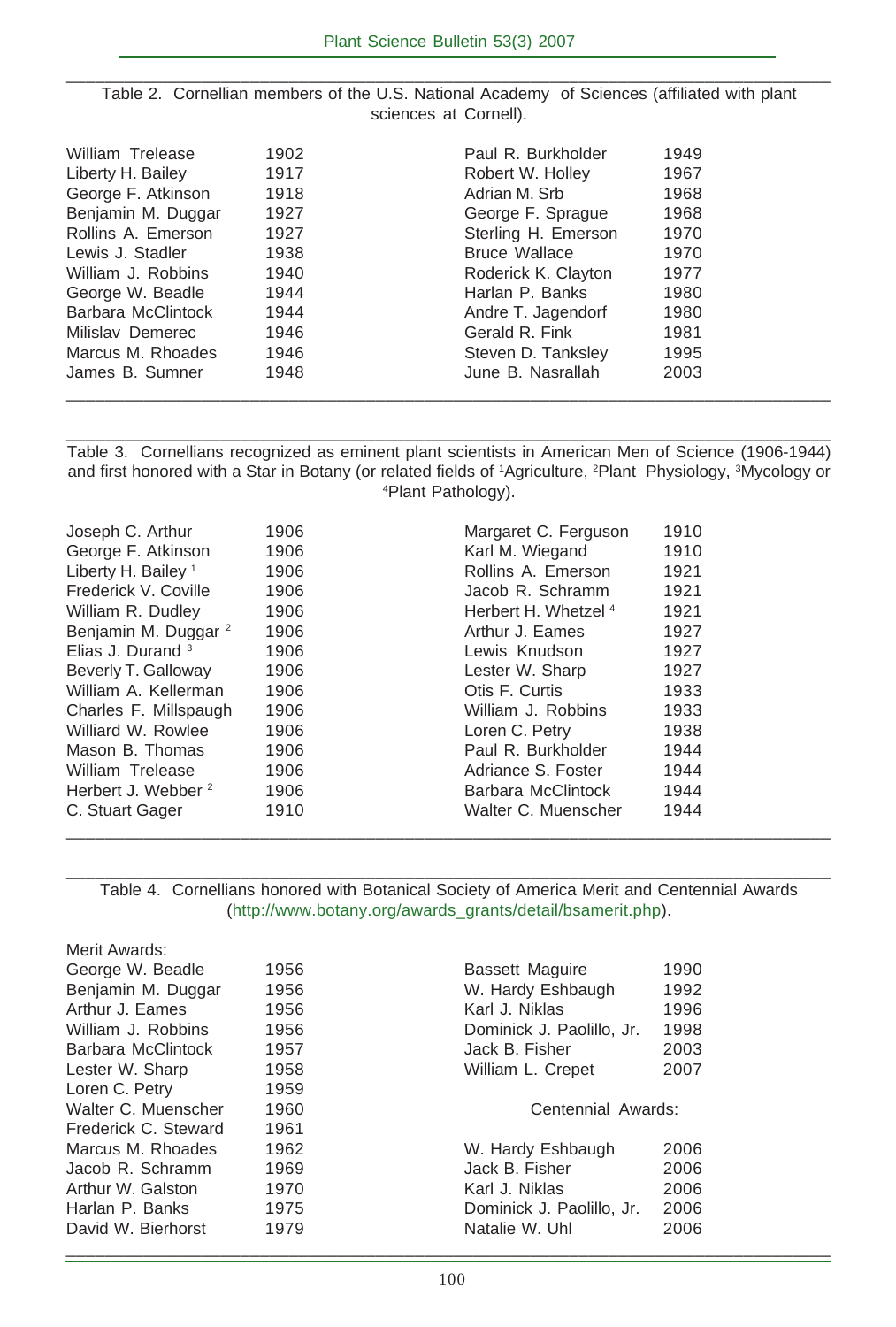\_\_\_\_\_\_\_\_\_\_\_\_\_\_\_\_\_\_\_\_\_\_\_\_\_\_\_\_\_\_\_\_\_\_\_\_\_\_\_\_\_\_\_\_\_\_\_\_\_\_\_\_\_\_\_\_\_\_\_\_\_\_\_\_\_\_\_\_\_\_\_\_\_\_\_\_\_\_\_\_\_\_\_\_\_\_\_\_\_\_\_ Table 5. Landmark Books in Botanical Sciences by Cornell Faculty in the Department of Botany (1913-1964), New York State College of Agriculture.

SHARP, L.W. 1921 (1<sup>st</sup> ed.). Introduction to Cytology. McGraw-Hill Book Co, Inc. NY (2<sup>nd</sup> ed. 1926; 3<sup>rd</sup> ed. 1934)

MUENSCHER, W.C. 1922 (1<sup>st</sup> ed.). Keys to Woody Plants. Cornell Publications Printing Co., Ithaca, NY  $(6<sup>th</sup>$  ed. 1950, expanded by E.A. Cope, 2001)

EAMES, A.J. and L.H. MacDANIELS. 1925 (1st ed.). An Introduction to Plant Anatomy. McGraw-Hill Book Co, Inc. NY (2nd ed. 1947)

WIEGAND, K.M. and A.J. EAMES. 1925 (issued 1926). The Flora of the Cayuga Lake Basin. Cornell University Agricultural Experiment Station Memoir 92. Ithaca, NY (Additions and Corrections 1939)

MUENSCHER, W.C. and L.C. PETRY. 1928 (1<sup>st</sup> ed.). Keys to Spring Plants. W.C. Muenscher, Ithaca, NY (7th ed. ca. 1976)

MUENSCHER, W.C. 1935 (1<sup>st</sup> ed.). Weeds. The Macmillan Co. New York, NY (2<sup>nd</sup> ed. 1955, revised 1980. with new forward and appendices by Peter A. Hyypio)

CURTIS, O.F. 1935 (1st ed.). The Translocation of Solutes in Plants. McGraw-Hill Book Co, Inc. NY EAMES, A.J. 1936 (1st ed.). Morphology of Vascular Plants, Lower Groups. McGraw-Hill Book Co, Inc. NY MUENSCHER, W.C. 1939 (1st ed.). Poisonous Plants of the United States. The Macmillan Co. New York, NY (revised ed. 1951)

SHARP, L.W. 1943 (1<sup>st</sup> ed.). Fundamentals of Cytology. McGraw-Hill Book Co, Inc. NY CURTIS, O.F. & D.G. CLARK. 1950 (1st ed.). Introduction to Plant Physiology. McGraw-Hill Book Co, Inc. NY

EAMES, A.J. 1961 (1<sup>st</sup> ed.). Morphology of the Angiosperms. McGraw-Hill Book Co, Inc. NY KINGSBURY, J.M. 1964. Poisonous Plants of the United States and Canada. Prentice-Hall, Englewood Cliffs, NJ

\_\_\_\_\_\_\_\_\_\_\_\_\_\_\_\_\_\_\_\_\_\_\_\_\_\_\_\_\_\_\_\_\_\_\_\_\_\_\_\_\_\_\_\_\_\_\_\_\_\_\_\_\_\_\_\_\_\_\_\_\_\_\_\_\_\_\_\_\_\_\_\_\_\_\_\_\_\_\_\_\_\_\_\_\_\_\_\_\_\_\_

\_\_\_\_\_\_\_\_\_\_\_\_\_\_\_\_\_\_\_\_\_\_\_\_\_\_\_\_\_\_\_\_\_\_\_\_\_\_\_\_\_\_\_\_\_\_\_\_\_\_\_\_\_\_\_\_\_\_\_\_\_\_\_\_\_\_\_\_\_\_\_\_\_\_\_\_\_\_\_\_\_

Table 6. Brief Chronology of Botany Departments & Herbaria at Cornell University (1868-1999) 1865 Cornell University, founded 1868 Cornell University, opened 1868 Original Department of Botany, Cornell University (1868-1922) Albert N. Prentiss, Head (1868-1896) George F. Atkinson, Head (1896-1918) Willard W. Rowlee Head (1918-1922) 1870 Original Department of Botany Herbarium established, based on collections of Horace Mann, Jr. 1904 Cornell University College of Arts and Sciences established; Department of Botany, including its herbarium, housed in this college 1904 New York State Legislature established the College of Agriculture at Cornell (1904), L.H. Bailey, Dean (1903-1913), NYS College of Agriculture at Cornell (NYSCA) 1907 Department of Plant Breeding, established by Bailey Department of Plant Physiology (1907-1912), established by Bailey 1913 Department of Botany (1913-1964), established by Bailey, Karl M. Wiegand, Head (1913-1941) Department of Plant Physiology fused with Department of Botany 1920s College of Arts and Sciences Herbarium joined with NYSCA Department of Botany Herbarium 1935 L.H. Bailey Hortorium Herbarium, established as an Independent unit of NYSCA 1951 Department of Botany herbarium named Wiegand Herbarium 1964 Division of Biological Sciences (DBS) (1964-1999), established within NYSCA 1965 Section of Genetics, Development and Physiology (GDP, 1965-1977; DBS) Wiegand Herbarium (1965-1977) becomes Independent Unit within NYSCA, R.T. Clausen, Curator Laboratory of Cell Physiology, Growth & Development (1965-1973) becomes Independent unit within NYSCA, F.C. Steward, Head 1971 NYSCA renamed College of Agriculture and Life Sciences at Cornell (CALS) 1977 GDP name changed to Section of Botany, Genetics & Development (BGD, 1977-1980; DBS) Bailey Hortorium and Wiegand Herbarium merge, become a unit within DBS/CALS (1977-1999) 1980 BGD name changed to Section of Plant Biology (1980-1999; DBS/CALS) 1999 DBS and all its sections DISSOLVED DEPARTMENT OF PLANT BIOLOGY, CALS (formed from previous Section of Plant Biology & joined with the L.H. Bailey Hortorium; W.L. Crepet, Chair)

 $\_$  , and the state of the state of the state of the state of the state of the state of the state of the state of the state of the state of the state of the state of the state of the state of the state of the state of the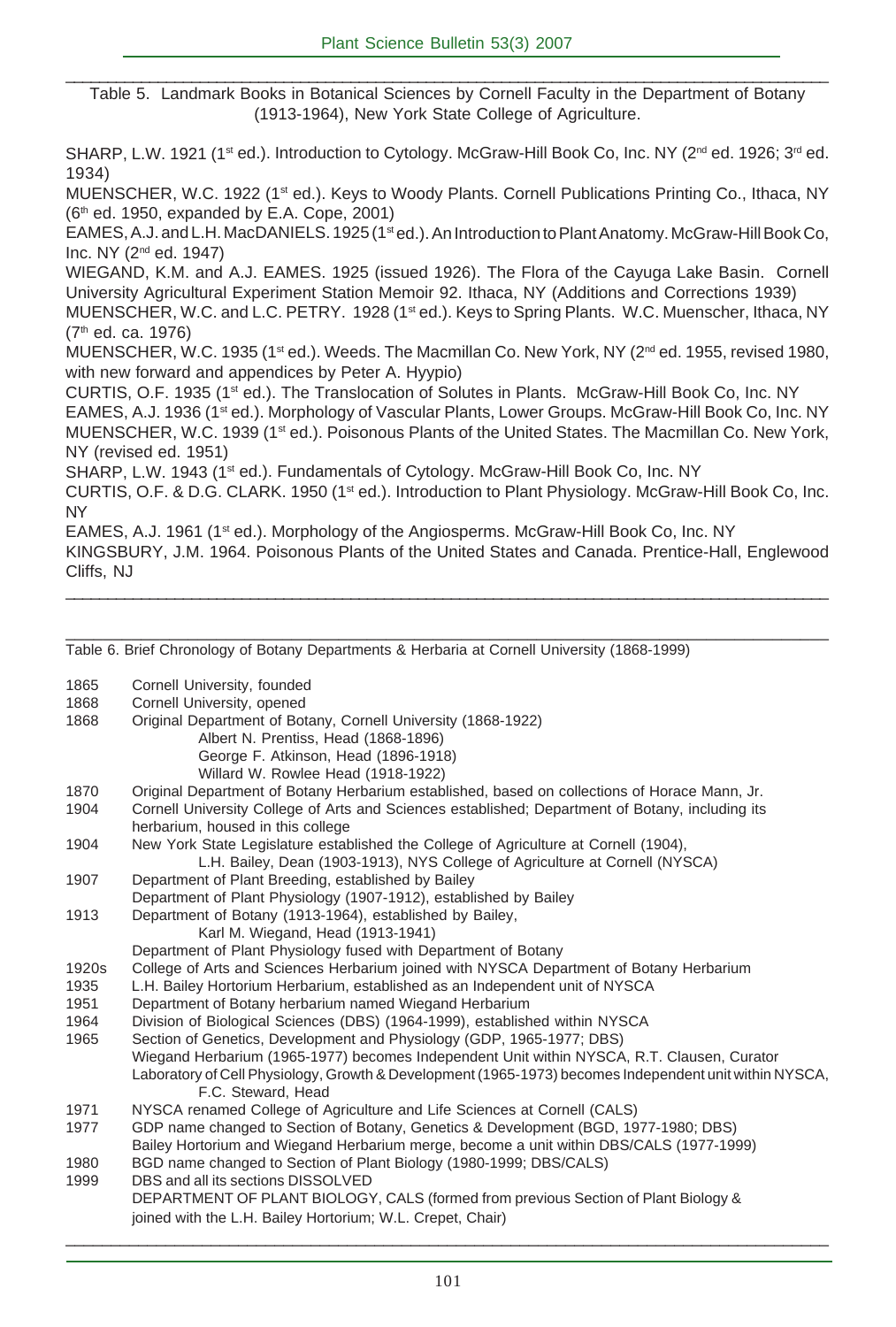# **The Struggle for Botany Majors**

In the Fall Semester of 2001, when I became Chair of the Department of Botany and Microbiology at the University of Oklahoma, we had 11 Botany majors (and 291 Microbiology majors). After a long recruitment campaign, I'm happy to report that we currently have 40 majors. In addition, we have approximately 20 Botany minors who populate our courses. While the number of Botany majors still lags far behind that of Microbiology majors, I'm proud of this accomplishment but worried about the long-term future. In the next paragraphs I'll outline what I think has helped to increase the number of Botany majors in our Department, but I don't think there is anything surprising about our recruitment techniques—it's essentially about being proactive in engaging students multiple times in multiple ways.

At the University of Oklahoma, there is no planned Biology degree; students major in Botany, Microbiology, or Zoology, although they can construct an individualized Biology degree through the College of Arts and Sciences (only a handful of students ever use the individualized option). For years, we have had to explain our (Botany's) existence to the Regents of the State of Oklahoma who monitor the number of graduates in degree programs. While our Department has produced enough Ph.D.s in Botany to keep us out of the "low performance" category, we haven't had enough undergraduate majors or Masters degree students to keep us from having to report to the Regents about our attempts to recruit students.

What wasn't working in the past was an acceptance of "the way it was." Before I became Chair, if students wanted to major in Botany, great; if they didn't, that was the way it was. As a consequence, we had no formal activities to cultivate students who expressed interest in Botany. Also, for many years, when teaching assistants were assigned within the Department, I would first let other faculty choose graduate students they wanted as teaching assistants in their class. For my Introductory Botany course, I took the students who weren't chosen. While many of these students "last picked" were good teaching assistants, many were not because they had limited teaching experience or just weren't motivated or able to teach. Looking back, that arrangement made no sense in terms of recruitment; we were placing the best teaching assistants in laboratories with only 2 or 3 students instead of our basic class with hundreds of students (600-800 students per year). This Introductory Botany course satisfies a general education requirement in science (with a laboratory) but is also our "majors" Botany class.

Now, as part of our overall recruiting effort, I pick the TAs I think will best interact with undergraduate students—those TAs who are interested in teaching students and who might be good Botany ambassadors and role models with whom younger students can interact—and place them in the basic Botany course. TAs are now challenged to find students who would be good majors (based on interest and performance) and are encouraged to speak with undergrads on an individual basis about majoring in Botany. In fact, I establish a "quota" for all instructors in all our Introductory Botany courses—I expect instructors to talk with students who have shown some talent and interest in Botany. For most of our faculty (and all of our grad students), this was the first time they had ever thought about recruiting students. Many faculty were clueless about the need to recruit students to Botany; they had little understanding about how faculty positions at OU are awarded to those departments with high student enrollments.

We are also fortunate to have a finishing graduate student who is an excellent instructor and who really enjoys working with undergrads. More importantly, he is an advocate for Botany and a highly effective recruiter for students who aren't sure what major they would like to choose. We have placed this individual in basic lab courses and in our general interest courses, and he has proven to be an important source of new majors for us. In addition to this grad student, we have been fortunate to have three other TAs and two teaching postdoctoral fellows who were excellent recruiters—much better than faculty. These people are key to successful recruiting because undergraduates interact with them on a much more personal level than they do with faculty.

As another part of our strategy for increasing majors, we modified the requirements for our Botany major. For years, we had been teaching several general interest courses (Plant Care and Cultivation, Ecology and Environmental Quality, and Economic Botany). These are popular courses that students often take as a second course in Botany after gaining (or strengthening) their interest in plants in our basic course. However, none of these popular courses counted toward a Botany degree. In our new major, all three courses can be applied for major credit, however, students must still take traditional, lab-based, hard-core Botany courses to fulfill their degree (please see our website for information about our major requirements). The advantage is, of course, that students don't feel that they have wasted credit hours, and we capitalize on engaging students when they are one step closer to fulfilling degree requirements in Botany.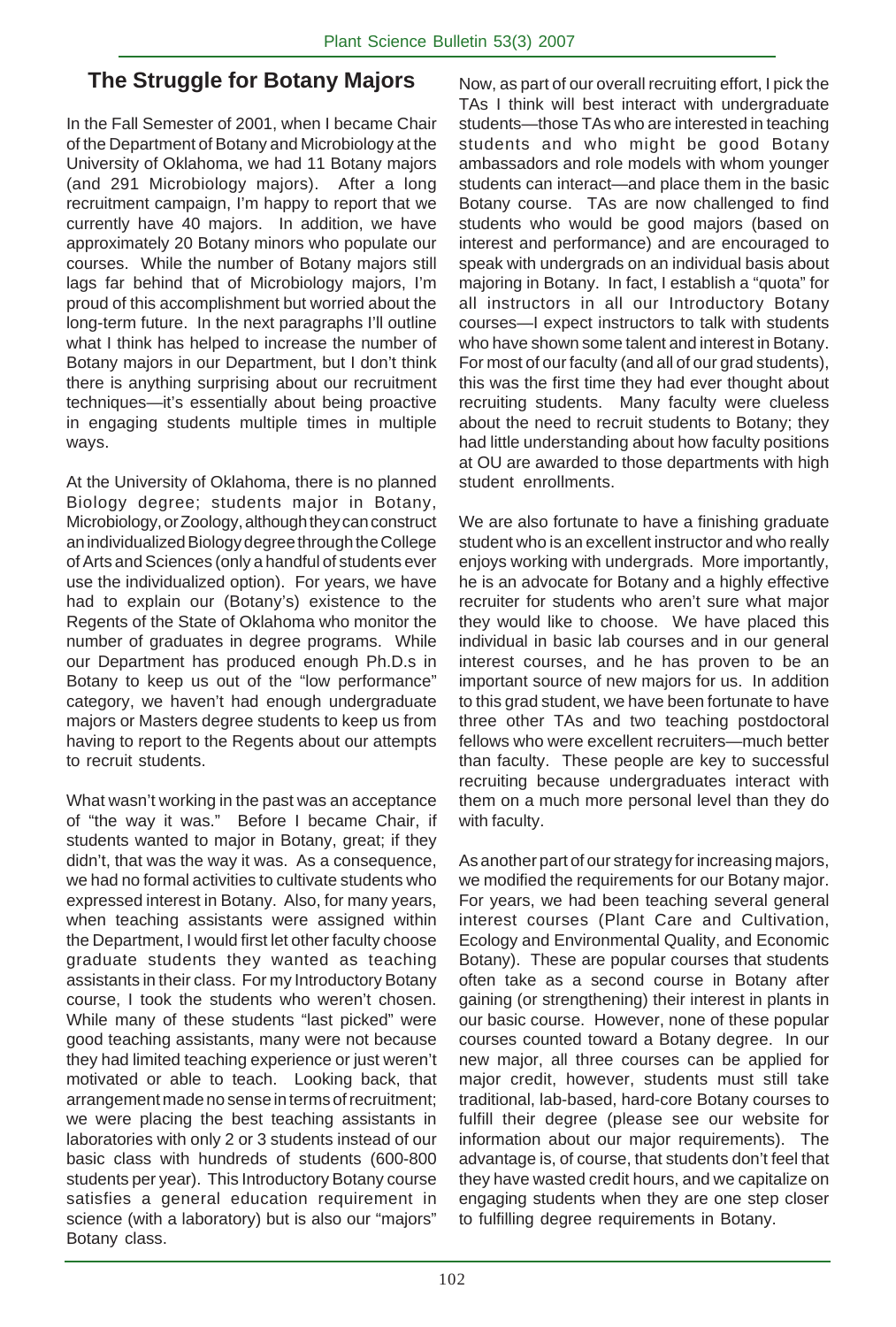We also changed major support course requirements for the major. We used to require our students to take two semesters of physics, both four hours. All of our students found these eight hours to be very difficult and not particularly relevant to their Botany coursework or careers. Students often identified this two-semester series as one reason they chose not to major in Botany or dropped out of Botany. Botanists now require students to take one course in physics and one of the following: a second course in physics, a course in biochemistry, or a course in statistics. This option has provided great flexibility to our students who seem to appreciate the choices and who can now choose a second support course that may be more relevant to their future work.

Because we had hundreds of students taking our introductory Botany course each year, we had access to a huge pool of potential majors and minors, however, we never capitalized on this pool. We had a minor in Botany in place for many years, but we never emphasized it before. In hope of increasing the number of students in our upper-division classes, we now advertise and promote the minor in all of our courses. Students who are "afraid" of mathematics (and other support courses) but who are interested in plants can receive a minor by taking 15 hours of Botany classes, nine of which have to be at the upper-division level. These students help increase the size of our upper-division courses, which are enjoying their largest enrollments in many years.

The Botanical Society at OU is a student-run organization of undergraduates (with some graduate students) who are Botany majors, minors, or other students interested in plants. Under the guidance of two faculty mentors, we have reinvigorated our Botanical Society, which now holds monthly meetings, organizes field trips, grows plants as a money-making project, and holds social events, including semi-annual picnics at my house. These activities are wonderful opportunities for students to bond in a non-classroom setting and to meet faculty in a relaxed environment, which, in turn, benefits the students in the courses they are taking together. We find that the social aspects of being a Botany major are extremely important in keeping students in our program.

My perception (based on anecdotal information) is that students who have chosen to major in Botany were already interested in the sciences but had switched to Botany after considering other science majors or teaching biology as a career, or they were simply interested in plants and decided to major in Botany because the courses they took confirmed their interest. Students seem to respond very

favorably to attention, and our contact with them became the "tipping point" in their decision to become botanists. Overall, regardless of initial student interest, it still takes tremendous effort to recruit a student to major in Botany. We are constantly encouraging students to take additional Botany courses and to consider Botany as a major or minor. But we are now actively engaged in the process and no longer passively hoping that students will come to us.

Unfortunately, we are moving into a new era at the University of Oklahoma where students have several alternative courses, including two new introductory Biology courses, from which to choose for their general education science requirement. This means that fewer students will be directly exposed to plants in an intensive and extensive manner in our general Botany course. It remains to be seen how these alternative courses will affect the recruitment of future Botany majors. Wish us luck!

-Gordon Uno, Department of Botany and Microbiology, University of Oklahoma, Norman, OK.

# **News from the Annual Meeting**

# **Forum Keynote Address Naturally Right by Design: Bring Learning and School to Life**

# **Stephanie Pace Marshall, President Illinois Math and Science Academy**

Dr. Marshall began her address by acknowledging that while she is not a botanist, she has a love and passion for mind-shaping and frequently uses botanical metaphors. For instance, education is like an aspen grove - - many seemingly independent stems but all connected at the root. The root for education is what we know about human learning and how it is constructed. We learn by building upon our prior knowledge and we must be cognizant of this when we interact with student or the general public. Our task, challenges Marshall, is to make the story we know, botany, accessible to the public and our students and to use it to design human systems.

The story we tell about our science was the theme of the rest of Marshall's address. But first she reminded us of what the ancient Greeks knew well. Every story is really two stories. There is the overstory - - the obvious plot (the facts we are trying to teach or explain) and the understory - - the hidden and mysterious, the implied. Furthermore, the understory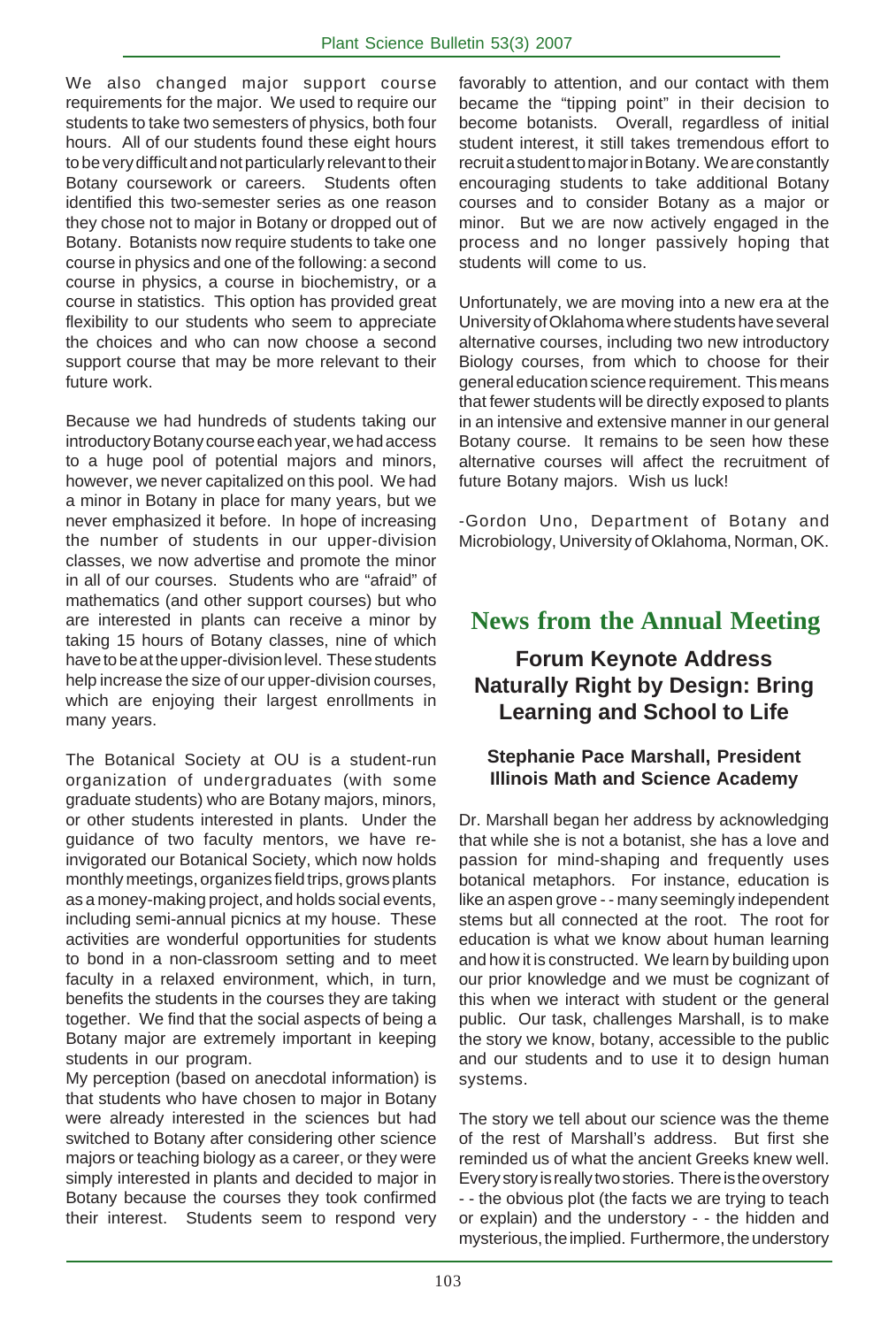is most powerful because it tells us how to feel about ourselves. How important is the story, she asked? Consider a "debate" between a scientist and a creationist. "Narrative trumps data every time!" The media understands understory, and that is why they are so effective. Our challenge as scientists and educators is to be mind-shaping thorough our storytelling – particularly the understory, and by that mind shaping we can be world-shaping.

Unfortunately, claims Marshall, we are telling a profoundly dysfunctional story of science in our schools. False proxies for learning have replaced meaningful learning and our reductionist approach to science tells the understory that science is for a select few, not open to most students, and that there is no room for "normal" people. Think about this, she challenged. Are any of these the understory you tell your students? These ARE the understories that many science teachers tell.

1. You are born either smart or not – it's in your genes, especially for math and science.

2. Really smart students are good at taking tests.

3. Everyone must learn in the same time and way.

4. You can tell how smart you are by how you do on a test.

5. Learning occurs in school; outside of school doesn't count.

6. Competition is essential for success; don't help others because that will disadvantage you.

7. Learning is a solitary activity; trying to learn with friends is distracting and doesn't work.

8. Learning is serious; you can't have fun and be learning.

9. Passion, emotion and intuition are distractions and not worth while.

10. Your goals and dreams are probably not realistic and you will probably outgrow them.

11. One person cannot make a difference in the world.

There is another whole set of understories, however, that we should try to incorporate into the story we tell of science.

1. Your brain can grow when its challenged, the more you challenge yourself the more you will learn.

2. Intelligence is not a single numer , fixed at birth. We all have multiple intelligences.

3. Learning is a social activity – you'll have more fun too.

4. Understanding big ideas and solving meaningful problems is real learning; tests are important but do not determine our potential in life.

5. You are a unique learner, in your own way and time. Take risks and pursue with passion.

6. We are all works in progress and will never be finished.

7. Never loose sight of your dreams.

8. We are all connected – every living thing interfaces with all others.

It is important, Marshall says, that we learn to replace the question "What did you learn?" with the question "How did you learn?" She relayed the example of a young boy from rural Illinois who attended the Illinois School against the advise of all of his friend and relatives. According to the boy, no scientists had ever come from his home town and his parents, teachers, friends, and relatives all told him not to bother with applying because he wasn't good enough and wouldn't be accepted. But he applied and he WAS accepted! During their first year all students are required to take inquiry-based math and science courses and all students must plan their own inquiry. This, related Marshall, is where most students realized that although they had "aced" all their previous courses in school, they had not "aced" learning. She asked her young student what he was interested in? "I don't know" was the not unexpected reply. She further inquired if there was anything he was wondering about or that had been puzzling him lately? Yes actually. The local newspaper had reported the discovery of human bones recently - - the apparent victim of an ax murder. "How did they know this?" he asked.

That was the beginning of a wonderful inquiry. Through home he had access to a variety of bones and a variety of implements to "test" hypotheses. He learned about DNA, genetics, biology, and anthropology. I was invited to go to the Field Museum in Chicago. He later acknowledged that as he started climbing the steps up to the Field Museum, he suddenly realized that "I am a scientist. Scientists do come from Greenfield, Illinois!" Today that young scientist is a Rhodes Scholar studying plants in Tanzania!

"We have students sitting in our schools who have yet to be invited to be scientists," says Marshall. What we have to do is "transform" education - - not "reform" it. "Adding wings to a caterpillar does not make a caterpillar fly", says Marshall. That is a reform - - "adding on" to education to "be competitive" in math and science. "Shallow thinking coming out of shallow programming (a curriculum that is a mile wide and an inch deep)makes people superstition prone" and skeptical of science and scientists. "Becoming a butterfly is transformational." The transformation to meaningful learning will help science advance the human condition, not just make some of us more competitive than others. The transformation to well-designed problembased learning with concepts embedded into the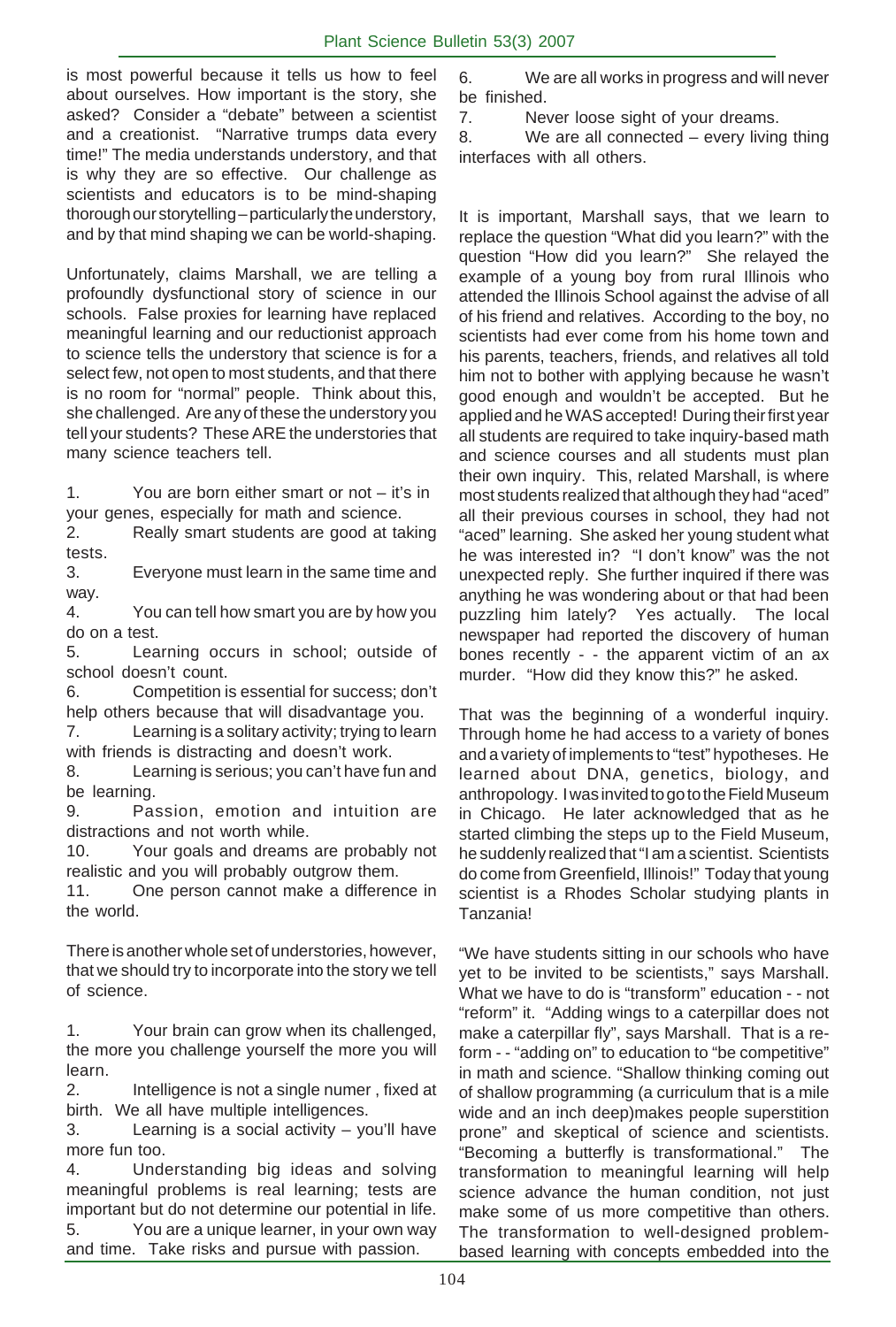problems will draw students to science and math and place these disciplines in the center of the human landscape.

Dr. Marshall is the author of the recent book: *The Power to Transform: Leadership that Brings Learning and Schooling to Life*, 2006, Jossey-Bass Publishing.

-summary by M. Sundberg, Editor

# Vision and Change in Biology Undergraduate Education A View for the 21<sup>st</sup> Century

 Judy Skog and Terry Woodin of National Science Foundation sponsored a discussion Tuesday afternoon about the future of teaching undergraduate biology. The room was full to over-flowing, with more than 100 botanists taking part. This was one of a series of conversations that a cross-directorate working group plans to host to identify the issues that scientists and biology educators feel are critical to a modern, sound science curriculum. Possible outcomes of these conversations include a report outlining needs and a program to help meet these needs. Further information and an additional opportunity to contribute to the conversation is below.

The National Science Foundation understands that although the major focus of biology, understanding life, remains unchanged, there have been breakthrough discoveries that have changed the nature of some of the questions we are asking and new technologies have changed our capacity to answer these questions. In addition, undergraduate science, technology, engineering, and mathematics (STEM) education is changing. New technologies are emerging, learning theory is evolving, and increasingly students are pursuing higher education in non-traditional ways.

The Directorates of Biological Sciences and Education and Human Resources at NSF have formed a working group to solicit input from key scientists and biology educators to identify the most critical issues and exchange ideas and discuss suggestions for addressing these issues.

# WE HAVE AN OPPORTUNITY TO ENSURE THAT BOTANISTS ARE HEARD AND THE PLANT SCIENCES ARE CONSIDERED!

Below is a response form containing the six questions that the working group have identified to initiate the discussions. Please complete it and return it to: psb@botany.org or mail it to: Marsh Sundberg, Editor, Plant Science Bulletin, Department of Biology, Emporia State University, Emporia, KS 66801. I will accumulate the responses and forward them as a packet to the working group.

# **Vision and Change in Biology Undergraduate Education Questionaire**

| Full Name           |         |                        |
|---------------------|---------|------------------------|
| <b>Full Address</b> |         |                        |
| Student             | Faculty | Non-academic Scientist |

- 1. What should be the main goals of the  $21<sup>st</sup>$  century undergraduate biology science curriculum and how do these goals translate into desired outcomes?
- 2. How do we design a curriculum to achieve these goals, and what is the best way to deliver that curriculum?
- 3. How do we best prepare our faculty and structure our departments and institutions to achieve these goals?
- 4. Which questions should have the highest priority?
- 5. Are there questions that should be added?
- 6. Who should be involved in these conversations?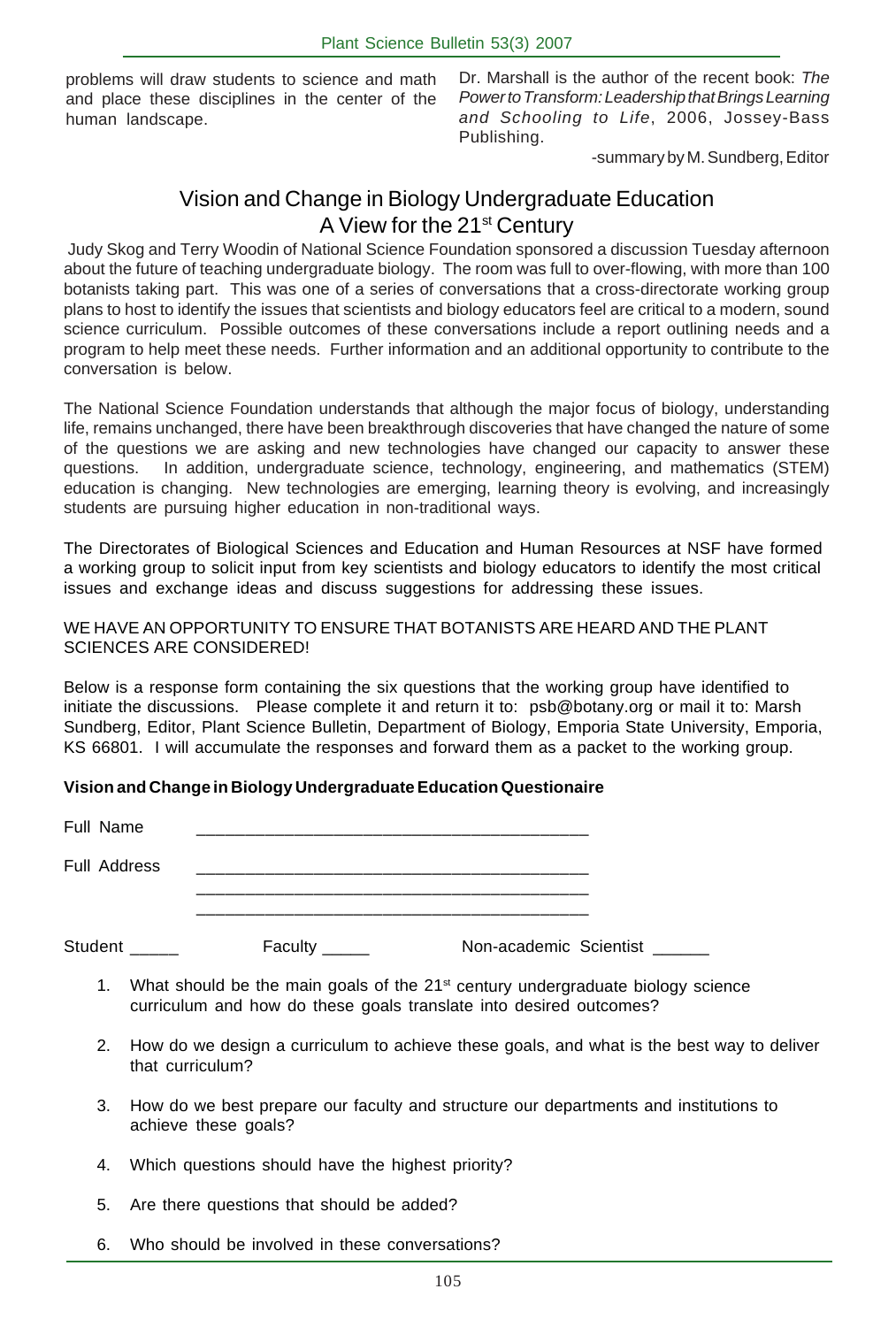# **Awards**

# THE GRADY L. WEBSTER AWARD

This award was established in 2006 by Dr. Barbara D. Webster, Grady's wife, and Dr. Susan V. Webster, his daughter, to honor the life and work of Dr. Grady L. Webster. The American Society of Plant Taxonomists and the Botanical Society of America are pleased to join together in honoring Grady Webster.

The BSA component of the award, the Grady L. Webster Structural Botany Publication Award recognizes the most outstanding paper published in the American Journal of Botany or other publication over a two-year period.

This year marks the first time that the Webster Award is made by the Botanical Society of America. This year's \$1000 award is made to: **Barbara A. Ambrose**, **Silvia Espinosa-Matías**, **Sonia Vázquez-Santana**, **Francisco Vergara-Silva**, **Esteban Martínez**, **Judith Márquez-Guzmán**, and **Elena R. Alvarez-Buylla** for their paper entitled, "*Comparative developmental series of the Mexican triurids support a euanthial interpretation for the unusual reproductive axes of* Lacandonia schismatica *(Triuridaceae).*"

The Botanical Society of America's MERIT AWARD The Merit Award is the highest honor given by the Botanical Society of America. It is given in recognition of outstanding contributions to the science of botany. This year we are pleased to honor:

**Dr. Bruce Baldwin**, University of California Berkeley Dr. Bruce Baldwin is recognized for his contributions in plant systematics. Beginning in graduate school, Dr. Baldwin studied one of the icons of island biogeography, the Hawaiian Silversword Alliance. His dissertation work using chloroplast DNA was one of the pioneers on island plant groups and confirmed that this morphologically diverse group represented a single colonization event from ancestors in North America. Baldwin reconfirmed these results using nuclear genes, the internal transcribed spacer (ITS) region. His development of ITS for plant phylogenetic study is perhaps his most widely recognized contribution. Less wellknown outside of California is that Dr. Baldwin has made major contributions to plant floristics, through his efforts editing the Jepson Desert Manual and the 2nd edition of the Jepson Manual of California plants. For his many contributions to the systematics of Asteraceae, Hawaiian plant biogeography and evolution, and advances in molecular systematics, the BSA is pleased to recognize Dr. Bruce Baldwin with its highest award.

in paleobotany, especially the reproductive structures of seed plants. Dr. Crepet's early work on interpreting the development of Cycadeoidea reproductive structure led to a better understanding of the enigmatic fossil group Bennettitales. However, for many, his most important contributions come from his ability to connect fossil and extant plants through phylogenetic study. This is especially true for his contributions to knowledge about fossil angiosperm floral structure, particularly ancient pollination syndromes and their role in flowering plant diversification. For his many contributions to paleobotany and plant phylogeny, the BSA takes pride in recognizing Dr. William Crepet with its highest award.

# **Dr. Edith Taylor**, University of Kansas

Dr. Edith Taylor is recognized for her contributions in paleobotany. Her work has focused on the structure and evolution of fossil plants. Her detailed investigations have permitted the interpretation of functional and ecological aspects of plants, including phloem development, plant/insect interactions, and tree growth and adaptation to high latitudes. For over two decades she has brought to light the diversity of plants once living in present day Antarctica. The wealth of information from these studies has shed light on plant diversity at high latitudes in the southern hemisphere, plant biogeography and evolution, and climate history. For her many contributions to paleobotany, Antarctic paleoclimatology, and the biology and evolution of fossil plants, the BSA is delighted to recognize Dr. Edith Taylor with its highest award.

**Charles Edwin Bessey Award** (BSA in association with the Teaching Section and Education Committee)

**Dr. Thomas Rost,** University of California Davis - Tom is Assistant to the Director of International Programs, Professor Emeritus of Plant Biology, and Botanist Emeritus in the Agricultural Experiment Station at the University of California, Davis. He is recognized for his innovative and outstanding teaching in plant anatomy, including early and experimental adoption of technology in his classes. Tom has been active in the BSA Education Committee and in the Structural and Developmental Section. He has published over 140 scientific papers on root growth and development and other anatomical topics, and co-authored four books, including two general botany textbooks. Dr. Rost received the Davis Division Academic Senate Distinguished Teaching Award, which is the highest teaching award make by each UC campus.

**Dr. William Crepet**, Cornell University Dr. William Crepet is recognized for his contributions **Dr. James Wandersee**, Louisiana State University - Jim is the LeBlanc Alumni Association professor in the College of Education at LSU, focusing on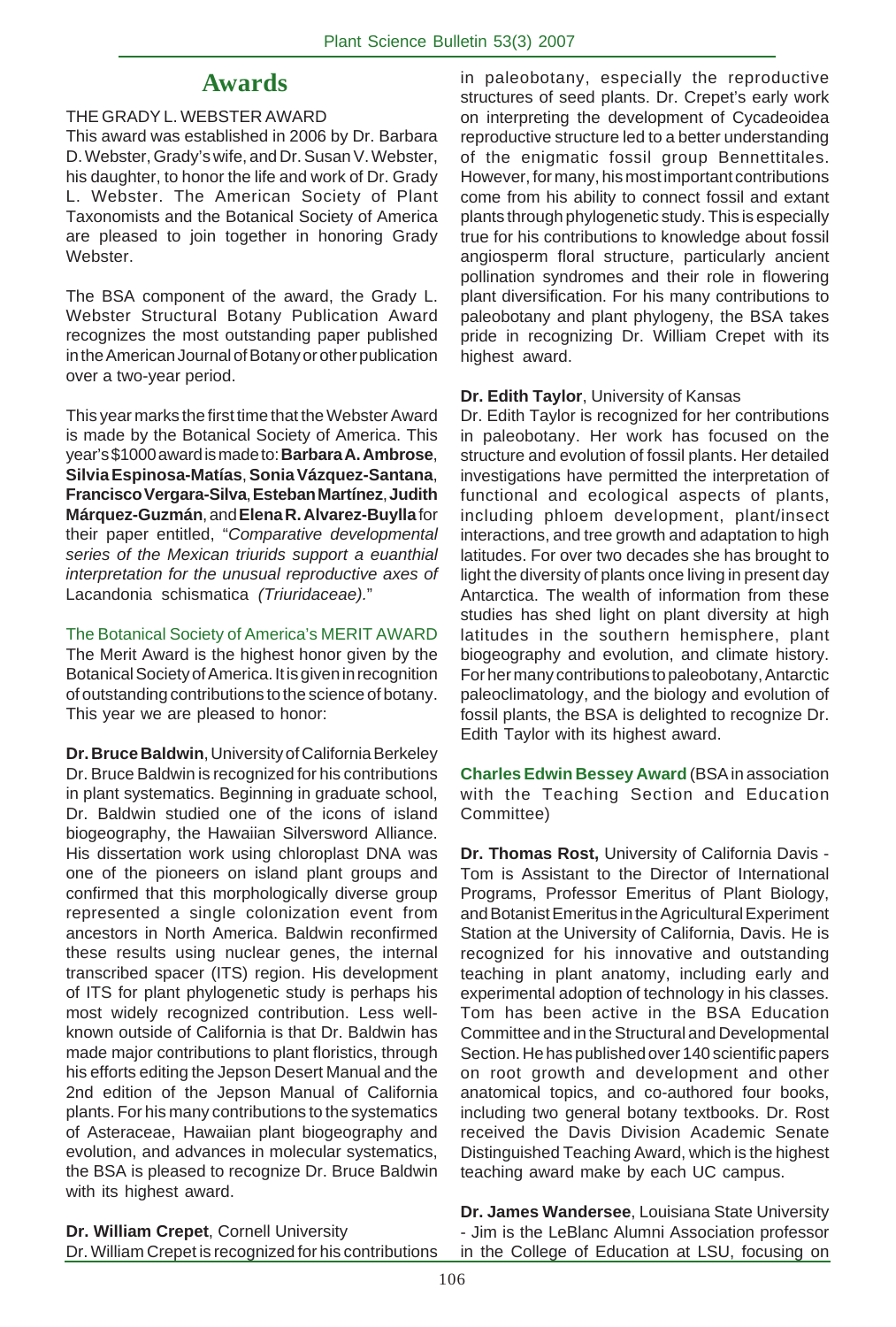biological and botanical science education. He is currently the Chair of the Teaching Section of the BSA and has presented many papers and workshops in this section and in the BSA Educational Forum. He helped coin the phrase "plant blindness" which was part of a campaign to help teachers, students, and the general public overcome their inability to notice plants in their own environment, which leads to the inability to recognize the importance of plants in the biosphere and in human affairs. He is a prolific author, with over 100 publications and several books that have been translated into six languages. He was elected a fellow of AAAS, was an officer in the National Association of Biology Teachers, and is the director of the 15 Degree Laboratory, A Visual Cognition Research and Development Laboratory for Improving Biological and Botanical Learning.

# **Darbaker Prize**

The Darbaker Prize is given each year in memory of **Dr. Leasure K. Darbaker**, for meritorious work in the study of microscopic algae.

**Dr. JoAnn Burkholder**, Center for Applied Aquatic Ecology, University of North Carolina State University is the 2007 awardee. The award recognizes excellence in research on microalgae over a twoyear period (2005-2006). The committee recognizes the breadth of your many important contributions toward understanding harmful dinoflagellates, including the environmental factors affecting these algae, their effects on other organisms, and interspecific differences among the algae.

### **Lawrence Memorial Award**

The Lawrence Memorial Fund was established at the Hunt Institute for Botanical Documentation, Carnegie Mellon University, to commemorate the life and achievements of its founding director, Dr. George H. M. Lawrence. Proceeds from the Fund are used to make an annual Award in the amount of \$2000 to a doctoral candidate to support travel for dissertation research in systematic botany or horticulture, or the history of the plant sciences.

The recipient of the Award is selected from candidates nominated by their major professors. Nominees may be from any country and the Award is made strictly on the basis of merit - the recipient's general scholarly promise and significance of the research proposed. The Award Committee includes representatives from the Hunt Institute, The Hunt Foundation, the Lawrence family, and the botanical community.

The Lawrence Memorial Award for 2007 goes to **Mr. Jimmy K. Triplett**, a student of Dr. Lynn G. Clark at Iowa State University. For his dissertation research, Mr. Triplett has undertaken study of woody bamboo genus *Pleioblastus*. The proceeds of the Award will help support his travel to Japan for field work and herbarium research.

# **SPECIAL AWARD**

**Dr. Christopher Haufler**, BSA Past President The Botanical Society of America presented a special award to **Dr. Haufler** expressing gratitude and appreciation for outstanding contributions and support for the Society. Chris has provided exemplary contributions to the Society in terms of leadership, time and effort.

# **SPECIAL AWARD**

**Dr. Kent Holsinger**, out-going BSA Treasurer, University of Connecticut

The Botanical Society of America presented a special award to **Dr. Holsinger** expressing gratitude and appreciation for outstanding contributions and support for the Society.

# **SPECIAL AWARD**

**Dr. Pamela Diggle**, BSA out-going Council Representative, University of Colorado

The Botanical Society of America presented a special award to **Dr. Diggle** expressing gratitude and appreciation for outstanding contributions and support for the Society.

# **Conant "Botanical Images" Student Travel Awards**

This award provides acknowledgement and travel support to BSA meetings for outstanding student work in the area of creating botanical digital images. **C. Matt Guilliams**, San Diego State University - First Place - \$500 Botany 2007 Student Travel Award **Jessica Budke**, University of Connecticut - Second Place - \$250 Botany 2007 Student Travel Award **Nicole M. Hughes**, Wake Forest University - Third Place - \$100 Botany 2007 Student Travel Award

**Isabel Cookson Award** (Paleobotanical Section) Established in 1976, the 2007 Isabel Cookson Award, recognizing the best student paper presented in the Paleobotanical Section

**Heather Sanders** of Ohio University, is the 2007 award recipient for the paper entitled "*Upside down auxin suggests the evolutionary origin of isoetalean rhizomorphs*" Her co-authors were Gar W. Rothwell and Sarah Wyatt

**George R. Cooley Award** (Systematics Section and the American Society of Plant Taxonomists) George R. Cooley award for best contributed paper in plant systematics. The ASPT's Cooley Award is given for the best paper in systematics given at the annual meeting by a botanist in the early stages of his/her career. Awards are made to members of ASPT who are graduate students or within 5 years of their post-doctoral careers. The Cooley Award is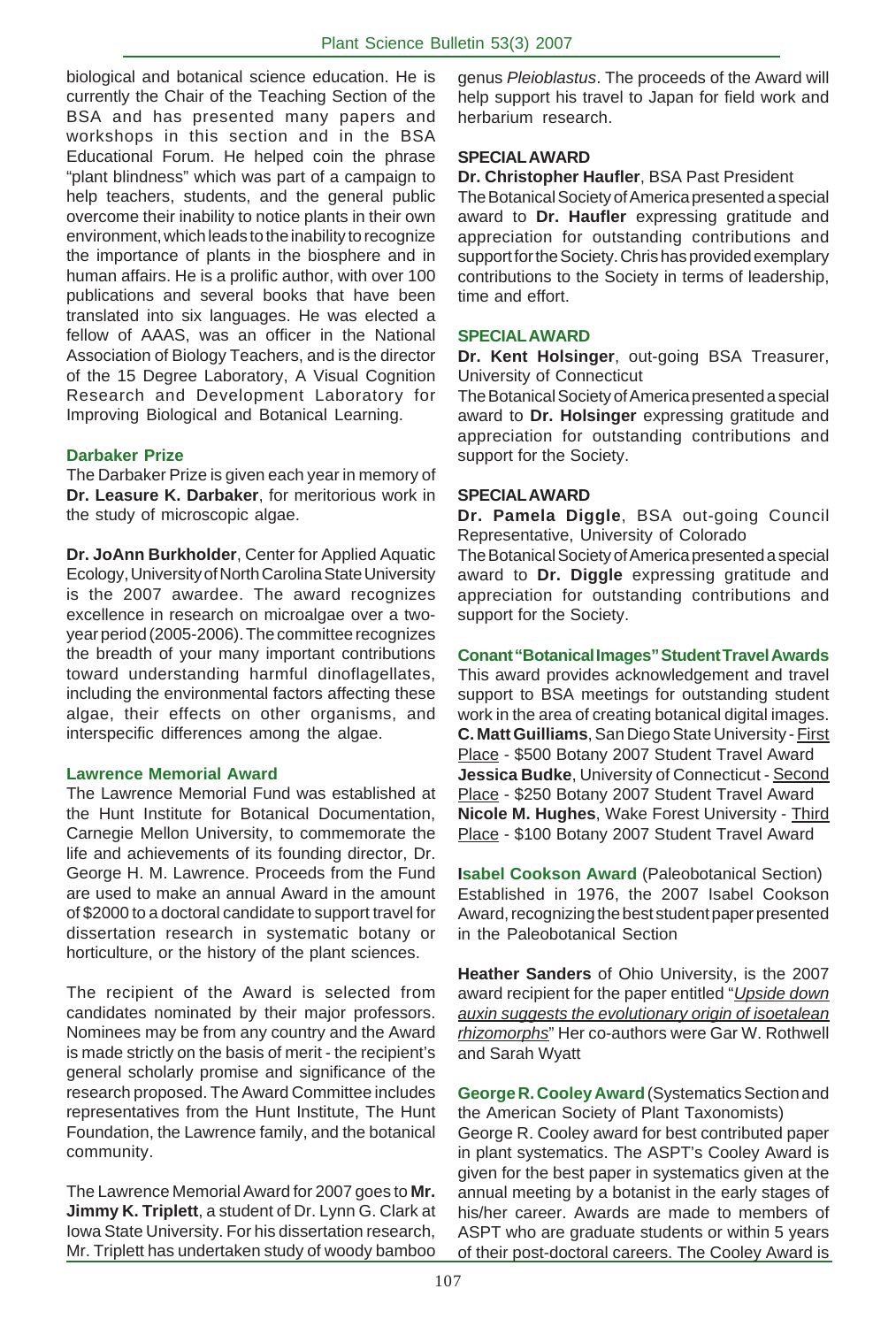given for work judged to be substantially complete, synthetic and original. First authorship required; graduate students or those within 5 years of finishing their Ph.D. are eligible; must be a member of ASPT at time of abstract submission; only one paper judged per candidate.

This year's award was given to **Ann Willyard** of University of South Dakota for her talk entitled "*Integrating phylogenetic and population genetic approaches: A case study using* Pinus washoensis". Co-authors were **Aaron Liston** and **RC Cronn**

**Katherine Esau Award** (Developmental and Structural Section)

This award was established in 1985 with a gift from Dr. Esau and is augmented by ongoing contributions from Section members. It is given to the graduate student who presents the outstanding paper in developmental and structural botany at the annual meeting.

This year's award goes to **Mackenzie Taylor**, from University of Tennessee, for her paper "*Fertilization timing and the pollen tube pathway in Cabombaceae (Nymphaeales).*." Her co-author was **Joseph H. Williams**

**Margaret Menzel Award** (Genetics Section)

The Margaret Menzel Award is presented by the Genetics Section for the outstanding paper presented in the contributed papers sessions of the annual meetings.

This year's award goes to **Keith Adams**, University of British Columbia, for the paper "*Subfunctionalization of genes duplicated by polyploidy in response to environmental stress*." Co-author was **Zhenlan Liu**.

**Maynard Moseley Award** (Paleobotanical and Developmental and Structural Sections)

The Maynard F. Moseley Award was established in 1995 to honor a career of dedicated teaching, scholarship, and service to the furtherance of the botanical sciences. Dr. Moseley, known to his students as "Dr. Mo", died Jan. 16, 2003 in Santa Barbara, CA, where he had been a professor since 1949. He was widely recognized for his enthusiasm for and dedication to teaching and his students, as well as for his research using floral and wood anatomy to understand the systematics and evolution of angiosperm taxa, especially waterlilies. (PSB, Spring, 2003). The award is given to the best student paper, presented in either the Paleobotanical or Developmental and Structural sessions, that advances our understanding of plant structure in an evolutionary context.

**Samuel F. Brockington**, from the University of Florida, is the 2007 Moseley Award recipient, for his paper "*Differing patterns of MADS-box gene expression associated with shifts in petaloidy within Aizoaceae (Caryophyllales)*" Co-authors were Mike Frohlich, Paula J. Rudall, Douglas E. Soltis and Pamela S. Soltis.

**Edgar T. Wherry Award** (Pteridological Section and the American Fern Society)

The Edgar T. Wherry Award is given for the best paper presented during the contributed papers session of the Pteridological Section. This award is in honor of Dr. Wherry's many contributions to the floristics and patterns of evolution in ferns.

This year's award goes to **Renee A. Lopez-Smith**, Southern Illinois University, for her paper; " *Sperm cell architecture and the neck canal in diploid and tetraploid* Ceratopteris *cytotypes: does size matter?*" Her co-author was Karen Renzaglia.

# **Developmental & Structural Section Best Student Poster Award**

**Q. Sun**, University of California Davis for his paper "*Cell wall composition and porosity of intervessel pit membranes in grape stems and possible mechanisms of systemic movement of* Xylella fastidiosa*, causal pathogen of Pierce's disease of grape.*"

**Ecology Section Award, Best Student Presentation Teresa M. Woods**, from the Kansas State University, for the paper "*Multiple reproductive modes contribute to fitness homeostasis of the invasive* Lespedeza cuneata *(Fabaceae)*" Co-authors were David C. Hartnett and Carolyn J. Ferguson.

### **Ecology Section Award, Best Student Poster**

**Mauricio Diazgranados**, of Saint Louis University for the poster "*Testing the conservatism of the ecological niche of the* Espeletia *complex*"

### **Ecology Section Student Travel Awards**

**Cassandra Boadway**, Grand Valley State University, Advisor: Dr. Gary Greer for her Botany 2007 presentation entitled: "*Growth and Nodulation in* Trifolium repens *and* Glycine max *in Response to* Ailanthus altissima *Extracts*".

**John Geiger**, Florida International University, Advisor: Dr. Suzanne Koptur for his Botany 2007 presentation entitled: "*Experimental seed and seedling performance of the endangered vine* Ipomoea microdactyla *Griseb. (Convolvulaceae).*".

**Daniel Hewins**, Rider University, Advisor: Dr. Laura A. Hyatt for his Botany 2007 presentation entitled: "*Jack of All Trades: Biological Invasion Facilitated By Use of Multiple forms of Nitrogen*".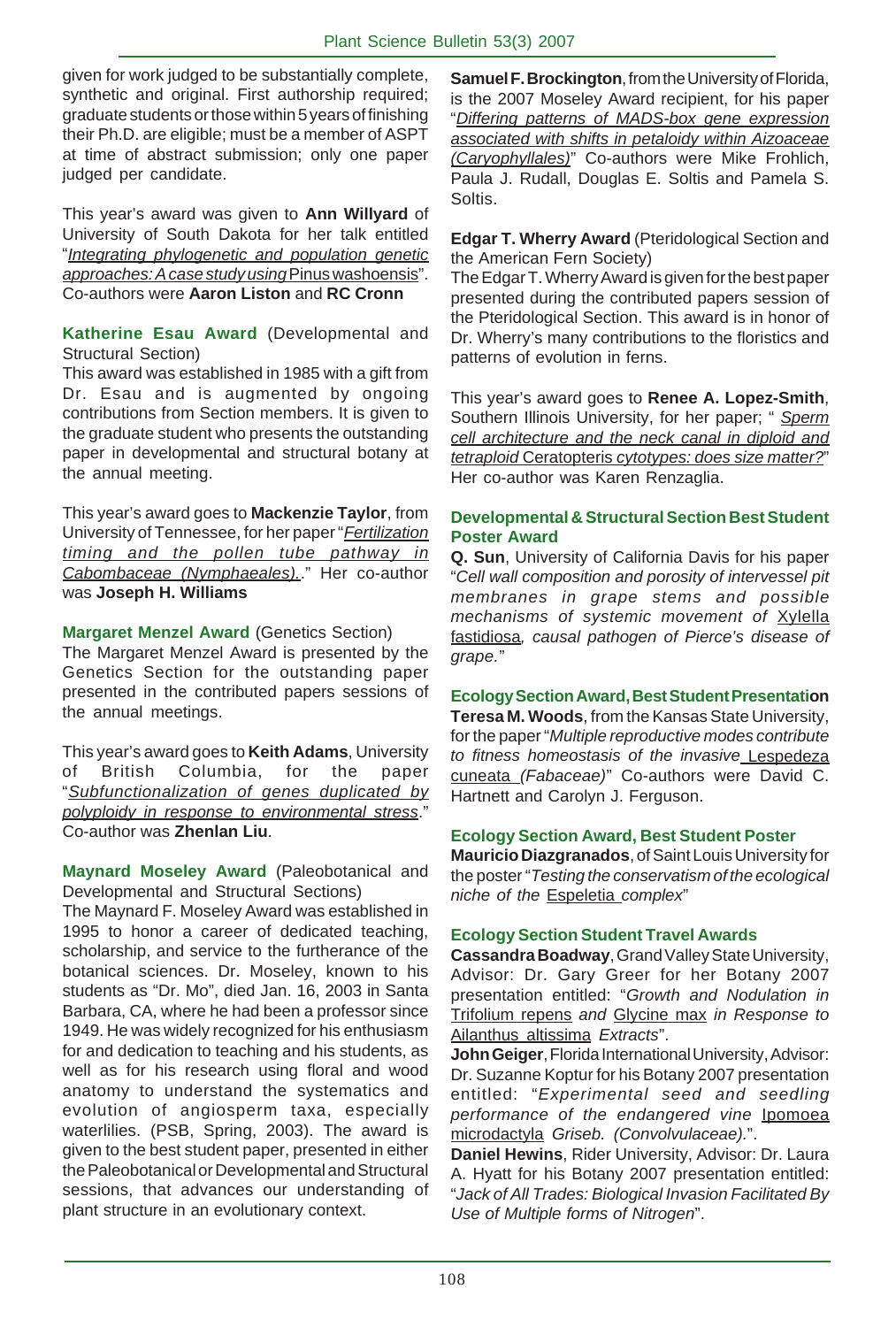# **Genetics Section Student Poster Award**

The Genetics Section Poster Award is given for the best student poster at the annual meetings.

This year's award is given to **Richard Stokes** , University of Cincinnati, for the poster " *A novel approach to study gene flow between color forms of the tetraploid species* Erythronium americanum" Co-author for the poster was **Theresa Culley**.

### **Genetics Section Graduate Student Research Awards**

The 2006 recipient of the Genetics Section Graduate Student Research Awards, each of which provides \$500 for research funds and an additional \$500 for attendance at a future BSA meeting, is: **Michael Anthony**, Portland State University.

### **Historical Section Student Participation Award**

This award was established in 2007 to highlight excellence in the area of historical presentations at the Botanical Society of America meetings. It is given to the student or students presenting historical papers in any section or symposium. The first award goes to Witt Taylor of Arizona State University and S. Y. Smith of the Royal Holloway University of London for the arrangement of the "*A Symposium in Honor of Sherwin Carlquist*".

### **Phycological Section Student Travel Award**

**Chang Jae Choi**, University of Wisconsin, Advisor: Dr. John A. Berges for the poster entitled; "*Contrasting features of cell death in response to oxidative stress in marine and freshwater chlorophyte algae*"

**Physiological Section Student Prizes** - Best Paper

**Uromi Goodale**, Yale University, for her talk "*Use of Non-destructive landscape ecophysiology tools in Shi-Lanka*."

**Mohammed Abdul**, Texas A&M, for his talk "*Impact of high nighttime temperature on rice growth, development, and physiology*."

### **Physiological Section Li-Cor Prize**

**Jason Kilgore**, of Michigan State University, for his poster "*Influence of cold tolerance on upper elevation range limits in isolated mountain islands* Ponderosae" His co-author was **Frank W. Telewski**.

### **Phytochemical Section Student Travel Award**

**Cassie Majetic**, University of Pittsburgh, for the poster "*Geographic patterns of floral scent-floral color association in* Hesperis matronalis *(Brassicaceae) and their implications on female fitness*" Her co-authors **Robert A. Raguso** and **Tia-Lynn Ashman**.

**Pteridological Section Student Travel Awards Ms. Melanie Link-Perez**, Miami University, Advisor: Dr. R. James Hickey - for her Botany 2007 presentation entitled:

"*Morphological Variation and Geographical Distribution of* Adiantopsis radiata."

**Mr. Carl Rothfels,** Duke University, Advisor: Dr. Kathleen Pryer - for his Botany 2007 presentation entitled:

"*Making Fronds in the Desert: Phylogenetics of Farinose Ferns (*Notholaena*: Pteridaceae)*."

**Ms. Alejandra Vasco**, New York Botanical Garden, Advisor: Dr. Robbin C. Moran for her Botany 2007 poster entitled:

"*Taxonomic Revision of the* Elaphoglossum ciliatum *group (Dryopteridaceae)*."

# **Scientific Literacy, Participation, and the BSA President-elect's Address**

Many changes have taken place in the BSA during the past few years. The most obvious is the establishment of a professional management team that takes the day-to-day functions of the Society off the shoulders of the membership and allows us all to direct our energies toward our mission and how we might best meet it. For example, during the past year, under President Chris Haufler's leadership, we have increased collaborations with our fellow plant societies, begun to expand international outreach, and strengthened development activities so that we can prepare better for the future of the Society. Tonight I'd like to share some thoughts about other issues facing the BSA and how we as a Society can respond.

Specifically, I'll address briefly the issues of scientific literacy and participation in science by underrepresented groups. Then I'll describe also briefly—some of the things that the BSA is doing with regard to these issues and what we can all do to help.

It is of course no surprise that science and technology have become major aspects of society. It's rare to open a newspaper—either paper or electronic—and not see headlines that report a scientific discovery or address a scientific or technological issue. Scientific issues are no longer relegated solely to the "science pages" but appear in the general news, business, and editorial sections as well. From stem cells to global warming to genetically modified food, our national—and international—debates focus increasingly on scientific issues. However, scientific literacy has not kept pace with the infusion of science into society.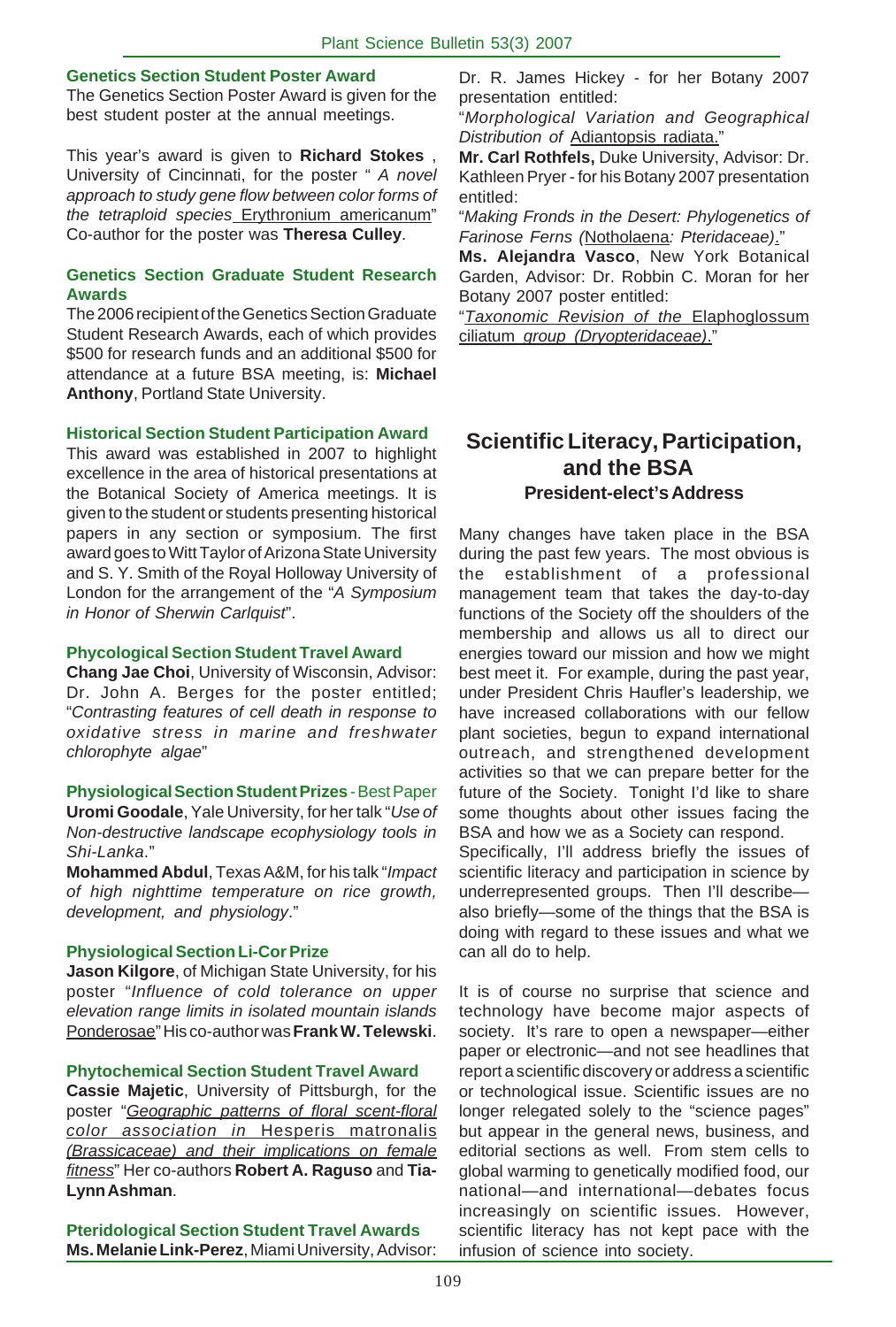Scientific literacy is defined in many ways, but a core definition encompasses the following: (1) a broad understanding of basic scientific concepts, (2) it derives from a mix of concepts, history, and philosophy that helps us understand the scientific issues of our time, (3) it is NOT the specialized language of experts, and (4) it refers to the USE of science, not DOING science. In other words, one need not be a scientist to be scientifically literate. Given this broad definition of scientific literacy, how scientifically literate (or illiterate!) are we as a nation? The numbers are not good:

Fewer than 7% of American adults are scientifically literate.

Worse: only 22% of American college graduates

And only 26% of those with graduate degrees are scientifically literate.

These are really sobering statistics—despite education—even advanced education—we collectively do not have sufficient scientific knowledge to understand the issues facing our country and our world. The political consequences are obvious.

What is the source of the problem? The ACT has been studying this for several years. Most of us especially those of us with high school age children—think of the ACT as a college entrance exam, but the ACT also does research, and one of its topics in recent years has been college and career readiness.

In 1983, the federal government published "*A Nation at Risk*," which emphasized the need for a so-called "core high school curriculum" to provide a "foundation of success for the after-school years." More than 20 years and many state and national standards later, the ACT asked whether all of the changes implemented in recent years have made a difference. In fact, they found that high school graduates are entering the workforce and college without adequate preparation. This may not come as a surprise to those of us who teach introductory courses, but to see this as a national problem, and not just a local one, I think is very disturbing. Not surprisingly, the ACT have documented that simply taking the "right number of courses" is not sufficient. Amazingly, 3 out of 4 ACT-tested 2006 high school graduates who took a prescribed "core curriculum" were not prepared to take credit-bearing entry-level college courses with a reasonable chance of succeeding—3 out of 4!! The conclusion is that additional courses are not enough; **rigor** is needed. The ACT has established 4 benchmarks that signal college readiness. By tracking students who take ACT-sequence exams in  $8<sup>th</sup>$ , 10<sup>th</sup>, and 12<sup>th</sup> grades, they have found a slight increase—from 18 to 23% in the percentage of students who meet all 4

benchmarks, from  $8<sup>th</sup>$  to 12<sup>th</sup> grades. However, the percentage that met NONE of the benchmarks also increased: from 14 to 21%. In short, the rate of failure exceeds the rate of success!!!

The ACT also assessed the percentage meeting the Math benchmark, as the math curriculum was expanded to Algebra I, Algebra II, Geometry, and Trigonometry. This was done across all schools and in so-called "rigorous schools"—those that recommended at least Algebra I, Algebra II, and Geometry, with rigorous course content. The percentage meeting the Math benchmark increased with increasing numbers of math classes, but the increase was much greater in the "rigorous schools."

Likewise, the percentage meeting the Science benchmark also increased more substantially in the "rigorous schools," as students took Biology, Chemistry, and Physics.

Not surprisingly, the ACT reports improved performance at the "rigorous schools"—(1) a higher percentage of students (9%) met the ACT College Readiness benchmark, and (2) 1/3 fewer students met NONE of the benchmarks. The solution, at least at one level, is simple: require Algebra II and/or Chemistry of all students. In addition, the ACT recommends that both the **number** and **kinds** of courses should be specified—to infuse rigor into the "core curriculum" and improve the quality of the courses. Again, this seems a simple solution, but it is much more difficult than it should be. Further, the problems in high schools do not always begin in high schools; some students enter high school with inadequate preparation, so problems at the middle school level and below also need to be addressed. Finally, the ACT note the need for teacher support in a multitude of forms. It is these latter two recommendations that I will pursue further, in terms of the BSA.

The BSA is helping to meet these needs on a number of levels. First, the BSA has developed partnerships with other societies, such as the CSSP (Council of Scientific Society Presidents), for information and advocacy. Each year, the Presidents and Executive Director of BSA attend a CSSP conference for training, discussion, and advocacy on issues ranging from education to green industry. And we have other partners as well. In addition to our fellow plant societies, the BSA collaborates with the American Institute of Biological Sciences, the National Science Teachers Association, the National Association of Biology Teachers, and the Mathematical Association of America.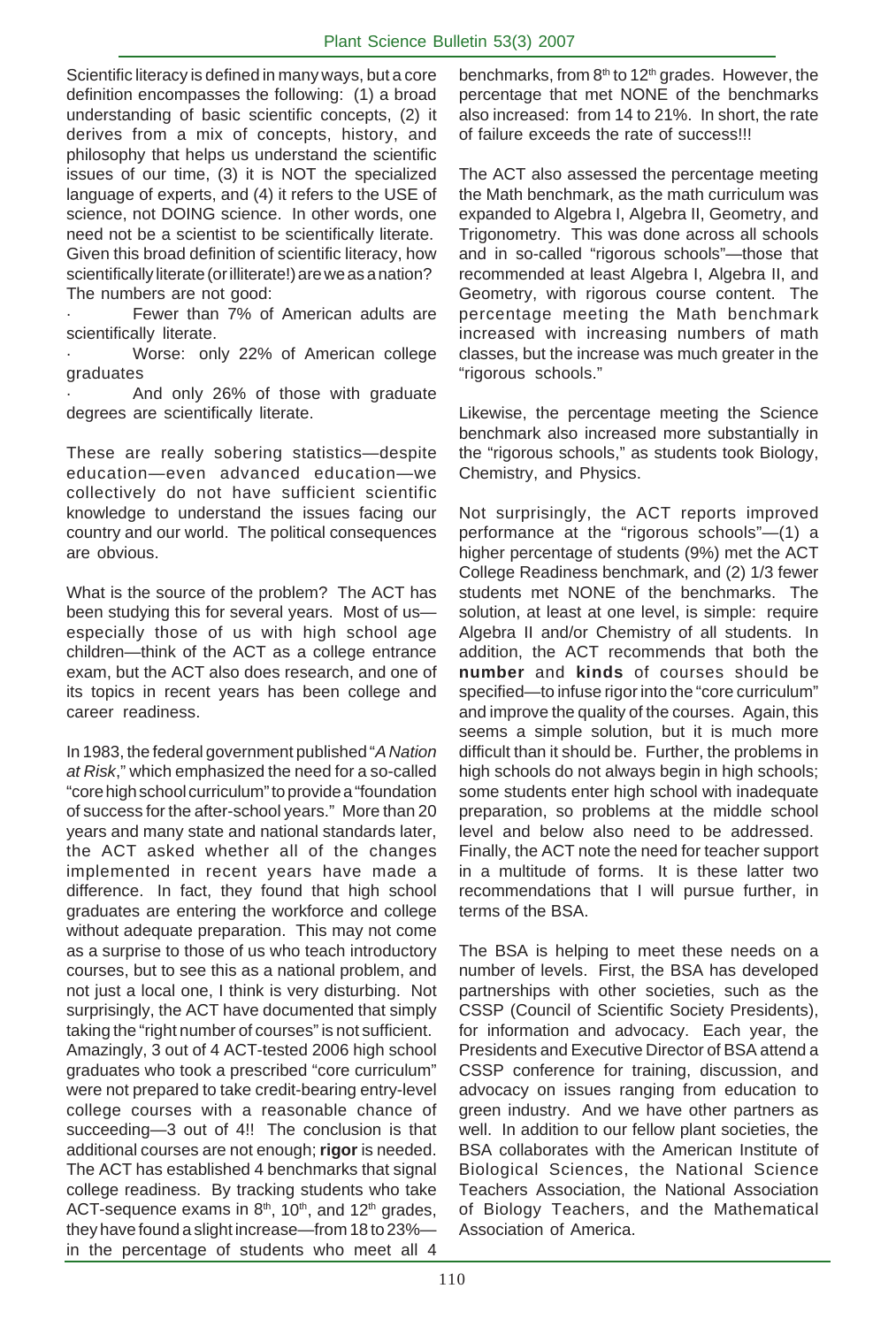The BSA also provides teacher training and support, for example through the Education and Outreach forum that now precedes the scientific sessions at our annual meetings, and through workshops. Both the Forum and Workshops address a number of topics; this year's selections are listed on the BSA website.

The BSA is also developing web resources to engage children and the general public. The Online Image Collection is a tremendous resource, and I encourage you all to submit images that can be included in it. The BSA's Statement on Evolution is useful to teachers and the public alike. Other educational resources—such as Forensics and Carbon Imprint—and Careers in Botany are also available on the web.

Plants are great teaching tools—they can be easy to grow, and of course they don't bleed when you cut them up—always an advantage for school labs. Plant-based lab projects have dual benefits: they introduce students to science, AND they introduce students to plants.

During the past few years, the BSA has developed some excellent inquiry-based lab materials. One of these packages is the McIntosh Apple Development Project, which explores the development of an apple, from bud to fruit. This project has received funding from McGraw-Hill Publishers, along with the BSA.

A more recent project is PlantingScience. PlantingScience fosters student research through scientific inquiry and pairs students with an online mentor. So far, 500 students, 10 teachers, and 40 scientist mentors from across the country have participated. This project recently received a large grant from Monsanto to develop new materials, and two proposals are pending at NSF.

To summarize the first issue—scientific literacy we have a largely scientifically illiterate population, but there is hope, and the BSA is contributing to science education and outreach on a broad scale. Let's move on to the second issue: participation in science by persons of underrepresented groups. Based on NSF data through 1999, women account for half of all bachelor's degrees in science and engineering. However, women remain underrepresented among graduate students, postdocs, and faculty in science and engineering. The percentage of graduate students increased from 34% in 1991 to 41% in 2001. With the exception of psychology, the highest percentage is in the biological sciences, in which women make up 54% of the graduate student population. However, the percentage of women decreases as the career track progresses. Other fields of science and

engineering are lower. So despite progress, a gender gap remains.

NSF has also compiled data on participation by racial/ethnic groups. Blacks, Hispanics, and Native Americans earn fewer science and engineering bachelor's degrees relative to their population than do whites, while Asians/Pacific Islanders earn more than whites. However, the proportion of bachelor's degrees earned by non-whites has increased since 1989. The distribution of scientific fields is fairly similar among all groups except Asians/Pacific Islanders—a higher percentage of Asians/Pacific Islanders earn degrees in computer science and engineering, with a slightly higher percentage in the biological sciences.

These statistics all indicate that improvements are being made in making science a more inclusive and diverse enterprise. However, we still have a long way to go to make careers in science accessible to everyone who might be interested.

The BSA has started several projects to address issues of underrepresented groups. For example, the BSA is affiliated with MentorNet, an online partnership.

In addition, Program Director Karen Renzaglia is the PI on an NSF-funded project in the UMEB Program—Undergraduate Mentoring Environmental Biology. During the next few years we hope to have even more emphasis on mentoring of students—both undergraduate and graduate post-docs, and people in the early stages of their careers. The importance of mentoring cannot be overstated—most of us are here tonight because someone at some point (for me it was Chris Haufler) said that we needed to become members of BSA and showed us the ropes. We hope that the continued inclusion of student members on BSA committees—which began during the past year will help the professional development of the students, and we know that we as a Society will benefit a lot from their participation—we already have.

We will soon be starting a Women in Science Resources Corner on the BSA website.

And finally, an ad hoc committee has been established to develop ways in which the BSA can better attract and serve the needs of underrepresented groups. We will be working with our fellow plant societies in these efforts.

But let's not leave everything to established committees and the Executive office. There are plenty of things we can all do to improve science literacy and increase the diversity of those engaged in science. For example, we can all support our BSA programs, with time, efforts, and special donations.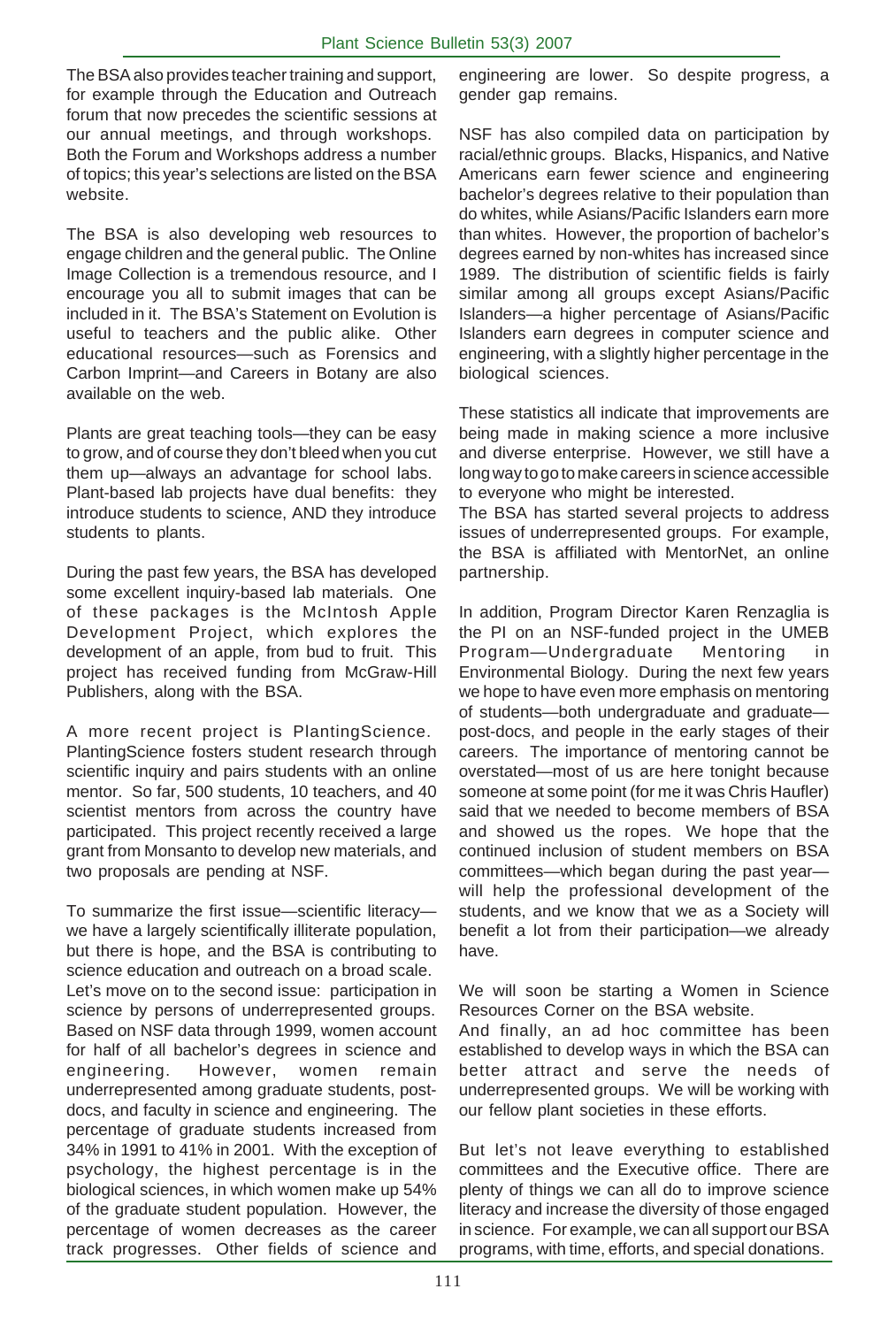We can participate on committees and special initiatives. We can develop partnerships that address these issues directly or that will work with the BSA. Contact our local schools and support our local teachers. We can offer courses to improve science literacy among non-scientists. We can mentor students of underrepresented groups, and we can provide research opportunities to high school and undergraduate students.

There are many ways to participate—these are just a few. So during the next year, please think about these issues and how the BSA can promote science literacy and diversity in science. We will be happy to take your suggestions.

Finally, I would like to thank BSA Meetings Manager Johanne Stogran (and her staff and family), and the rest of the BSA staff, for a wonderful meeting! And special thanks to Bill Dahl and the BSA staff for their efforts in developing and implementing new BSA programs. I look forward to an exciting year of serving the Society!

Thank you for coming, safe travels, and we'll see you in Vancouver!

-Pamela Soltis, President-elect, Botanical Society of America

# **BSA Science Education News andNotes**

BSA Science Education News and Notes is a quarterly update about the BSA's education efforts and the broader education scene. We invite you to submit news items or ideas for future features. Contact: Claire Hemingway, BSA Education Director, at chemingway@botany.org or Marshall Sundberg, PSB Editor, at psb@botany.org.

# **PlantingScience** *—***BSA-led student research and science mentoring program**

The seeds of PlantingScience have sprouted and the program is showing vigorous growth. Would you like a chance to get involved and trained in K-12 outreach? Would you like to help stimulate an appreciation of science and plant biology in tomorrow's scientists, without ever leaving your desk? The opportunities to be a part of the online inquiry-based student mentoring program are growing.

Thanks to an award from the Monsanto Fund, the BSA will host writing retreats in 2007 and 2008 to develop new inquiry materials for the PlantingScience program. The 2007 writing teams of plant scientists, K-12 teachers, and education researchers include Gordon Uno, Paul Wiliams, Larry Griffing, Marsh Sundberg, Valdine McLean, Toni Lafferty, Ethel Stanley, Carol Stuessy, and Jane Metty. If you have ideas you'd like to contribute, or would like to join the 2008 writing teams, please email chemingway@botany.org.

Please see www.plantingscience.org to learn more about the online science inquiry and mentorship program, and the Scientist Mentor page for information about serving as a mentor. The Botanical Society of America and the American Society of Plant Biologists are supporting incentives for members to join the Master Plant Science Team of the PlantingScience program. For a relatively small time investment, you can make a major impact on how students experience and understand science.

# **Education and Outreach at Chicago Meeting***—*A few highlights, more next issue

Such an outstanding selection of education and outreach events at Botany/Plant Biology 2007: it is not possible to encapsulate all in one sitting. In this issue are three brief summaries. In PSB 53(4), look for highlights about the Joint BSA-ASPB Education Workshop, other collaborative efforts, and spotlight on Bessy Teaching Award winners.

*Under-represented People Committee Meeting—* On Sunday afternoon a gathering met informally to share ideas on supporting and enhancing diversity in the Society. The BSA ad hoc committee on participation for underrepresented people (Muriel Poston-Chair, Pam Soltis, Bill Dahl) organized the meeting. Dean of Faculty at Skidmore College Muriel Poston and BSA President Pam Soltis reminisced about the "Women in Science" roundtable discussion that Pam led at the Botany 2004 Snowbird meeting. Ann Hirsch, former Chair of American Society of Plant Biologists' Women in Plant Biology Committee, shared her perspectives on the development of Women in Plant Biology, which today hosts extensive career workshops for women and men, from an ad hoc committee that met initially in the 1980s to discuss child care and networking needs for women at ASPB meetings. Beginning in 2003, with an NSF Undergraduate Mentoring in Environmental Biology (UMEB) award to Karen Renzaglia and Jeff Osborn, the Society has offered financial and professional assistance for up to ten minority undergraduate students per year. Although UMEB funding will end soon, the efforts will not. There is strong momentum to institutionalize support for women, minorities, and persons with disabilities. Action items formed before the close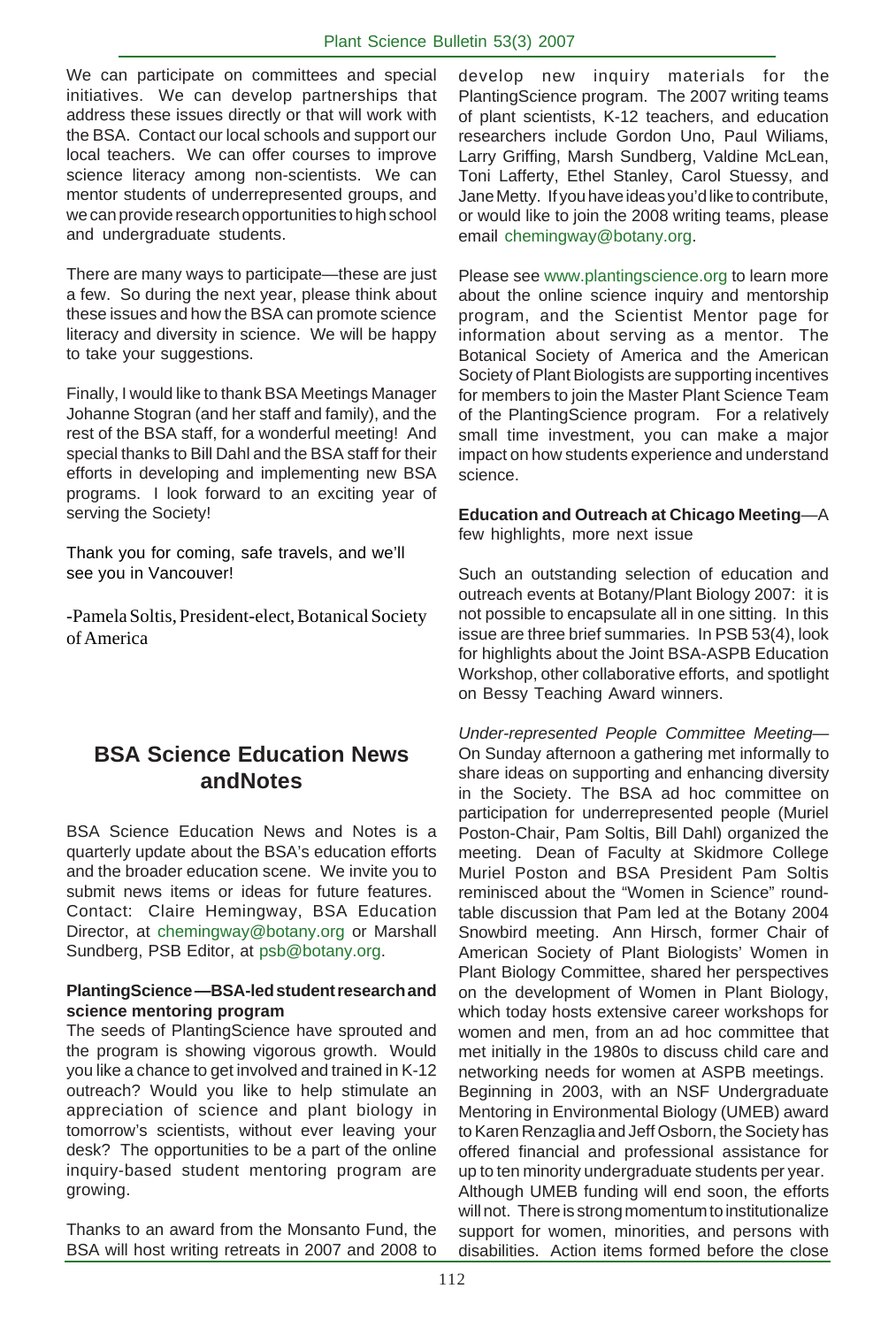of Botany 2007. In her Wednesday evening presidential address, Pam announced new resources would soon be added to the BSA website. You might have missed the discussion Sunday, but it was just the start. Please share your thoughts and join endeavors to promote diversity in the sciences, and the Society.

*New BSA Teaching Innovations Short Course—* Jim Wandersee and Marshall Sundberg offered the first-ever BSA Short Course at the Chicago Joint Congress. The 4-hour short course focusing on active learning was offered especially for prospective and new plant sciences faculty, and others, who seek an optimized overview of the latest thinking and research on successful college science teaching—including e-Learning. Through a teamteaching, alternating format, Jim and Marsh modeled a variety of practical techniques to increase student involvement in large and small class sizes such as clickers, black bag object lessons (what do a vinyl record, CD, tape, and corn kernel have in common?), student journals, concept maps, and novel ways of using textbooks. Interspersed with the engaging discussions and group learning activities, they also introduced key pedagogical knowledge on learning for understanding. In addition to receiving teaching and assessment strategies and a textbook, *Active Learning in Secondary and College Science Classrooms*, participants completing the short course earned Continuing Education Credits and a Certificate of Completion, which will certainly be welcome in Retention/Tenure/Promotion files. Based on the full enrollment and positive response to new BSA Teaching Innovations Short Course, others might well follow.

*National Science Foundation's Vision and Chance in Biology Undergraduate Education—*Judy Skog and Terry Woodin of National Science Foundation sponsored a discussion about the future of teaching undergraduate biology. The room was full to overflowing, with more than 100 botanists taking part. This was one of a series of conversations that a cross-directorate working group plans to host to identify the issues that scientists and biology educators feel are critical to a modern, sound science curriculum. Guiding questions were: (1) what should be the main goals of the 21<sup>st</sup> century undergraduate biology science curriculum and how do these goals translate into desired outcomes; (2) how do we design a curriculum to achieve these goals, and what is the best way to deliver that curriculum; and (3) how do we best prepare our faculty and structure our departments and institutions to achieve these goals? Lively dialog followed. Changing the way we teach and to whom were common major points, along with institutional and funding support for implementing changes.

Possible outcomes of these conversations include a report outlining needs and a program to help meet these needs.

# **Plant Genome Outreach Meeting**

Volker Brendel (Professor of Genetics, Iowa State University) and Adah Leshem-Ackerman (Plant Genomics Outreach Coordinator) hosted a May 2007 meeting of professionals involved in plant genome outreach activities to share information and ideas. Institutions with outreach programs (Virginia Tech's Fralin Institute of Biotechnology, U Wisconsin's Biotechnology Center, U California's Partnership for Plant Genomics Education, Cornell's Boyce Thompson Institute for Plant Research, and the BSA) as well as individual PIs with outreach efforts in Tribal Colleges and Historically Black Colleges were represented. Recommendations included continuing plant genome outreach coordinators' meetings, considering an outreach mentor program, and upgrading the PGROP website. The Plant Genome Research Outreach Portal (PGROP), one of Volker and colleagues' outreach efforts, is a searchable database. Teachers, researchers, journalists, and other user groups can easily find materials and programs related to plant genetics and genomics tailored to their interests. This website accepts submissions from the genetics/genomics community. Do you have a resource you would like to submit? http://www.plantgdb.org/PGROP/

### **Education around the Nation**

*Do undergraduate research opportunities fuel interest in STEM disciplines?*— Hands-on research experiences are thought to increase interest in science, technology, engineering, and math (STEM) disciplines. Do they have the anticipated effect? Surveys of almost 15,000 undergraduates and mentors of undergraduate researchers reveal that research opportunities do indeed encourage greater interest in STEM careers and raise expectations of obtaining a Ph.D. The undergraduates, most of whom were juniors and seniors with high grade point averages and high expectations before arriving in college, also reported that their experiences increased their understanding of and confidence in their research skills. Surveys of NSF principal investigators and mentors documented early attraction to STEM, with 29% reporting their interests developed during high school and 59% tracing interests back to younger years "as a kid." Based on these combined findings, Russell and colleagues recommend providing research opportunities for college freshman and sophomores, but also encouraging STEM interests of K-12 students.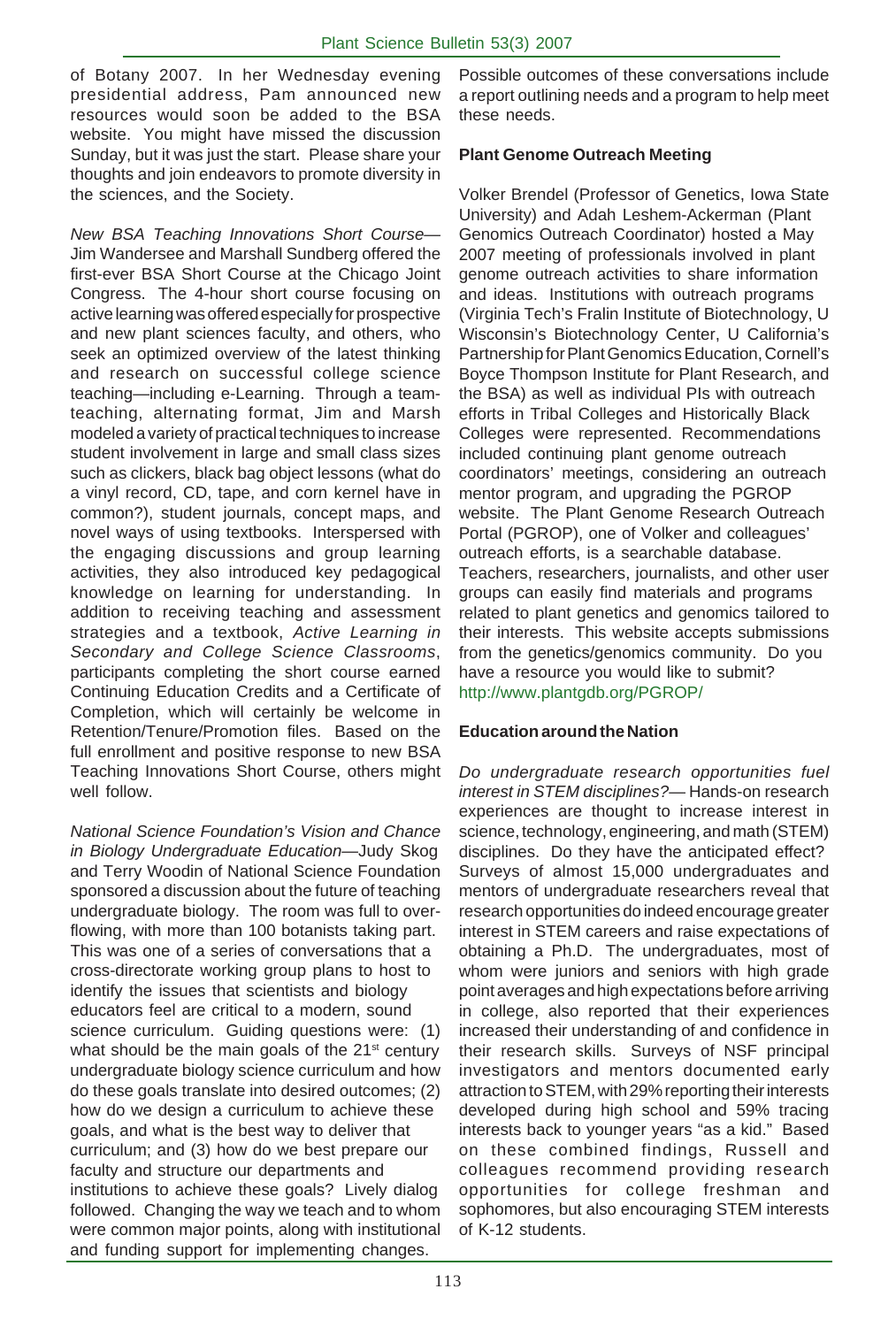Russell, S.H., Hancock, M.P., and McCullogh, J. 2007. Benefits of Undergraduate Research Experiences. *Science* 316: 548-549.

To access the SRI reports, and the survey instruments and data on which they are based, go to http://www.sri.com/policy/csted/reports/ university/index.html

*Enrollment in Southern colleges more diverse*— According to the recent fact book released by The Southern Regional Education Board, a nonprofit organization that promotes and tracks education in 16 states, the number of blacks enrolled in colleges rose 50% in the last decade. Black representation on Southern college campuses now exceeds the proportion of the population at large: 21% of college students versus 19% of overall population. The increase reflects the removal of barriers and demographic shifts of a growing Hispanic population. Although Hispanic enrollment also rose over the same time period, it remained far below the proportion in the Southern population. Black enrollment increased disproportionately in 2 year colleges. Interpretation of these trends and challenges to close the gap in graduation rates of black college students are detailed in the fact book. http://www.sreb.org/

*National Pollinator Week*—A new Pollination postage stamp, a Pollination Exhibit at the U.S. Forest Service Visitor's Center and a Pollinator Garden Wheel tool from the National Research Council. These are a few of the events marking June 24-30, 2007, declared by the US Senate and US Department of Agriculture as National Pollinator Week. Organizations around the country are joining forces to increase public awareness about the importance of, and threats to, pollinators. The Pollination Partnership web site is a central source for information, including the NRC 2006 publication *Status of North American Pollinators*, an interactive Garden Wheel, and a Pollinators at Risk Quick Time video. The North American Pollinator Protection Campaign has a comprehensive pollinator curriculum for grades 3-6.

http://www.pollinator.org/pollinator\_week.htm http://dels.nas.edu/pollinators/ http://www.nappc.org/curriculum/

# **Editor's Choice. Botany in Science Education Journals**

**Wendell, Douglas L. and Dawn Pickard** 2007. Teaching Human Genetics with Mustard: Rapid Cycling *Brassica rapa* (Fast Plants Type) as a Model for Human Genetics in the Classroom Laboratory. *CBE Life Sci Educ* 26: 179-185.

The authors exploit two commonalities (self incompatibility and genetic diversity) to use rapid cycling Brassica rapa as a model for human genetics in hands-on experiments for paternity testing. Each new experiment yields novel results. See also materials by the authors online http:// personalwebs.oakland.edu/~wendell/ Mustard.htm

**Skendzic, E.M. and C. A. Mossman** 2007. The Influence of Light on the Development of the Coprophilous Fungus, *Pilobolus*. *American Biology Teacher* 69(5): 287-291.

The authors describe a laboratory exercise they do with college introductory biology students to examine the effects of blue light on fungi and to introduce asexual life cycles.

**A special Gardening Education issue**—The January 2007 issue of Applied Environmental Education and Communication Vol. 6(1) is devoted to learning possibilities and outcomes in youth garden projects.

http://www.informaworld.com/AEEC6

**Simmons, S.R.** 2007. "Amazing Grace": A Memoir of Mentoring. *Journal of Natural Resources and Life Sciences Education* 36: 1-5. In this personal reflection, the author recalls his experiences with his undergraduate mentor and the impacts on his development as a professional and a mentor to his own students.

Krufka, Alison, Susan Evarts, and Chester Wilson. 2007. **I'm Looking Over a White-Stiped Clover: A Case of Natural Selection**. *Journal of College Science Teaching* 36(7): 14-17.

This case study uses the distribution of plain and striped (the latter associated with cyanide production) white clover plants in Minnesota and North Carolina to set up a series of exercises illustrating natural selection. It's a good case study model and suggests some possibilities to me for society members from around the country to participate in a big student collaboration!

Lord, Thomas, Chad Shelly, and Rachel Zimmerman. 2007. **Putting Inquiry Teaching to the Test: Enhancing Learning in College Botany**. *Journal of College Science Teaching* 36(7): 62-65.

The primary pedagogy here is Peer-Led Team Instruction and this article describes several "lecture" and laboratory activities that the authors have implemented in their introductory botany course. It's a good introduction although the assessment of results is weak. The encouraging thing, for those of you who have not incorporated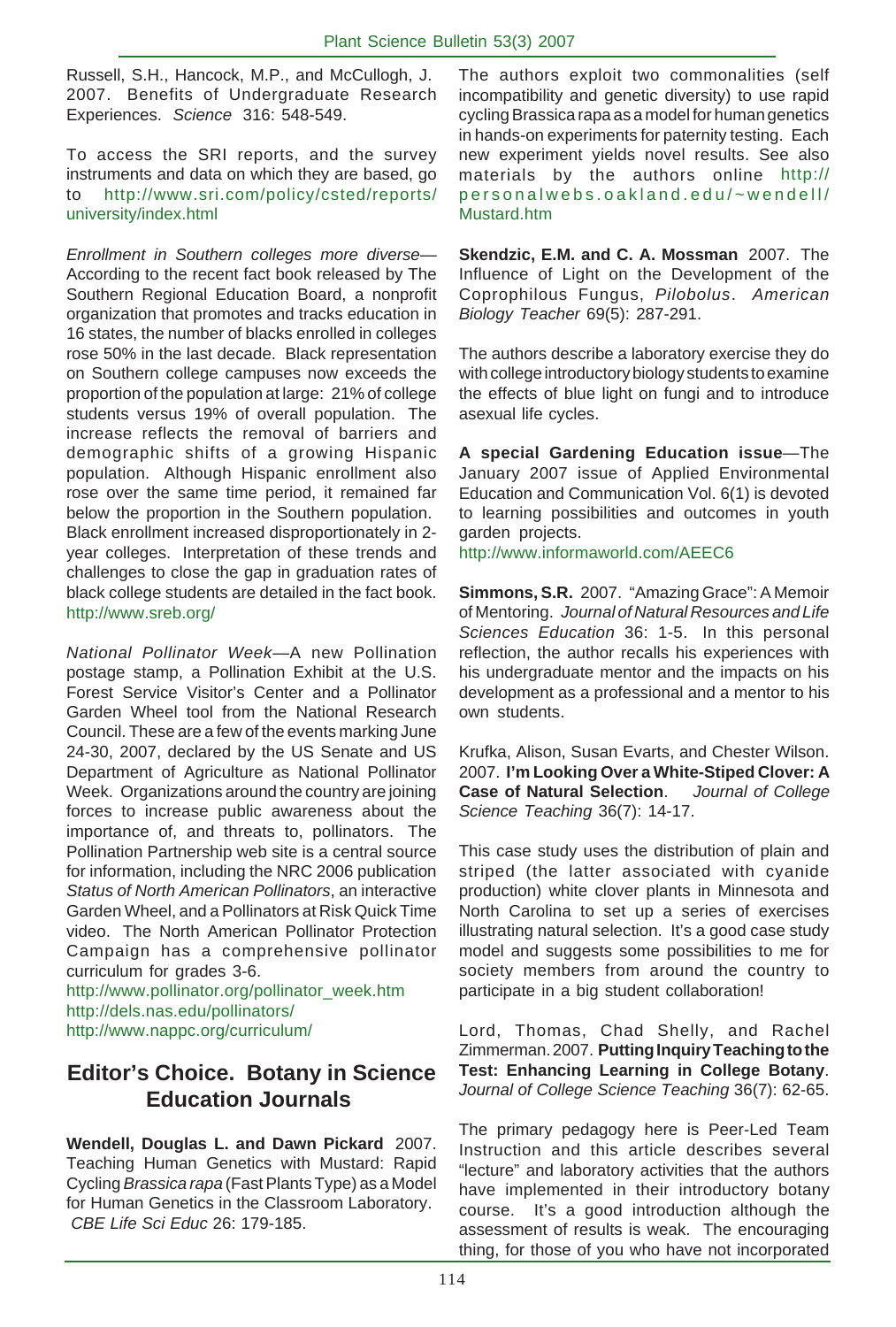student-active techniques into your teaching, is that the authors confirm the growing quantitative literature that students performed as well or better on content-based exam questions as students in previously taught traditional sections and that there were mixed responses to questions about changing student attitudes.

# **A Model Elementary-level Plant Science Curriculum Based on ASBP's 'Plant Principles'**

PK-12 science, technology, engineering and math (STEM) education reform is currently receiving a great deal of attention in the U.S. As part of this reform effort, discipline specific content has been provided by professional scientific societies (e.g., Botanical Society of America (BSA) < http:// www.botany.org/outreach/ > and American Society of Plant Biologists (ASPB) < http://www.aspb.org/ education/ > outreach). University collaborations with local school districts also have had an impact on educational reform. At the University of Wisconsin-La Crosse (UW-L) for example, a collaborative team of content area (author, Biology) and teacher education faculty have developed teacher professional development workshops to improve plant education at the elementary grades. The final product of this work has led to the development of an elementary level plant curriculum.

K-8 teacher professional development workshops, built around ASPB's "Principles of Plant Biology" <http://www.aspb.org/education/foundation/ principles.cfm>, were developed for the School District of Onalaska (SDO). The workshops were used to train a group of 'lead teachers' to promote more plant education within the SDO. Twelve elementary and one middle school teacher received approximately 120 hours of training over a threeyear span (see workshop "Daily Outlines 2000- 2002" < http://www.uwlax.edu/faculty/gerber/html/ projects.htm >). Since only one middle school t eacher participated in the program, a K-5 'spiraling curriculum' with hands-on activities connecting ASPB's principles, Wisconsin Model Science Academic Standards, and SDO curriculum needs was developed. Following teacher professional development workshop activities in the 2003 spring semester, the developed plant curriculum was voted on by the SDO's science curriculum committee and was incorporated into the district-wide science curriculum (see "Elementary Plant Curriculum"< http://www.uwlax.edu/faculty/gerber/html/ projects.htm >. To evaluate the success and sustainability of our program, lead teachers were

twice surveyed by an independent evaluator upon completion of the three-year workshops and again four years after the last workshop concluded. Survey results are currently being analyzed.

Multiple spin-off projects have resulted from this work including: collaborations with undergraduate pre-service teachers (Lawniczak et. al., 2004; Yusten et al., 2003); collaborations with in-service SDO teachers (Stellflue et al., 2005; Gerber, 2006); and professional development workshops given at local (Washburn Academy) state (Wisconsin Society of Science Teachers) and national (National Science Teacher Association, National Association of Biology Teachers) meetings. A Teachers Using LIving Plants (TULIP) project website was developed to provide workshop outlines, lesson plans, and other plant-related educational materials online < http://www.uwlax.edu/faculty/gerber/index.htm >.

The framework of these workshops has also been used to develop a science, technology, engineering, & math (STEM) professional development school (PDS) at Pertzsch Elementary School in the SDO. Slated to begin in the spring semester of 2008, this STEM-PDS will involve a greater involvement between UW-L and SDO (see AACTE, 2007, p. 92 for details). A STEM website < http://www.uwlax.edu/ murphylibrary/departments/curriculum/stem/ index.html > has been created to provide online access for the pre-service teachers, practicing teachers, and others interested in STEM education. This site provides PK-12 teachers with access to STEM trade books, web resources, education and outreach materials provided by professional science and teaching societies, and more (see Gerber et al., 2007 for details). Within the STEM website, botanical information for teachers can be found primarily in "The Living Environment" (plant biology), "The Designed World" (agriculture), and "Professional STEM Societies and Organizations" links.

### References:

AACTE (American Association of Colleges for Teacher Education). 2007. Preparing STEM Teachers: The Key to Global Competitiveness. http://www.aacte.org/Governmental\_Relations/ AACTE\_STEM\_Directory2007.pdf

Gerber, T., J. Jax, K. Lange, and S. Smith. 2007. Improving PK-12 Curriculum Resource Centers. Science Books & Films (SB&F) 43 (3): 98 or access online at http://www.uwlax.edu/murphylibrary/ departments/curriculum/stem/index.html

Gerber. 2006. Enhancing Botanical Education with Project 2061 Publications. 2061 Connections. Jan/Feb issue, Field Notes http:// www.project2061.org/publications/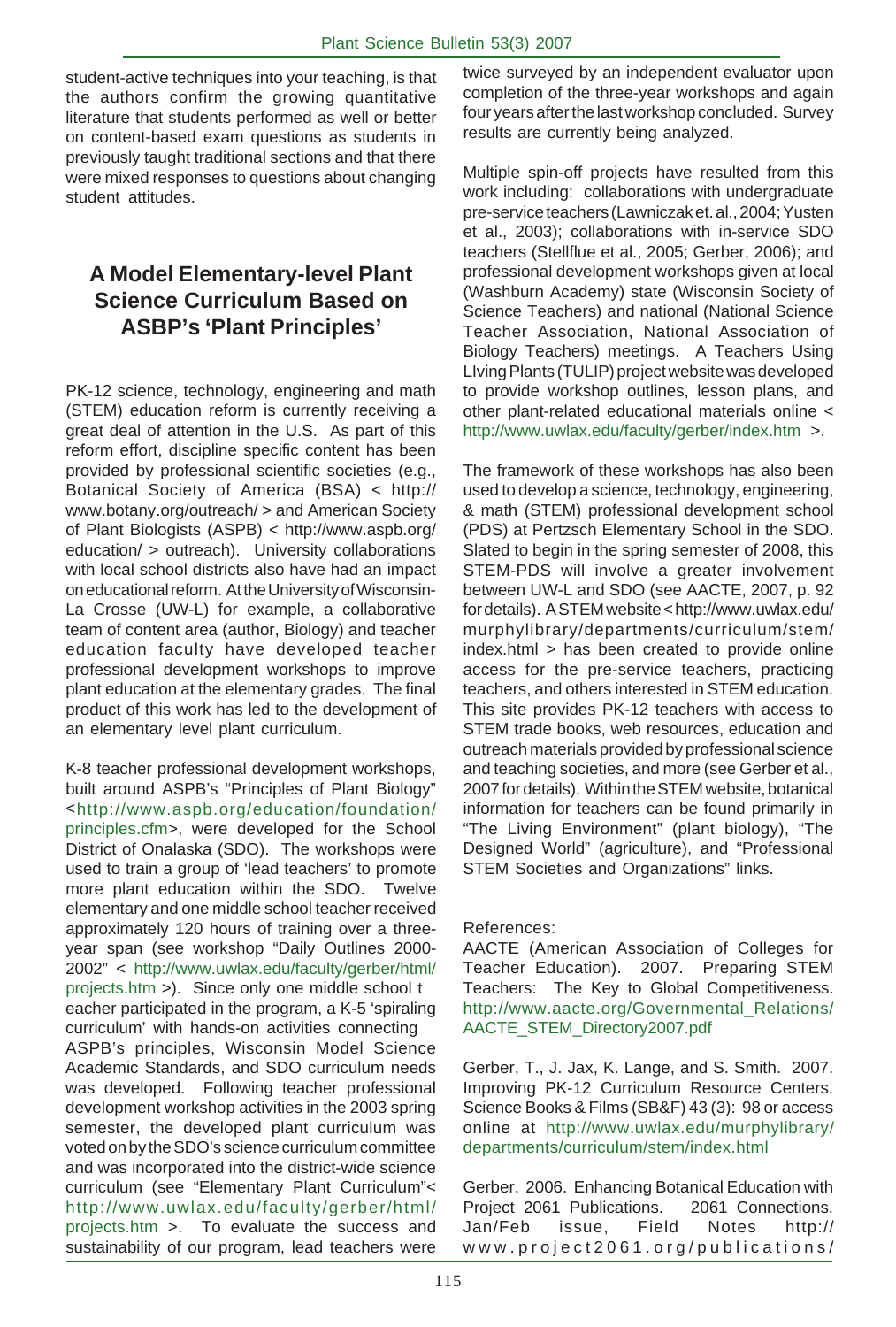### 2061Connections/2006/2006-01b.htm

Lawniczak, S., D. T. Gerber, & J. Beck. 2004. Using Plant Displays for Improving Elementary School Science Education. Science & Children 41(9): 24- 29.

Stellflue, P., M. Allen & D.T. Gerber. 2005. Plants, drawing & color: connecting science and art. Science & Children 43(1): 33-35.

Yusten, J., D. T. Gerber, & J. Beck. 2003. A Comparison of Soil Test Kits for Use in the Secondary Classroom. The American Biology Teacher 65(9): 675-678.

- Tim Gerber, University of Wisconsin-LaCrosse.

# **Leaf morphology tutorial web site**

http://www.csu.edu.au/herbarium/

The impetus for this project had the following beginnings: I had noticed that many of my second year students were consistent in incorrectly keying out plants in our local Flora where the key requires an early choice between simple/compound and pinnate/bipinnate leaves. I had assumed that these students would have a good understanding of leaf morphology as this is a basic botanical skill. My subsequent direct testing on leaf morphology showed that this was not the case.

To give the full-time students and the large cohort of distance education students (and any other interested botanists) better resources to improve their leaf morphology recognition skills Kylie Kent (CSU Herbarium) and I designed a web-based tutorial. We hoped that a logical arrangement of features, combined with a larger range of material than can be provided in a practical class, would allow students to better develop their skills in this area.

The tutorial is based on scans of about 50 species, with two interactive tests (designed by Scott Black using ToolBook) using an additional 22 species. The species are a mix of Australian natives, and crop, weed and garden species that have been introduced to Australia.

I haven't seen anything of direct equivalence on the www but wouldn't be surprised if there is. If this is the case hopefully the additional examples will be useful. We would welcome feedback on the tutorial

and tests - from factual faults, layout improvements, the inability to run sme or all of the tutorial or tests on some computers, etc.

Geoff Burrows, Charles Sturt University, gburrows@csu.edu.au

# **Letters to the Editor**

### **What are you?**

When one is introduced to someone from the general public on a social occasion, the question often arises: what do you do for a living? The answer you give typically determines the ensuing conversation. If one responds "botanist", most people will recognize that you work with plants. But many will not infer that you are also a biologist, and by extension, a scientist who conducts research. It will be assumed that you know how to grow plants, especially house plants, and probably that you enjoy gardening in your spare time. In fact, many may equate botany with gardening, or at the very least, horticulture. Perhaps you are thinking that a "botanical (or plant) scientist" would be a better, more precise, response.

If your forte is plant molecular systematics, do you really want to state this? Or do you state that you are a "molecular biologist"? "Plant ecologist" may be an appropriate response if your research is oriented toward organismal plant biology with an environmental component. However, many will not view you as a scientist if you designate "ecologist" as your career! Organismal specialties can be given too, but "phycologist" or "bryologist" or "mycologist" will most likely be countered by blank stares.

If you work in an academic setting, then "professor" may be a more accurate descriptor of your career. Possibly, the addition of a modifying phrase would render the description more precisely. "Professor of Botany" (a rather rare title, nowadays) or "Professor of Plant Science"? Now, most will recognize that you are a teacher of botany at the college level. However, given the amount of higher education you've no doubt acquired in the course of pursuing an advanced set of degrees and the extensive research activities you engage in, referring to you as a "teacher" may be somewhat denigrating, like referring to a medical doctor as a "nurse". Your duties as a research scientist, writing grant proposals, performing experiments and publishing the results, as well as mentoring students, go quite beyond the simple concept of "teacher" that exists in the minds of most of the general public (including those with a college degree).

In the end, it may be predominantly a matter of what aspect of your career you most want to depict.

So…what are you?

Gregory P. Cheplick College of Staten Island City University of New York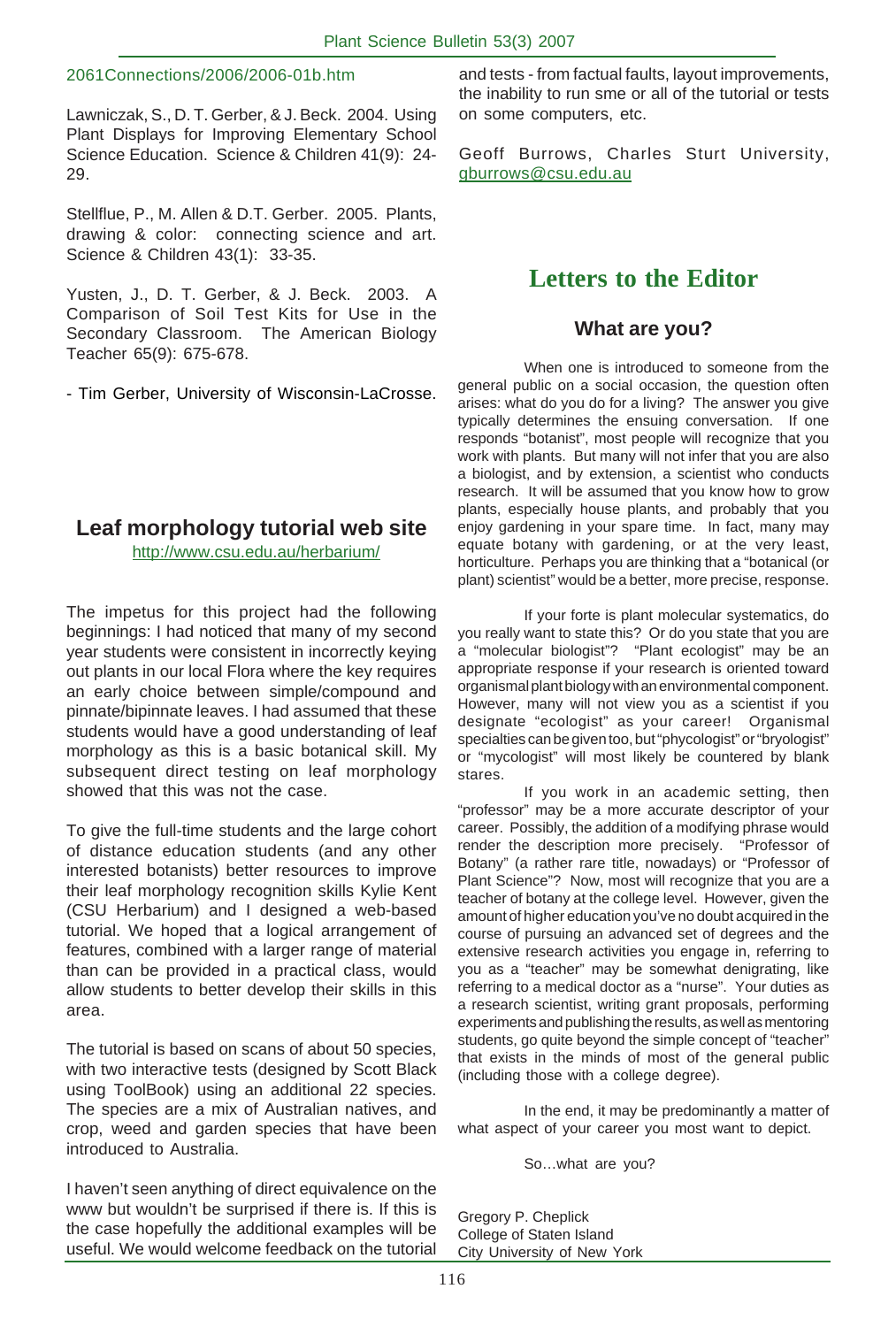# *In Memoriam:*

# **Robert Hegnauer (1919—2007)**

Robert Hegnauer, corresponding Member of the Botanical Society of America since 1987, passed away on April 14, this year. In him we loose a a great botanist, phytochemist and pharmacognosist and a helpful and friendly colleague. His monumental *Chemotaxonomie der Pflanzen* (13 volumes) will remain a rich resource of information and systematic insights for generations to come. Robert was born in Aarau, Switzerland. Orphaned at a very early age he was raised by an uncle in the town of Belp. Following his training as an apothecary in Bern, he studied phamaceutical science at the famous ETH in Zürich, where he wrote his PhD thesis on the morphological diversity and secondary metabolites of *Thymus* species in Switzerland, supervised by the famous pharmacognosist Professor H. Flück. He then moved to the Netherlands as research assistant at Leiden University. Remarkably soon he was appointed full professor of Pharmacognosy, at the early age of 33. In 1962 followed his appointment as Professor of Experimental Plant Systematics, a position that also entailed the establishment and directorship of a new Biosystematics Laboratory and research group in Leiden, near the old and famous *Hortus Botanicus*. Early in his career he developed the ambitious plan to bring together all existing knowledge on the chemical compounds in plants and fungi in a series of reference books entitled "*Chemotaxonomie der Pflanzen*". The first volume was published in 1962, the last volume in 2001. With over 10,000 pages, *Chemotaxonomie* is much more than an encyclopedic compilation, because Hegnauer was uniquely qualified to provide a synthesis of the meaning of these chemical compounds for whole plant biology, adaptation and co-evolution with animal pollinators and dispersers, and for the phylogenetic classification of genera and families. In the original research by himself and his research groups cyanogenesis in plants and alkaloids were focal themes.

National and international recognition of the immense value of the *Chemotaxomie* volumes followed with Honorary Doctorates at the ETH in Zürich (1972) and the University of Utrecht (1997), election to the Fellowship of the prestigious Royal Netherlands Academy of Arts and Sciences, and Honorary Memberships of various international societies. The impact of *Chemotaxonomie der Pflanzen* would have even been greater had it been written in English, but Robert, although perfectly fluent in English, was of the old European school that considered it self evident that any scientist should be able to read the classical botanical literature in German and French as well as in English. He himself spared no effort to abstract

literature from a wide diversity of languages in his books.

Early in his career Robert was the victim of a serious traffic accident, being overrun on his bicycle by a car in the center of Leiden. This had him hospitalized and recuperating at home for very long periods. Students of my generation were examined in plant taxonomy at his bedside, using wildflowers and garden plants picked by his wife and children in their lovely garden. Throughout the last 45 years of his life he suffered the after effects of the physical damage caused by the accident and of the long medications that followed. So it was little short of a miracle that he could see the *Chemotaxonomie* finished in his lifetime, and live to the age of 87. Despite his great international fame Robert remained a very modest person. He loved to give advice and share his immense knowledge until the very end, and the Hegnauer home was a hospitable place where exchange of knowledge was combined with enjoying a good glass of wine, beer, gin or any of the very special Swiss liquors so full of interesting secondary plant metabolites. Throughout , Minie Hegnauer-Vogelenzang was his devoted and supportive wife, who also co-authored one of the last *Chemotaxonomie* volumes .

Already during his lifetime, Hegnauer bequeathed his very extensive and exquisit phytochemical and ethnobotantical library to the Rijksherbarum (currently the Leiden Univeristy branch of the National Herbarium of the Netherlands) so that current and future generations can use it. He leaves us with a very rich heritage indeed.



<sup>-</sup>Pieter Baas, Leiden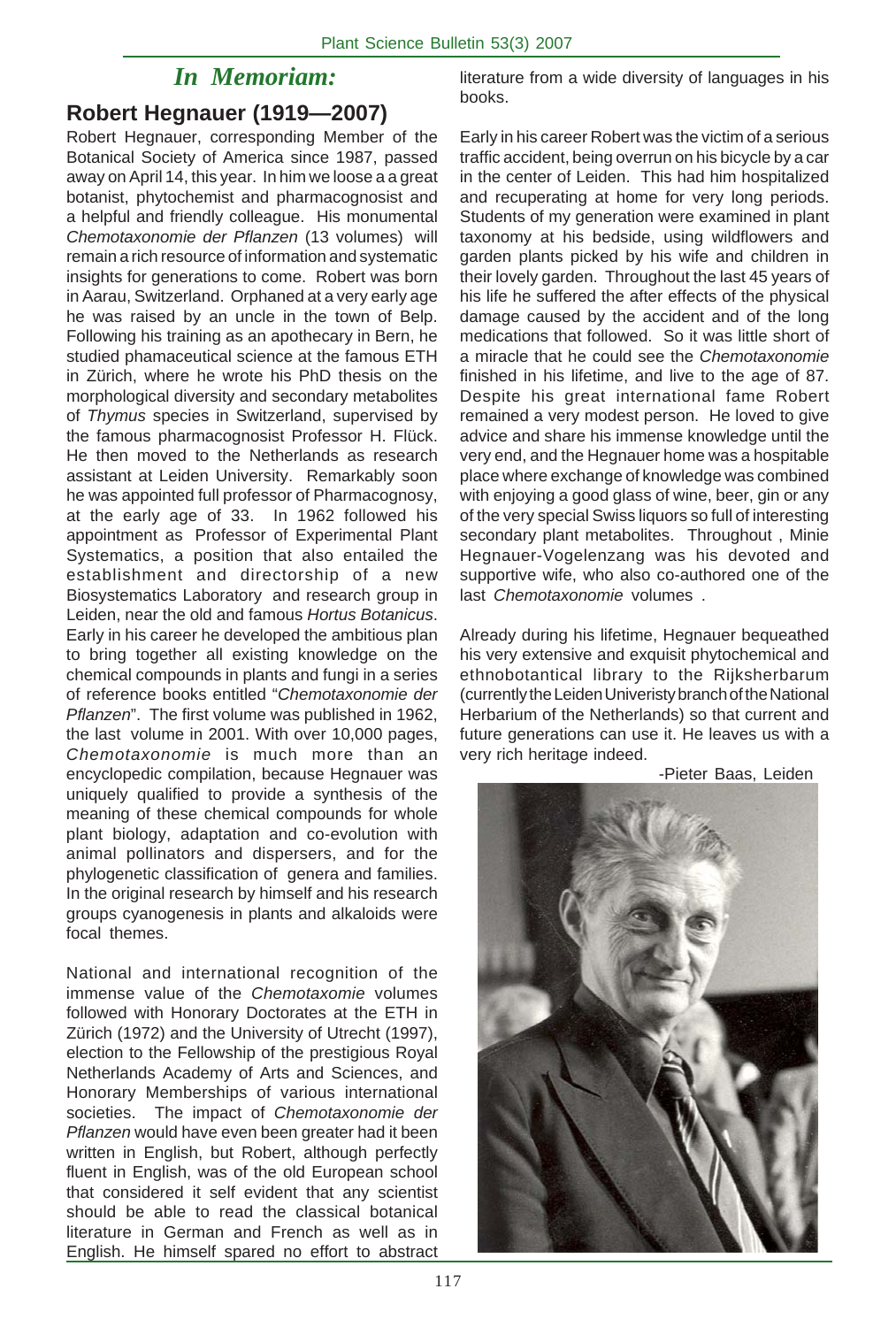# *Personalia*

# **Dr. Kayri Havens Appointed Director of Plant Science and Conservation at Chicago Botanic Garden**

The Chicago Botanic Garden has appointed Dr. Kayri Havens, Ph.D., as director of plant science and conservation. In this role, Dr. Havens will oversee a staff of 225 scientists and interns, and manage 15 programs on-site at the Chicago Botanic Garden, throughout the Midwest region, the Western United States and Australia.

"Kay has done an outstanding job developing the Garden<sup>1</sup>s plant conservation programs," said Dr. Larry De Buhr, vice president of academic affairs. <sup>3</sup>She was one of the first of three scientists to work at the Chicago Botanic Garden. During the past ten years she has led our effort to save the world<sup>1</sup>s plant life through our many initiatives including habitat restoration, invasive species control, monitoring the impact of climate change on plant life and seed banking."

Havens joined the Garden in 1997 as the manager of endangered plant research. She developed the plant conservation program and was responsible for research and off-site conservation of globally rare plant species and their threats. She was promoted to Director of the Institute for Plant Conservation in 2000, responsible for rare plant research and reintroduction, habitat fragmentation and seed banking programs.

Havens is the chair of the Conservation Committee of the American Public Gardens Association; a member of the U. S. Board of Directors of the Botanic Gardens Conservation International; is a North American representative to the World Conservation Union Species Survival Commission and is a board member of the scientific review panel of the Midwest Invasive Plant Network.

She has been the keynote speaker and has presented papers at numerous national and international conferences and symposiums, including the Botanic Gardens Conservation International World Congress in Barcelona, Spain in 2004 and Wuhan, China in 2007; the Ecological Society of America meeting in Merida, Mexico in 2006, and gave the keynote address for the Plant Conservation Alliance annual meeting in 2007.

Havens has authored or co-authored two books, 30 articles and is a manuscript reviewer for the American Journal of Botany, Conservation Biology, International Journal of Plant Science and Conservation Genetics.

Through the Chicago Botanic Garden<sup>1</sup>s plant science and conservation program, Garden scientists discover knowledge that addresses threats to endangered flora, mobilize the knowledge into action, train plant conservation leaders and utilize research findings to shape national and international plant conservation policy.

Chicago Botanic Garden scientists, research associates, adjunct scientists, graduate and undergraduate students, research technicians and volunteers examine the impact of habitat fragmentation on imperiled plants; study soil and its impact on habitat restoration and the uptake of carbon dioxide from the atmosphere; preserve endangered plants through a regional rare plant monitoring program; restore Western landscapes after wildfires; reintroduce imperiled plants to fragile ecosystems; and preserve the seeds of rare and endangered plants. Garden-led programs also train interns to work in endangered habitats in Wyoming, Idaho, Utah, California and Montana and present year-round research symposia that attract scientific leaders from around the world

<sup>3</sup>By mid-century, we could lose 34,000 plant species worldwide,² Havens said. In the United States alone, we are in danger of causing the extinction of 29 percent of our plant species. I am honored to be working with the scientists at the Chicago Botanic Garden who are working around the nation to stem the tide and create hope for the plant world.<sup>2</sup>

Havens notes that in the future, the work of the Chicago Botanic Garden<sup>1</sup>s scientists will address threats to plant diversity; conduct research to discover biological reasons for plant rarity and invasiveness; study native plants for their medicinal and economic benefits and conduct soil research to enhance restoration of degraded native habitats worldwide and the habitats<sup>1</sup> subsequent ability to remove carbon from the atmosphere. <sup>3</sup>The breadth of our research agenda will expand and we hope to attract world-class scientists for this and our doctorate curriculum,² said Havens.

Havens holds a Bachelor of Arts in Botany from Southern Illinois University, Carbondale; a Master of Science in Botany, with an emphasis in Plant Physiology from Southern Illinois University, Carbondale, and a doctorate in Biology from Indiana University, Bloomington, where she studied reproductive success in a rare evening primrose from New Mexico. Her current research interests include genetic issues in plant reproduction, plant responses to global climate change, and plant rarity and invasiveness.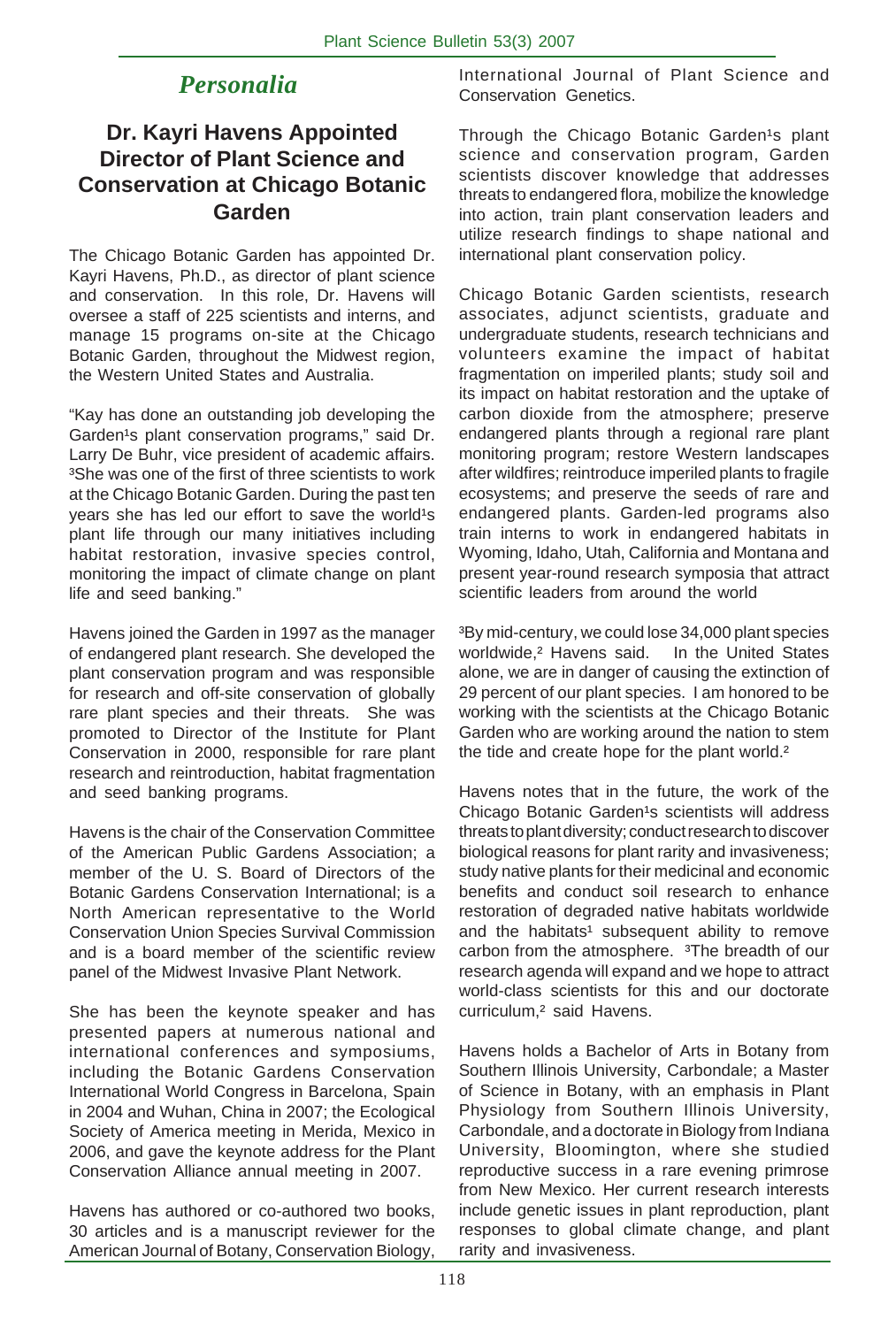# **Symposia, Conferences, Meetings**

# **54th Annual Systematics Symposium**

# **"Biodiversity and Conservation in the Andes"**

Missouri Botanical Garden 12–13 October 2007

With support from the National Science Foundation

Organizing committee: Olga Martha Montiel and Peter Møller Jørgensen

**Friday. October 12, 7:30-9:30. Informal Mixer in Ridgway Center**

**Saturday, October 13, 8:30 am - 8:30 pm Talks in Ridgway Center**

Alan Graham: **The Andes—Geological overview from a biological perspective**

Jon Fjeldså: **Diversification of the South American avifauna: the role of high lineage persistence in the tropical Andes region**

Lena Struwe: **Ecological vicariance as a speciation process in the Andes—Examples from Gentianaceae**

Iván Jiménez: **Determinants of broad-scale variation in plant species richness across Northwest South America**

Kenneth Young: **Andean land use and biodiversity: Historical legacies, humanized landscapes, and future species extinctions**

Christa Placzek: **Climate change in the Andes**

Carolina Murcia: **Application and transfer of science for the design and management of protected areas in the Northern Andes**

John Terborgh: **Why parks are failing in the tropics**

# **SPACE LIMITS REGISTRATION TO 400; PLEASE REGISTER EARLY**

\_\_\_\_\_\_\_\_\_\_\_\_\_\_\_\_\_\_\_\_\_\_\_\_\_\_\_\_\_\_\_\_\_\_\_\_\_\_\_\_\_\_\_\_\_\_\_\_

Registration must be accompanied by a \$75.00 registration fee, which covers the cost of refreshments at the Friday mixer and lunch and dinner on Saturday. Information on local hotels and motels will be sent to registrants. **No refunds will be granted after 24 September.**

I plan to attend the Systematics Symposium. Enclosed is my \$75.00 registration fee. Please make checks payable to "Missouri Botanical Garden" I enclose my registration fee of \$75.00 \_\_\_\_\_ I request vegetarian meals: My name and professional address:

| Phone:                                           | Fax: | e-mail address:               |
|--------------------------------------------------|------|-------------------------------|
| Please indicate if you are a) a graduate student |      | or b)an undergraduate student |

\_\_\_\_\_\_\_\_\_\_\_\_\_\_\_\_\_\_\_\_\_\_\_\_\_\_\_\_\_\_\_\_\_\_\_\_\_\_\_\_\_\_\_\_\_\_\_\_\_\_\_\_\_\_\_\_\_\_\_\_\_\_\_\_\_\_\_\_\_\_\_\_\_\_\_\_\_\_ \_\_\_\_\_\_\_\_\_\_\_\_\_\_\_\_\_\_\_\_\_\_\_\_\_\_\_\_\_\_\_\_\_\_\_\_\_\_\_\_\_\_\_\_\_\_\_\_\_\_\_\_\_\_\_\_\_\_\_\_\_\_\_\_\_\_\_\_\_\_\_\_\_\_\_\_\_\_

**Mail registration form to:** Systematics Symposium Missouri Botanical Garden P.O. Box 299 St. Louis, MO 63166-0299 **For further information**, contact: P. Mick Richardson Email: mick.richardson@mobot.org Tel: 314 577 5176 Fax: 314 577 0820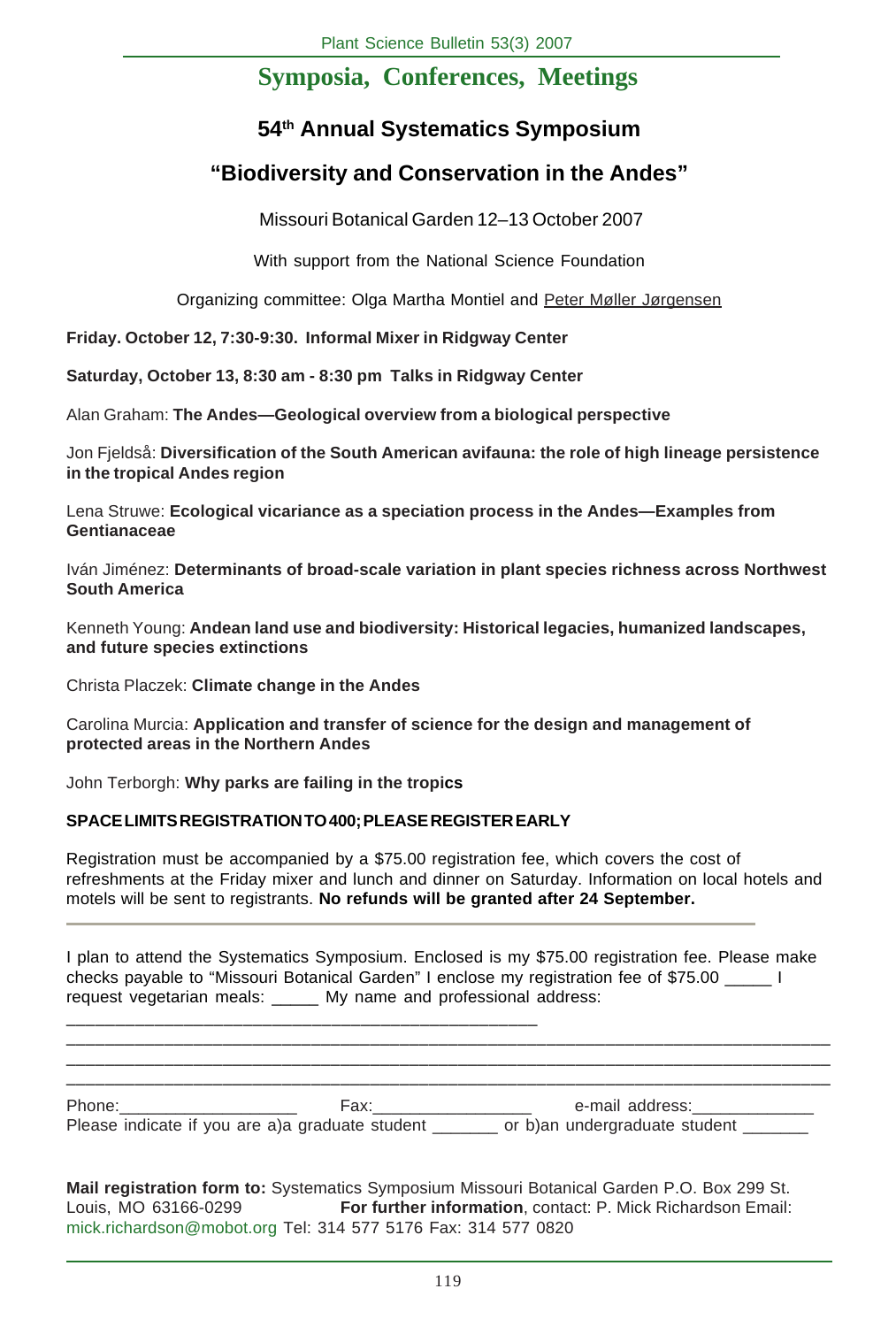# **Positions Available**

# **Conservation Scientist – Ecology and Curator of Native Habitats Chicago Horticultural Society**

**Purpose**: Strengthen the Chicago Botanic Garden's Restoration Ecology program by conducting appropriate research to inform and management practices relating to community and restoration ecology. Advance the prominence and visibility of the Garden's native habitat areas (oak woodland, prairie, and Skokie River corridor)

# **Duties and Responsibilities**:

1. In collaboration with researchers and scientists at the regional and national levels, conduct relevant research related to the ecology of native habitats in the Upper Midwest.

2. Teach "Community Ecology" in support of the Garden's joint graduate program with Northwestern University. Assist in developing and conducting educational programs, publications, symposia, Garden tours, lectures, and media contacts relating to native habitats.

3. Assist with the management of the Garden's native habitats to support appropriately diverse native plant and animal communities, with special emphasis on controlling adverse impacts from invasive taxa.

4. Develop funding proposals and execute research projects that provide financial support for the Garden's research and management programs in its native habitat areas.

5. Assist with duties and responsibilities as assigned to meet the needs of the Garden's Restoration Ecology Department and the Department of Plant Science and Conservation.

6. Disseminate research results through lectures, publications in refereed and technical journals, the popular press and media contacts, and presentations at professional meetings.

**Department:** Restoration Ecology within Department of Plant Science and Conservation

**Reports to**: Director, Restoration Ecology

Supervises: Students, Interns, and/or Volunteers

**Cooperative Relationships:** Botanic Garden staff; regional, state, and federal natural resource managers and scientists; community ecologists; professional and scientific societies.

**Position Requirements**: Minimum requirement of Ph.D. in community ecology, restoration ecology, or related field, and three years of experience directly related to the duties of this position. Strong knowledge of native habitats in the Upper Midwest, attention to detail, and excellent organizational and communication skills (both oral and written).

**Resumes to**: Human Resources Department Chicago Botanic Garden 1000 Lake Cook Rd. Glencoe, Illinois 60022 Or E-mail employment@chicagobotanic.org

# **Award Opportunities**

# **American Philosophical Society Research Programs**

All information and forms for all of the Society's programs can be downloaded from our website, http://www.amphilsoc.org . Click on the "Fellowships and Research Grants" tab at the top of the homepage.

# **Information about All Programs**

# **Purpose, scope**

Awards are made for non-commercial research only. The Society makes no grants for academic study or classroom presentation, for travel to conferences, for non-scholarly projects, for assistance with translation, or for the preparation of materials for use by students. The Society does not pay overhead or indirect costs to any institution or costs of publication.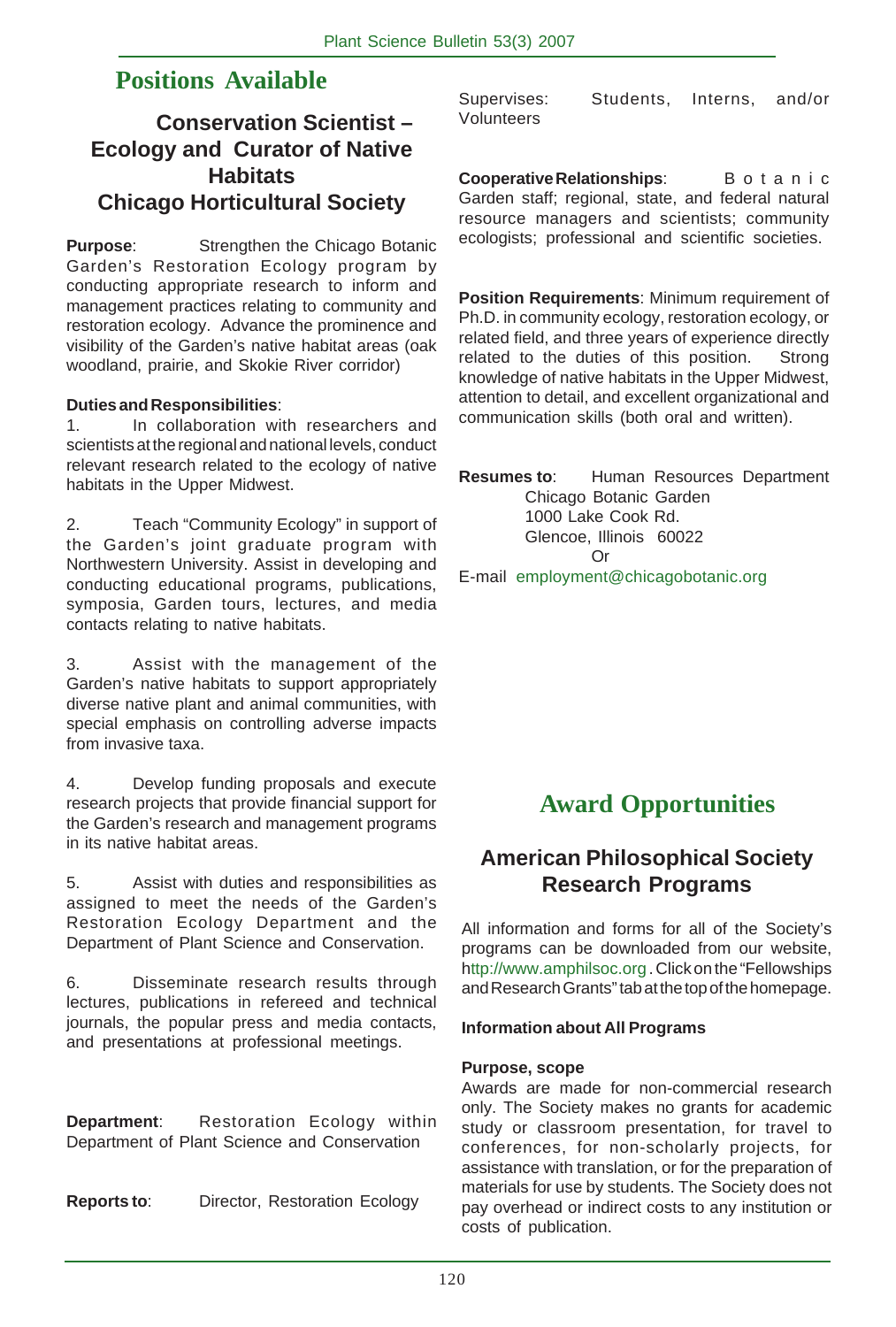# **Eligibility**

Applicants may be residents of the United States or American citizens resident abroad. Foreign nationals whose research can only be carried out in the United States are eligible. Grants are made to individuals; institutions are not eligible to apply. Requirements for each program vary.

# **Tax information**

Grants and fellowships are taxable income, but the Society is not required to report payments. It is recommended that grant and fellowship recipients discuss their reporting obligations with their tax advisors.

# **Contact information**

Questions concerning the FRANKLIN and LEWIS AND CLARK programs should be directed to Linda Musumeci, Research Administrator, LMusumeci@amphilsoc.org or 215-440-3429.

# **BRIEF INFORMATION about INDIVIDUAL PROGRAMS**

# **Franklin Research Grants**

# **Scope**

This is a program of small grants to scholars intended to support the cost of research leading to publication in all areas of knowledge. The Franklin program is particularly designed to help meet the cost of travel to libraries and archives for research purposes; the purchase of microfilm, photocopies or equivalent research materials; the costs associated with fieldwork; or laboratory research expenses.

# **Eligibility**

Applicants are expected to have a doctorate or to have published work of doctoral character and quality. Pre-doctoral graduate students are not eligible, but the Society is especially interested in supporting the work of young scholars who have recently received the doctorate.

# **Award**

From \$1,000 to \$6,000.

# **Deadlines**

October 1, December 1; notification in February and April.

# **Lewis and Clark Fund for Exploration and Field Research**

# **Scope**

The Lewis and Clark Fund encourages exploratory field studies for the collection of specimens and data and to provide the imaginative stimulus that

accompanies direct observation. Applications are invited from disciplines with a large dependence on field studies, such as archeology, anthropology, biology, ecology, geography, geology, linguistics, and paleontology, but grants will not be restricted to these fields.

# **Eligibility**

Grants will be available to doctoral students who wish to participate in field studies for their dissertations or for other purposes. Master's candidates, undergraduates, and postdoctoral fellows are not eligible.

# **Award**

Grants will depend on travel costs but will ordinarily be in the range of several hundred dollars to about \$5,000.

# **Deadline**

February 15; notification in May.

# **Harvard University Bullard Fellowships in Forest Research**

Each year Harvard University awards a limited number of Bullard Fellowships to individuals in biological, social, physical and political sciences to promote advanced study, research or integration of subjects pertaining to forested ecosystems. The fellowships, which include stipends up to \$40,000, are intended to provide individuals in mid-career with an opportunity to uti9lize the resources and to interact with personnel in any department within Harvard University in order to develop their own scientific and professional growth. In recent years Bullard Fellows have been associated with the Harvard Forest, Department of Organismic and Evolutionary Biology and the J.F. Kennedy School of Government and have worked in areas of ecology forest management, policy and conservation. Fellowships are available for periods ranging from six months to one year after September 1<sup>st</sup>. Applications from international scientists, women and minorities are encouraged. Fellowships are not intended for graduate students or recent post-doctoral candidates. Information and application instructions are available on the Harvard Forest web site (http://harvardforest.fas.harvard.edu). Annual deadline for applications is February 1st.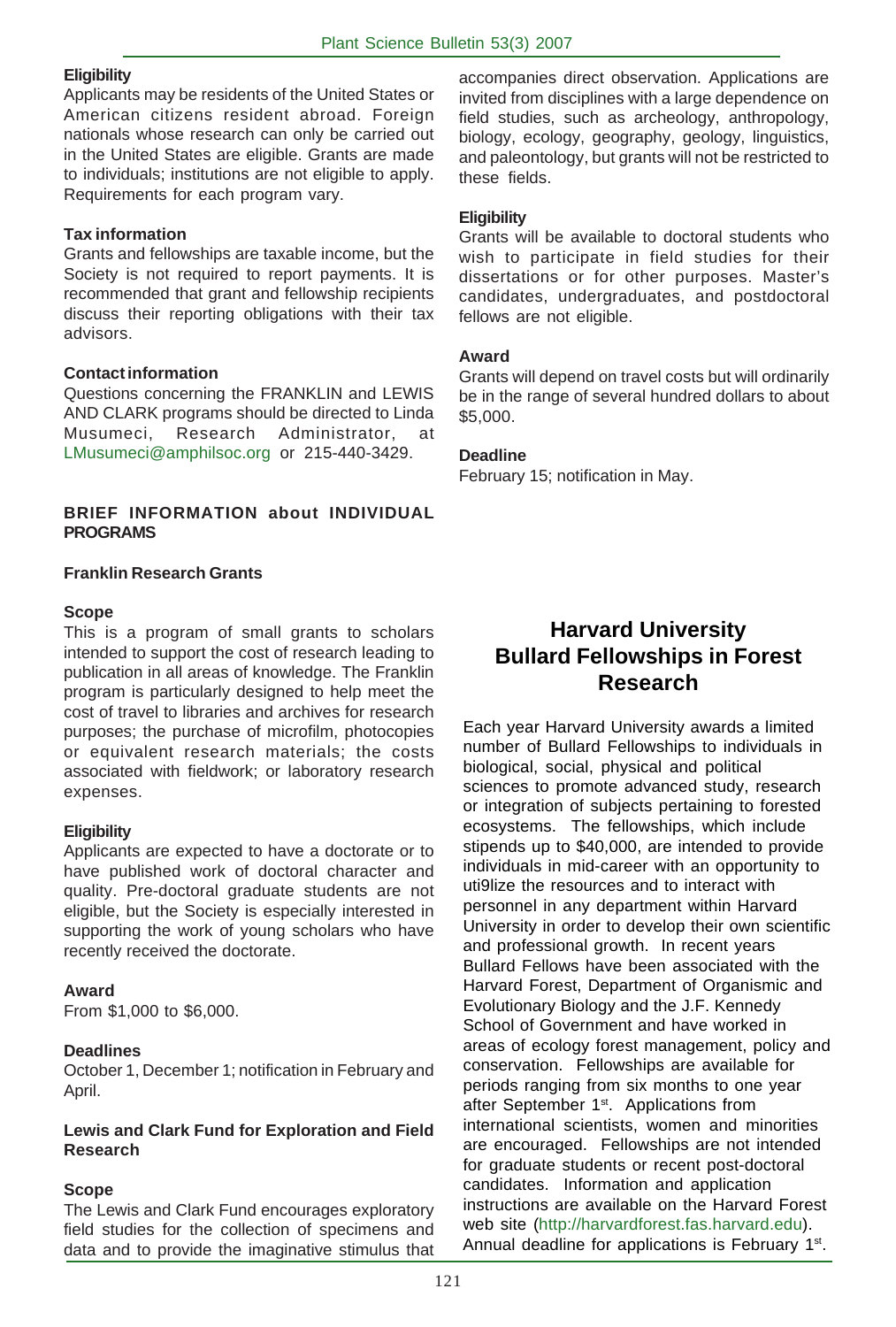# **Courses/Workshops**



**Faculty:** Scott Armbruster Spencer Barrett Peter Crane Pamela Diggle Michael Donoghue Peter Endress William Friedman Larry Hufford Vivian Irish Amy Litt Michael Purugganan





# **Investigating the Evolution of Plant Form**

# **Conceptual Integration from the Molecular to the Ecological**

A MORPH sponsored mincourse

December 14th - 16th at the University of Colorado, Boulder

This intensive minicourse and workshop will provide an opportunity for a select group of doctoral students and distinguished investigators in plant evolutionary developmental biology to interact. The goal will be to address current methodological and conceptual hurdles associated with the study of the evolution of plant form. In particular, participants will focus on the integration of developmental information across molecular, organismic and ecological levels of plant biology. In addition to presentations by the faculty, each student will outline critical issues associated with his/her own evolutionary developmental research for discussion by all participants.

All Graduate Students currently at U.S. institutions or with US citizenship are encouraged to apply.

Applications and further detailsl may be found at:

http://www.colorado.edu/eeb/MORPH/grants/minicourses/minicourses.html

Please contact William (Ned) Friedman at ned@colorado.edu with any questions

The application deadline is September 1, 2007

The fifteen student participants will have all reasonable travel, hotel, and meal costs covered by MORPH

Molecular and Organismal Research in Plant History http://www.colorado.edu/eeb/MORPH

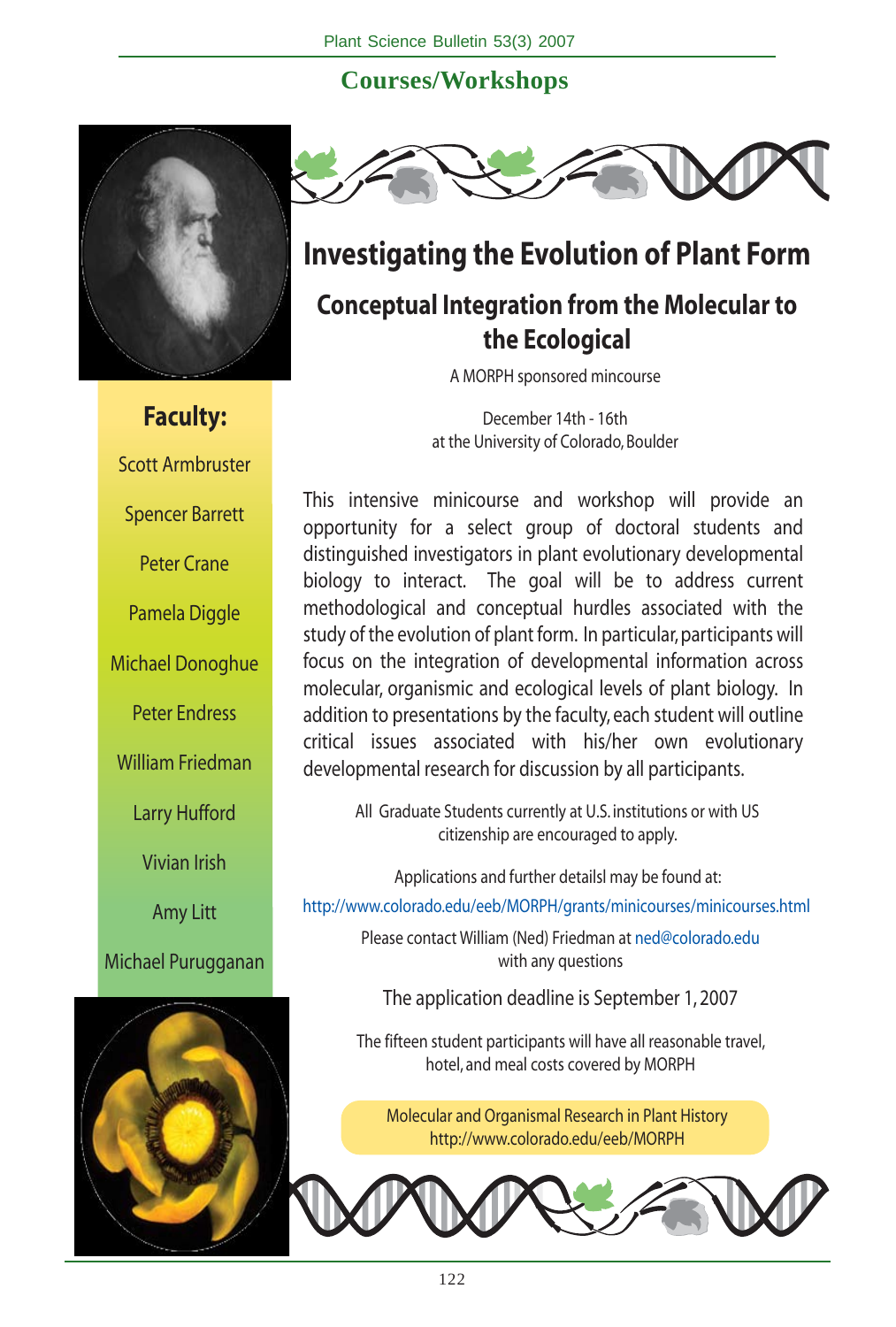# **The Biodiversity and Taxonomy of Plants MSc degree/Postgraduate Diploma**

# **Introduction**

The MSc course was established in 1992 by the University of Edinburgh and the Royal Botanic Garden Edinburgh in response to growing demand worldwide for trained plant taxonomists. Environmental surveys and effective conservation strategies depend upon detailed knowledge of plants in their habitats. To communicate such knowledge accurately and effectively, training is required in plant taxonomy, the discipline devoted to plant diversity and evolution, relationships, and nomenclature. The course benefits widely from a close partnership between the University of Edinburgh and the Royal Botanic Garden Edinburgh.

### **Aims and scope**

Forming a bridge between traditional and modern approaches, this course equips biologists, conservationists and ecologists with a wide knowledge of plant biodiversity and its investigation, combined with instruction in the methods of pure and applied taxonomy. Being located in a botanic garden, close to major collections of plants and with the expertise at hand increases the scope of this course tremendously.

The course consists of formal instruction, practical work, workshops, essays, research projects and tutorials covering all major areas of botanical endeavour and including specific topics of interest: -Functions and philosophy of taxonomy

- -Evolution and biodiversity of the major plant groups, fungi, and lichens
- -Plant geography
- -Conservation strategies, surveys and monitoring
- -Production and use of floras and monographs
- -Biodiversity databases
- -Phylogenetic analysis
- -Population and conservation genetics
- -Field research and plant collecting
- -Curation of living collections, herbaria and libraries -Plant morphology, anatomy and development
- 
- Molecular systematics

Fieldwork and visits to other institutes are an integral part of the course. There is a two-week field course in Belize during the Easter break. The summer is devoted to a scientific research project of the student's choice or as proposed by a supervisor.

Course graduates are employable in a wide range of fields, including:

-survey and conservation work in threatened ecosystems

-assessment of plant resources and genetic diversity

-taxonomic research

-management of institutes and curation of collections -a stepping stone to PhDs and academic careers

# **Course structure**

The course starts in September each year, lasts twelve months and involves two terms of lectures, practicals, workshops and investigations, with examinations at the end of the first and second terms. On the basis of these exams and other course-work, students then either embark on a four-month research project to qualify for the MSc, or proceed to a third term of taxonomic study and essay-writing to be awarded the Diploma.

Most of the lectures and practicals take place at the Royal Botanic Garden Edinburgh. Some teaching also takes place at the University science campus at King's Buildings, where lectures may be shared with students from other courses.

# **Entry requirements**

Applicants preferably have a university degree, or its equivalent, in a biological, horticultural, or environmental science, and above all a genuine interest in plants. Relevant work experience is desirable but not required. Evidence of proficiency in English must be provided if this is not an applicant's first language.

# **Funding**

The course is currently supported by six NERC studentships (open to EU students only [see http:/ /www.nerc.ac.uk/funding/students/studentsfaq.shtml]. Other, international funding bodies (e.g. British Council, Shell Centenary Fund, EU Alßan Fund) have supported overseas students in the past.

**Further information** can be obtained from the **Course directors:**

Dr Louis Ronse De Craene, Royal Botanic Garden Edinburgh (+44 (0)131 248 2804; l.ronsedecraene@rbge.org.uk) FAX +44 (0)131 248 2901.

Dr Chris Jeffree, The University of Edinburgh (+44 (0)131 650 5554; cjeffree@stafmail.ed.ac.uk FAX +44 (0)131 650 8650.

Websites: http://www.rbge.org.uk/rbge/ web/edu/msc\_course.jsp http://www.gradlife.ed.ac.uk/index.html

**Application forms** can be obtained from: http:// www.postgrad.ed.ac.uk/applicat/form.htm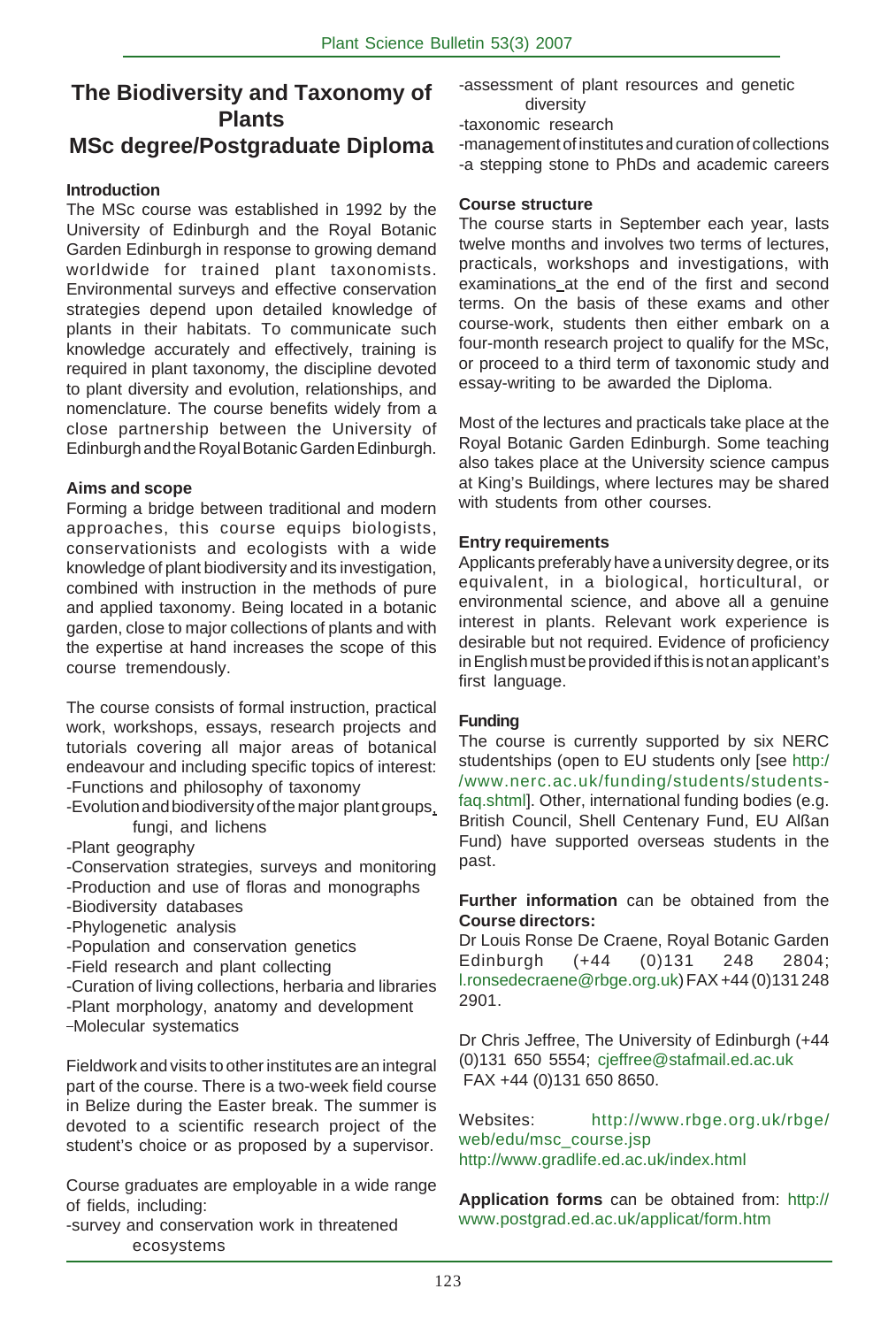# **Other News**

# **Darwin's Garden: An Evolutionary Adventure**

A New Look at Charles Darwin in a 2008 Exhibition at The New York Botanical Garden **Highlighting Darwin's Little-Known Work with Plants** *April 25 – June 15, 2008*

The New York Botanical Garden will highlight Charles Darwin's substantial yet little-known contributions to the study and understanding of plants during a two-month celebration of Darwin's life and work. Exhibitions in three Botanical Garden venues, a symposium with leading Darwin scholars, and related programs will paint a portrait of Darwin as a botanist and plantsman and demonstrate how Darwin's botanical experiments and discoveries helped shape his contributions to the understanding of life in general. Entitled Darwin's Garden: An Evolutionary Adventure, the exhibition will open on April 25, 2008, and run through June 15, 2008, heralding the 2009 bicenntennial of his birth.

### **Darwin's Garden Re-created**

*Darwin's Garden: An Evolutionary Adventure* will include exhibitions in the Garden's Enid A. Haupt Conservatory, LuEsther T. Mertz Library gallery, and Everett Children's Adventure Garden. The exhibition in the Haupt Conservatory will tell the story of how Darwin's careful observations and experiments in his gardens and greenhouses inspired his thinking about natural selection and evolution. It will recreate Darwin's own garden at his home in England, Down House, and represent the surrounding orchards and meadows where the naturalist made many further scientific observations. Some of Darwin's ingenious experiments with plants, which focused on plant movement, climbing plants, pollination and fertilization, and adaptations in orchids, will also be re-created as part of the exhibition. Displays of key plants that inspired Darwin's thinking—primroses, carnivorous plants, orchids, and climbing plants—will further illustrate the central role of plants in the development of Darwin's ideas.

### **The Inside Story: Darwin's Writings, Collections, Laboratory**

The Mertz Library's William D. Rondina and Giovanni Foroni LoFaro Gallery will feature original materials from Darwin's own writings and collections among illustrated books, manuscripts, and other historical documents that offer insight into Darwin's thinking

and demonstrate the importance of botany throughout his life. Themes explored in the gallery exhibition will include Darwin's botanical education, his historic voyage on the HMS Beagle, his professional friendships with botanists, and the publication of his revolutionary book On the *Origin of Species*, and his investigations into plant sexuality and sensitivity (how plants respond to touch, light, gravity, and chemical substances). The documents and archival materials will come from the Mertz Library's extensive collection of Darwiniana as well as from the library and herbarium at Cambridge University in England, the Royal Horticultural Society's Lindley Library in London, and the Archives at the Harvard Botany Libraries.

In the Everett Children's Adventure Garden, an interactive exhibition including plants important to the development of the concept of evolution will invite hands-on exploration. Carnivorous plants will also be on display. Darwin the man will be brought to life through a re-creation of his research laboratory, an assortment of his working tools, a child-friendly timeline of the highlights of Darwin's life, and a replica of the *Beagle*, together with a map of the ship's five-year voyage to South America and around the world. In the Ruth Rea Howell Family Garden, a "Relative Row" plot will display the variation within the nightshade plant family, which includes tomatoes. A comparison of wild and domesticated plants, modeled on Darwin's own "weed" garden that he used for observation, will demonstrate desirable traits in plants, both wild and domesticated, and describe the process of natural selection.

# **Symposium, Evolutionary Tour, Interactive Demonstrations, and More**

The New York Botanical Garden, in collaboration with the American Museum of Natural History, will also host a two-day symposium during the exhibition. The symposium will feature presentations by leading scientists, historians, philosophers, and environmentalists—the current thinking by some of the world's leading Darwin experts. Because Darwin's theories continue to be a significant force in the world today, the symposium will offer an extraordinary opportunity to hear top scholars and commentators discuss the impact of Darwin and his findings.

Throughout the duration of the exhibition, an "Evolutionary Tour" will allow families to walk—step by step, plant by plant—through the tree of life among living plants in the Garden's collections. In the Haupt Conservatory and surrounding outdoor plantings, this approximately 40-minute walking tour will highlight significant plants in the evolutionary tree of life. It will be accompanied by commentary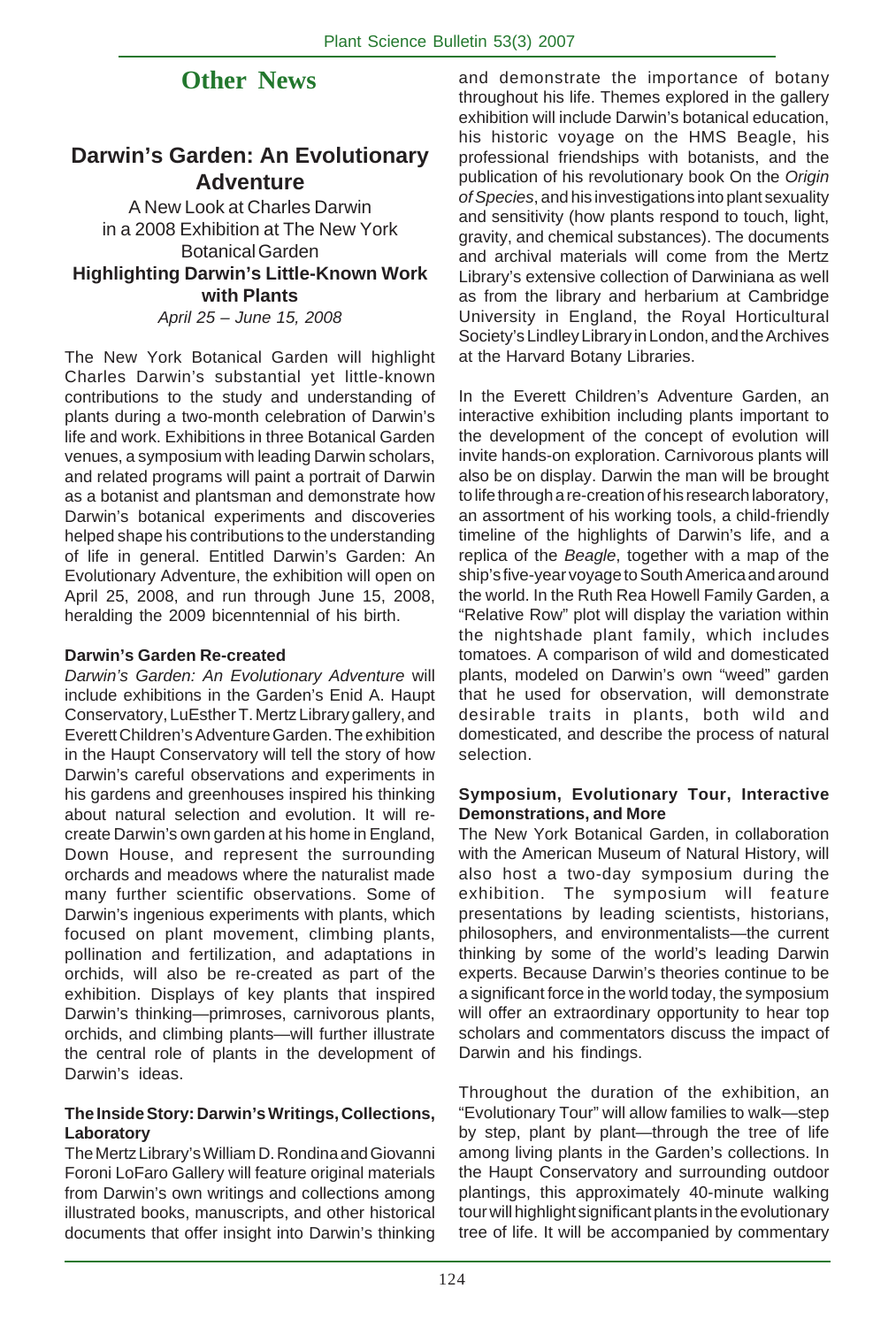accessible via visitors' cell phones. In addition, a number of interactive demonstrations around the Garden's grounds will enable visitors to observe plants the way Darwin himself did and to see his experiments with plants.

Weekend programs will feature drop-in lectures, workshops, and guided tours. In addition, performances will feature music and poetry from Darwin's era, much of it heavily influenced by nature.

# **Exhibition Leadership**

The New York Botanical Garden is proud to have historian David Kohn, Ph.D., a renowned Darwin expert and Professor at Drew University, as Curator of *Darwin's Garden: An Evolutionary Adventure*. John Parker, Ph.D., Professor of Plant Cytogenetics and Director of the Cambridge Botanic Garden, is Advisor to the Botanical Garden on the project. In addition, an Advisory Committee of distinguished Darwin scholars will contribute a wide range of intellectual perspectives. Senior New York Botanical Garden staff, including Vice President for Horticulture and Living Collections Todd Forrest and Mertz Library Director Susan Fraser, round out the leadership of this comprehensive exhibition.

After the exhibition at The New York Botanical Garden, portions of *Darwin's Garden: An Evolutionary Adventure* will be displayed at the Huntington Botanical Garden in Pasadena, California.

# *Canadian Journal of Botany* **to be renamed** *Botany*

NRC Research Press is pleased to announce that, beginning January 2008, the *Canadian* **Journal of Botany** will be changing its name to *Botany*. This name change will solidify the journal's position as an international journal for plant biology.

Published since 1929, this monthly journal features comprehensive research articles and notes in all segments of plant sciences, including cell and molecular biology, ecology, genetics, mycology and plant-microbe interactions, paleobotany, phycology, physiology and biochemistry, structure and development, systematics. It also publishes commentary and review articles on topics of current interest, contributed by internationally recognized scientists.

The journal will continue to be published in the same manner, with no changes in frequency or ISSN for both electronic and print formats, and the volume number will continue on from 2007.

# **North American Botanic Garden Strategy for Plant Conservation**

Brooklyn, New York-June 27, 2007-An unprecedented partnership of botanic garden associations in the U.S., Canada, and Mexico presented its North American Botanic Garden Strategy for Plant Conservation (NABGS) here at the annual American Public Garden Association conference (APGA) today. This strategy was developed to focus on the thousands of North American plant species that are threatened with extinction. Other plant-conservation strategic plans have been used as a framework for this plan. The most significant include the Global Strategy for Plant Conservation, adopted by over 180 countries that are signatory to the Convention on Biological Diversity, and the strategic plan of the Conservation Alliance, a US federal interagency group.

 The Partnership for Plants Alliance is comprised of five key organizations: the American Public Garden Association (APGA), Asociación Mexicana de Jardines Botánicos (AMJB), Botanical Gardens Conservation International (BGCI), the Canadian Botanical Conservation Network (CBCN) and the Center for Plant Conservation (CPC). The members collaborated to develop a comprehensive strategy for the conservation of threatened plants in North America

As outlined in the Strategy, the goals are:

- 1. Understanding and documenting plant diversity;
- 2. Conserving plant diversity;
- 3. Using plant diversity sustainably;
- 4. Promoting public education and awareness about plant diversity;
- 5. Building capacity for conservation of plant diversity; 6. Building support for NABGS.
- The goals of the North American Botanic Garden Strategy for Plant Conservation follow internationally agreed targets that have been adapted to the particular North American context. Underpinning the major goals are 19 specific and measurable targets and sub-targets setting benchmarks to

determine the success of both existing and future conservation efforts.

The Strategy also recognizes that, the botanical gardens of North America hold some of the most diverse collections of plants in the world. Many gardens have the expertise, knowledge and resources to expand their plant-conservation efforts beyond North America and assist in conserving nonnative species in the countries of origin.

Sara Oldfield, secretary general of Botanic Gardens Conservation International, points out that "North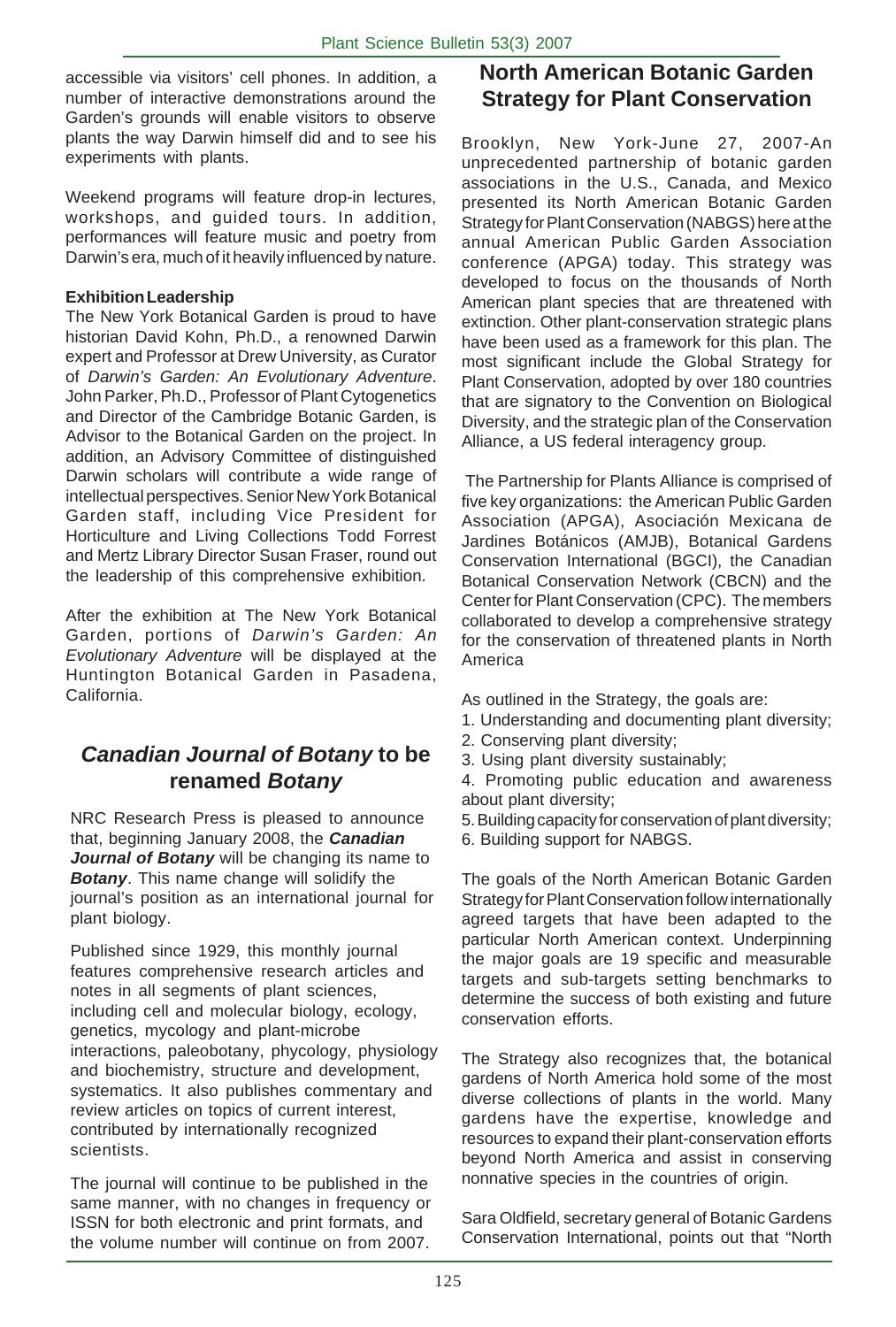America has many world-class botanic gardens that have so much to offer other botanic gardens in global biodiversity hotspots. Exchange of skills and expertise will be vital to ensure that the targets of the GSPC are met by 2010. We are calling for 30 percent of US and Canadian botanical gardens to support international plant species and habitat conservation."

Teresa Cabrera Cochon, president of the Asociación Mexicana de Jardines Botánicos, said, "We are proud to participate in this groundbreaking continent-wide partnership to aid in the critical task of plant conservation. In Mexico, where thousands of plant species are at risk, we look forward to working with our strategic partners-and benefiting from the pool of shared resources, from plant collections to scientific expertise-to adjust the rapid rate at which our diverse plant communities are becoming endangered."

Dr. Steven Clemants, president of BGCI North America and vice president of science at Brooklyn Botanic Garden, host to BGCI North America, noted "This is an important and significant milestone for plant conservation. We are proud to lend BBG's considerable scientific and horticultural expertise, resources, and research in the area of native plants and plant conservation to the Alliance and its Strategy. Who better than botanic and public gardens to take on such an urgent and compelling threat to plant sustainability by reaching out to promote public education and awareness about plant diversity? With this strategy, the Alliance has demonstrated pro-active leadership in highlighting the issue and fosters a way to implement a successful conservation initiative. We look forward to working with the Alliance."

David Galbraith, executive director, Canadian Botanical Conservation Network commented, "With this announcement we acknowledge a real opportunity to affect change towards sustainable plant diversity. We are pleased to lend our considerable experience in plant conservation and, working together with our North American botanical organizations, to help lead the way to educate our citizens about our shared responsibility to save our plant collections and to help ensure that we never have to mark the extinction of any plant species again."

Kathryn Kennedy, president and executive director of the Center for Plant Conservation, said "the Partnership for Plants is designed to facilitate harmony between existing initiatives aimed at plant conservation, identify gaps where new initiatives are required, and promote mobilization of the necessary resources to these ends. The future of endangered plant species across the continent is

strengthened by the exchange of skills and expertise that each partner brings to the strategy; and ultimately, the rich diversity of plant communities in each nation will be under greater protection because of the unique continental alliance."

Dan Stark, executive director of the American Public Garden Association, said, "Every botanic garden, large or small, has a role to play in conserving plants whether through storing seed, propagating rare and endangered plants, working on recovery plans or inspiring the public about the value and needs of threatened plant species. Combining our efforts should ensure that no more plant species become extinct."

Information on Threatened and Imperiled Plants

-The Global Strategy for Plant Conservation (GSPC) has been adopted by the signatories of the Convention of Biological Diversity (CBD) and includes 16 outcome-oriented global targets for plant conservation by 2010. The ultimate and longterm objective of the strategy is to halt the current and continuing loss of plant diversity. The strategy will provide a framework to facilitate harmony between existing initiatives aimed at plant conservation, to identify gaps where new initiatives are required, and to promote mobilization of the necessary resources. The reason for a strategy under the CBD is that setting meaningful targets is feasible since scientific understanding of at least higher plants, though incomplete, is better than for most other groups.

-Botanic Gardens Conservation International (BGCI) is a membership organization linking botanic gardens in over 120 countries in a shared commitment to biodiversity conservation, sustainable use, and environmental education. BGCI aims to mobilize botanic gardens and work with partners to secure plant diversity for the wellbeing of people and the planet.

-The Center for Plant Conservation is a U.S. based plant conservation organization, dedicated to conserving and restoring the imperiled native plants of the United States.

The number of native plants in the US and Canada is approximately 35,000 of which around 5,500 are classified as "at risk." In Mexico, 981 species are included on the 2001 Red List.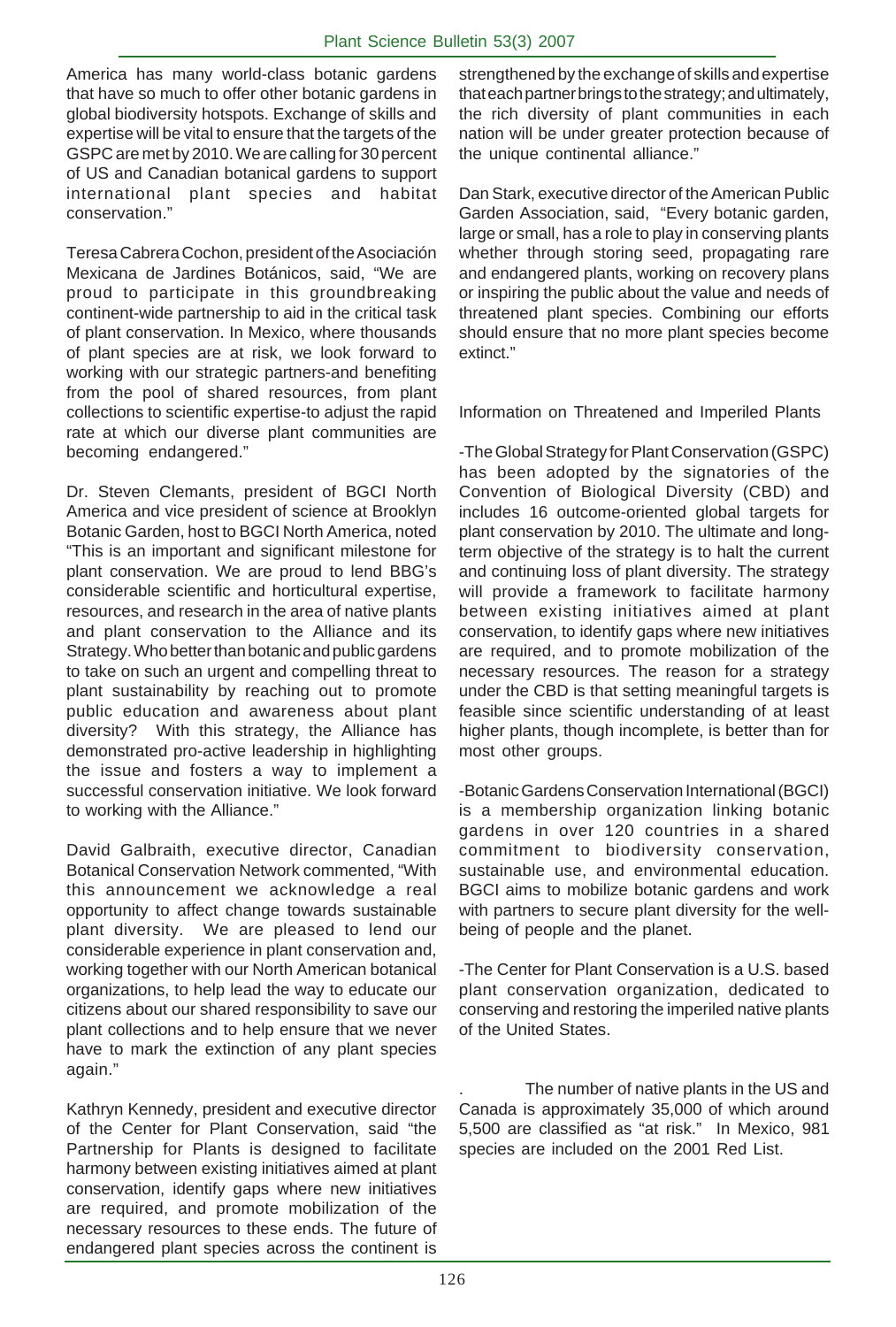# **Book Reviews**

# **Developmental**

| Seed Development, Dormancy, and Germination. Annual Plant Reviews, Volume 27. Bradford,<br><b>Economic Botany</b> |  |
|-------------------------------------------------------------------------------------------------------------------|--|
|                                                                                                                   |  |
|                                                                                                                   |  |
| <b>Systematics</b>                                                                                                |  |
|                                                                                                                   |  |
| <b>Teaching</b>                                                                                                   |  |
|                                                                                                                   |  |

**Seed Development, Dormancy, and Germination. Annual Plant Reviews, Volume 27.** Bradford, Kent and Hiro Nonogaki. 2007. ISBN 9781405139830 (Cloth US\$199.99) 392 pp. Blackwell Publishing Ltd. 9600 Garsington Road, Oxford, OX4 2DQ , United Kingdom

Cracking the barrier of seed dormancy to assure germination has challenged farmers for millennia. Botanists and horticulturalists have devoted much ink and many pages to the study. This new review, addressed to plant physiologists, molecular biologists, biochemists, biotechnologists, geneticists, horticulturalists, agronomists and botanists, integrates advances in the diverse and rapidly-expanding field of seed science: ecological and demographic aspects of seed production, dispersal and germination, and the molecular biology of seed development. The book offers a broad, multidisciplinary approach that covers both theoretical and applied knowledge.

*Seed Development, Dormancy and Germination* covers the development and regulatory processes of the developing seed, dormancy, germination and seedling growth, taking into consideration the complex environmental, physiological, molecular and genetic interactions that occur throughout the cycle. Twelve chapters address the genetic control of seed development and seed mass, seed coat development and dormancy, definitions and hypotheses about seed dormancy, seed dormancy (modeling, genetic aspects, lipid metabolism,

abscisic acid and hormonal interactions), nitrous oxide in seed dormancy and germination, regulation of ABA and GA levels, de-repression of seed germination by GA signaling, mechanisms and genes involved in germination, and the role of sugar and abscisic acid regulation in germination and the transition to seedling growth.

A chapter titled Genetic Control of Seed Development and Seed Mass, by Masa-aki Ohto et al, opens this book. Although the authors qualify their chapter as not intended to be comprehensive, it provides requisite background and perspective on the genetic control of endosperm development, and genetic aspects of testa development. In the past decade and a half, there has been significant progress toward defining regulatory genes that control aspects of seed development.

Isabelle Debeaujon et al's well-referenced article: Seed Coat Development and Dormancy, and in particular, the section about Effects of flavonoids on seed dormancy and germination, illustrates that flavonoids, particularly proanthocyanidins (PAs), reinforce coat-imposed dormancy by increasing testa thickness and mechanical strength, details specific to my research questions. Indeed, cell layers containing pigments generally do not crush as dramatically as non-pigmented ones. During oxidation, PAs tend to cross-link with proteins and carbohydrates in cell walls, thus reinforcing testa structure and modifying its permeability properties. Flavonoids, phenolic acids and lignans, each are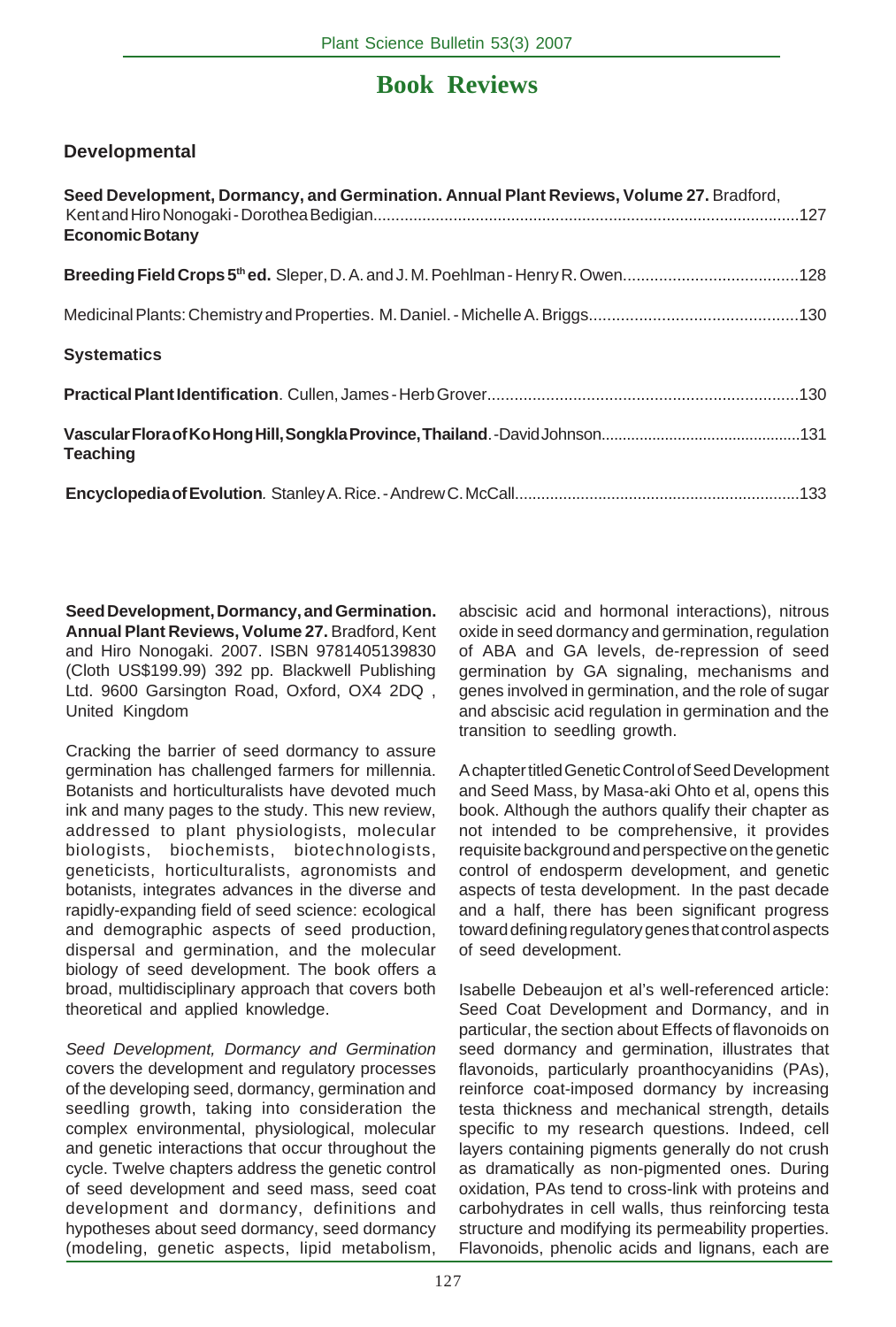possible germination inhibitors. The closing segment, Link between coat-imposed dormancy and longevity, relates the influences on rate of aging with storage temperature, seed moisture content and seed quality.

Henk Hilhorst's wide-ranging coverage, Definitions and Hypotheses of Seed Dormancy, is another relevant review, since wild *Sesamum* species show strong latency. Dormancy is classified; then hormonal and environmental signaling in dormancy regulation, are illustrated. Phil Allen et al present Modeling of Seed Dormancy, first defining the Types and phenology of seed dormancy, and the Environmental controls of dormancy: Temperature, After-ripening, Stratification, Light.

Leónie Bentsink et al review Genetic Aspects of Seed Dormancy, addressing key issues of dormancy and shattering, the defining changes that occur with plant domestication. Lipid Metabolism in Seed Dormancy by Steven Penfield et al focuses on the biochemical pathways required for the catabolism of seed storage reserves and the specific role these might play in the control of seed dormancy and germination. Nitric Oxide in Seed Dormancy and Germination, by Paul Bethke et al, treats the reactive, gaseous free radical that functions as a potent signaling molecule. The data presented here support the hypotheses that NO promotes seed germination either by reducing dormancy or by minimizing the effects of environmental conditions that inhibit germination.

Abscisic Acid and Hormonal Cross-talk in the Control of Seed Dormancy Maintenance and Alleviation, by J. Allan Feurtado and Allison R. Kermode, is one of three chapters that review the roles of plant hormones on seed dormancy, germination and development.Regulation of ABA and GA Levels during Seed Development and Germination in *Arabidopsis* by Shinjiro Yamaguchi et al, and Camille Steber's look at De-repression of Seed Germination by GA Signaling, complete that trio.

Mechanisms and Genes Involved in Germination *Sensu Stricto* by Editors Hiro Nonogaki and Kent Bradford, with Feng Chen, the book's penultimate chapter, introduces readers to the many definitions of germination. Bas Dekkers and Sjef Smeekens article, Sugar and Abscisic Acid Regulation of Germination and Transition to Seedling Growth, closes the volume. Sugar signaling is related intimately to hormone signaling.

*Seed Development, Dormancy and Germination* provides a comprehensive overview of seed biology from the viewpoint of developmental and regulatory processes. It identifies current challenges and questions remaining for future research. Most of the chapters investigate *Arabidopsis*, indicating how prevalent this plant species has become as the *Drosophila* equivalent of higher plants. Editors Kent Bradford (Director, Seed Biotechnology Center, University of California, Davis) and Hiroyuki Nonogaki (Department of Horticulture, Oregon State University, Corvallis) have assembled captivating chapters by an international pool of distinguished authors, from Canada, France, Japan, the Netherlands, the United Kingdom and the USA. They also provided this volume with some unique features. Exploring the book's 38-page Index, I discovered that even entries in the chapters' bibliographies are included, for example, the term 'turgor.' Additionally, the Table of Contents provides an outline of each chapter.

Dorothea Bedigian, Research Associate, Missouri Botanical Garden, St. Louis

**Breeding Field Crops 5th ed.** Sleper, D. A. and J. M. Poehlman. 2006. ISBN 0-8138-2428-1 (Cloth US\$ 84.99) 424 pp. Blackwell Publishing, P.O. Box 570, Ames, IA 50010-0570.

*Breeding Field Crops*, first published almost fifty years ago, quickly became a staple text for undergraduate and graduate students and for field breeders and, throughout its editions, it has maintained its standing as one of the premier plant breeding textbooks worldwide. It achieved this distinction not simply because of its original clarity, but because subsequent editions have evolved in step with advances in our knowledge of basic genetics and reproductive mechanisms, the critical importance of international breeding programs and germplasm preservation repositories, database recording and exchange technologies, and the expansion of cell and tissue culture techniques and molecular manipulation strategies and capabilities.

I first became familiar with this text when it was in its third edition (published twenty years ago) when I was teaching a combined, upper-level undergraduate/M.S.-level course on the breeding of agronomic and horticultural crops. There were several attributes of this textbook (which have continued through this current edition) that have made it particularly enjoyable to use.

As stated in the Preface, it was written with the beginning student of plant breeding in mind. It begins, therefore, by addressing the obvious first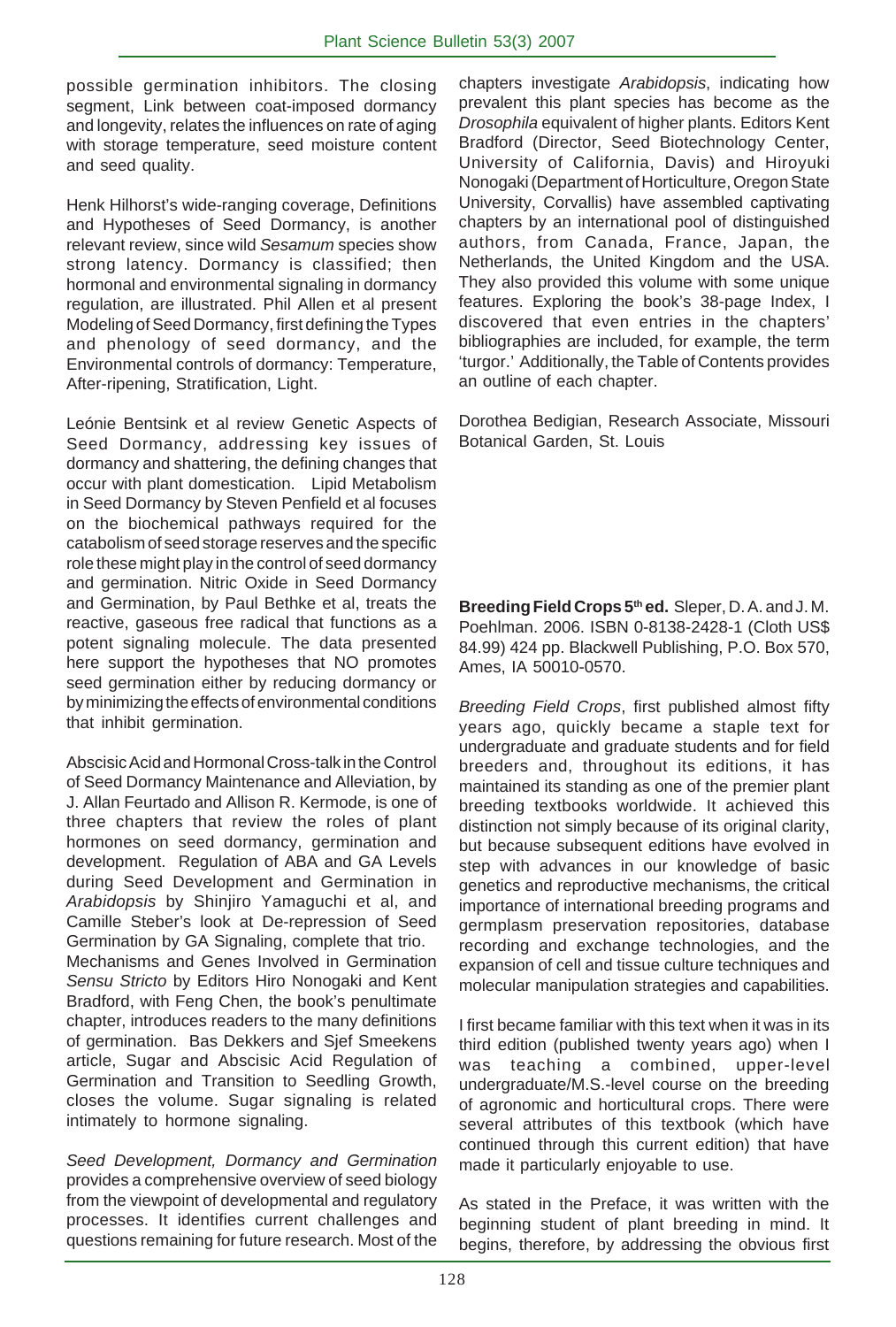question, namely "What is plant breeding?" and very concisely describes the importance of plants, the disciplines critically associated with the process of plant improvement, and highlights the contributions of a few noteworthy plant breeders from Mendel to the present. It then provides a review chapter on basic botany, but focusing on how it relates to reproduction, including flower morphology, microsporogenesis and megasporogenesis, chromosome numbers of selected cultivated species, and self vs. cross-pollinating species. The third chapter describes how Mendelian genetics and chromosomal genetics complement and support one another and provide the foundation for traditional, directed, field breeding efforts. This chapter, along with the previous two, provides a critical base from which to describe the specifics of more detailed plant breeding strategies and considerations, introduced and described in later chapters.

One of the most useful features of this book, particularly as a student reference text, is the collection of Tables and Figures found throughout its chapters. For example, Figure 5.4 illustrates the genomic relationships between naturally-occurring *Brassica* species, a very important, but often confusing concept for some students to grasp. Although conventional in its visual appeal, it is the best illustration of this topic I have ever encountered.

In the third edition, chapter eight was entitled Plant Cell and Tissue Culture: Applications in Plant Breeding. In the following edition it was changed to Molecular Biology: Applications in Plant Breeding, while in this current edition it is entitled Biotechnology and Plant Breeding. Much of the same information, however, has been retained. This chapter is well written, but could be expanded in a future edition with additional recent references.

The fourth section devotes individual chapters to breeding methods and objectives for self-pollinated and for cross-pollinated and clonally propagated crops. This section, in my opinion, contains the singularly most important and remarkable feature of this book, namely the individual diagrams illustrating selection methods. Using a consistent format, the procedures for pedigree, bulkpopulation, single-seed descent, double-haploid, backcross, phenotypic recurrent, half-sib, full-sib,  $\mathsf{S}_{_{1}}$  progeny, polycross progeny, and clonal selection methods are illustrated and very clearly defined. These figures are what initially drew me to this text, and are what cause me to return to this text year after year. Although the quantity of information presented on clonally propagated crops is brief and includes only one figure, it may improve the flow of this section if it were expanded and placed in its own chapter in

the next edition, rather than being placed at the end of the chapter on cross-pollinated species.

Section Five begins with a discussion of genetic diversity and germplasm conservation. The authors include a very clear illustration of Vavilov's Center of Origin for the major crop species worldwide, with a tabular description of some of the more economically important crops found in each area. To emphasize the ecological, political, and environmental issues associated with conserving these priceless reserves of wild germplasm for future breeding efforts, the inclusion of a parallel figure illustrating human population numbers and political borders would provide a clear justification and a powerful incentive to increase international germplasm conservation efforts. In addition, the inclusion of contact information (with worldwide web addresses) for each repository would further increase the utility of this chapter, as would an example of an actual database record for an accession. Also, a separate chapter focusing specifically on established and emerging technologies for long-term protection, collection, maintenance, preservation, and distribution of germplasm would improve this text's usefulness as reference tool.

The next four sections provide information on the breeding of crop species of particular economic importance: wheat, rice, soybean, maize, sorghum, cotton, forage crops, potato, and sugarcane. Each chapter includes specific examples of breeding programs and objectives and each chapter includes numerous photographs and diagrams. These chapters would obviously be of benefit to plant breeders, but they also highlight the applied strategies and concerns unique to each crop. Perhaps an additional chapter detailing the methods used for selected horticultural crops (*e.g.* tomato, lettuce, cucurbits, berries, fruit trees) would make this text more comprehensive. The final chapter details seed production techniques, such as seed certification procedures and patent protection.

The fifth edition of *Breeding Field Crops* has retained much of its original format, content, and artwork from its two previous editions. When I first received this new edition, I noticed that it is about one third thinner (and seventy pages shorter) than the fourth edition (which is 230 pages shorter than the third edition). After examining it, however, I realized that much of these reductions are due to smaller and more efficient margins and font sizes which reproduce well on the glossy pages of the newest edition. Of course, the photographs would have more appeal if they were in color instead of monochrome, but this probably was a decision of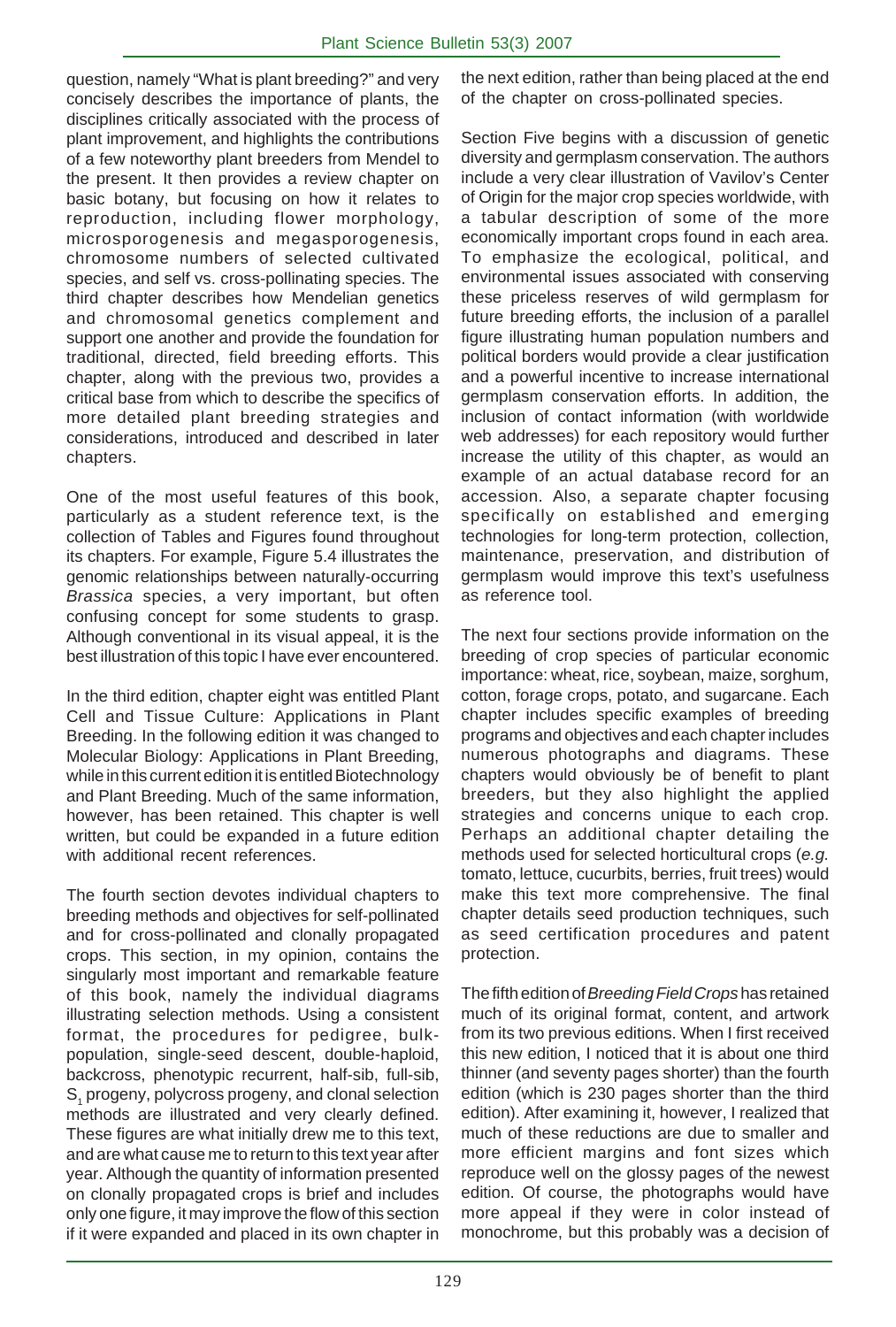the publisher and relates to the smaller audience of a specialized text.

In summary, I would recommend this text to the audience for which it was originally written; namely, to advanced undergraduate students and graduate students, as well as to commercial plant breeders and researchers wishing to learn more about the important, and indeed essential "field" of plant breeding.

-Henry R. Owen, Professor of Biological Sciences, Eastern Illinois University, Charleston, IL 61920. (hrowen@eiu.edu)

Medicinal Plants: Chemistry and Properties. M. Daniel. Science Publishers. ISBN 1-57808-395- 8

In order to understand the biological activity of a plant - - be it medicinal, poisonous, or nutritive - - we need to know its chemical constituents. Thus, it is plant secondary and primary metabolites that organize Medicinal Plants. For example, after a general introduction to the structure, characteristics, and general pharmacological activities of alkaloids, the author goes on to further distinguish among fifteen different alkaloid types (tropane alkaloids, isoquinoline alkaloids, indole alkaloids, etc.). Under each chemical grouping, the author describes one to several plant species especially known for those components. In addition to alkaloids, the author covers the many different chemical classes of Terpenoids and Phenolics, includes a section on Gums and Mucilages, and also discusses primary metabolites like carbohydrates, amino acids, proteins, fatty acids, and glycolipids. I found the chemical-related information clear-cut and easy to follow, although a figure or two would have helped increase comprehension.

Of the 350 plants covered in this book, 110 are European or American. The remaining species are from India (the author's home), Southeast Asia or China. So while there are many unfamiliar plant species discussed, the book offers a more global perspective of medicinal plants. An entry typically begins with a brief description of the plant, including its native country, and continues with a list of chemical components. Instead of listing every individual chemical, the author wisely lists only the

major active components and the plant organ where they are found.

While chemical contents are adequately covered, most species entries only include a brief and general listing of plant uses (e.g. cathartic, emetic, carminative, stimulant, antihelmitic, expectorant, etc.). And while a few plant entries mention specific actions like anti-mitotic activity or pupil constriction, M. Daniel generally includes very little information on how the individual plant species acts medicinally. For example, the section on *Catharanthus roseus* mentions the indole alkaloids in the plant and its effectiveness against leukemia, but fails to mention how they cause depolymerization of protein microtubules during mitosis. There are, however, general discussions of biological activity under the main chemical headings (e.g. volatile oils inhibit cancer cells or act on the Central Nervous System), as well as sections that briefly discuss topics such as antioxidant therapy or aromatherapy.

Legal issues are not always mentioned in a plant's description. The section for Kava Kava (*Piper methysticum*) mentions its health-related controversies, although there are no such caveats for Ephedra (*Ephedra sinica*). This most likely represents the greater European influence in India.

As a quick reference, this book contains an excellent listing of a plant's chemical constituents, and for that alone I would recommend Medicinal Plants: Chemistry and Properties. However, for anything more than cursory information on medicinal activity, it needs to be used in conjunction with other resources.

-Michelle A. Briggs, Department of Biology, Lycoming College, Williamsport, PA 17701, Briggs@Lycoming.edu

*Practical Plant Identification*. Cullen, James. 2006. ISBN-13 978-0-521-86152-6 (hardback) ISBN-13 978-0-521-678773 (paperback). xi + 357 pp. Cambridge University Press, Cambridge

Reviewing Professor Cullen's guide for *Practical Plant Identification* provided me with an interesting opportunity to revisit the fundamentals of plant taxonomy that I covered more than 30 years ago as a graduate student at Rutgers University. Since then my field studies have been in the semi-arid grasslands, shrublands, and high elevation forests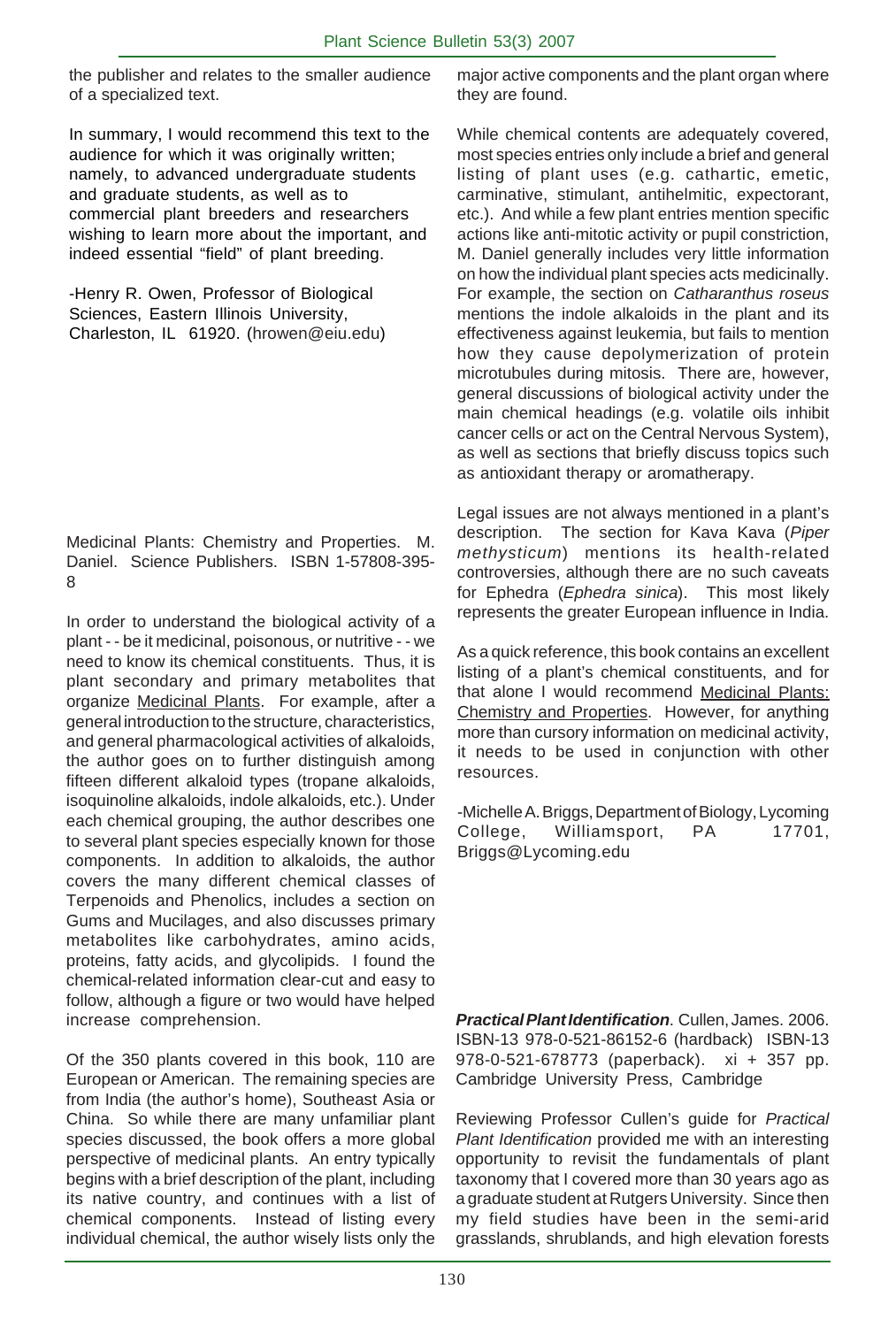of the southwestern United States. The floral treatments that I have used in the west in these intervening years, while certainly compliant with classical botanical terminology, still seem to have a rhythm and style all their own, reflecting the dominant taxa of the region and the proclivities of their authors. Professor Cullen's classical training in plant taxonomy and depth of experience in the "old-world" and "new-world" north temperate flora is clearly evident in his very thorough, effective and straightforward presentation of basic taxonomic concepts and terms.

The subtitle to *Practical Plant Identification* clarifies the emphasis of the book – "Including a Key to Native and Cultivated Flowering Plant Families in North Temperate Regions." Roughly 50 pages of this book are dedicated to an overview of terminology that every field botanist should be familiar with. This section is supplemented with numerous line drawings, apparently similar to those used in the author's classical work entitled *The Identification of Flowering Plant Families* that served as the foundational text for this book. Some readers might expect color plates or more sophisticated illustrations; I found the line drawings to be very effective and well presented.

About 60 pages of *Practical Plant Identification* consist of a key to the approximately 320 or so plant families commonly found in north temperate regions. In the opening 4 pages of this section Professor Cullen provides a very insightful guide to using dichotomous keys. This introduction provides the reader with an important opportunity to understand how couplets are constructed and how one should approach the logical structure of dichotomous keys. Within the key, I found the couplets to be clearly written, concise, and well organized. The numbering system that is used makes it very easy to keep track of your location in the key. Of important interest in this key is the inclusion of many families from which horticultural species are derived, which should be helpful to field botanists whose interests focus on natural flora. At the end of the key to families there is a list of about 20 very helpful "spot" characters that, when applied in the field, should accelerate identification of unknowns to the family level. For example, plants having "translucent or dark, often aromatic glands, seen clearly in the leaves when held against the light" would likely belong to either the Myricaceae, Lauraceae, Guttiferae, Rutaceae, or Myrtaceae.

Fairly succinct, but complete and accurate descriptions are provided for the 328 plant families covered by this book. The descriptions are well organized and clearly written to provide the key characters one would want to be reminded of in the

field. I found it troubling that the copy of the book that was sent to me for review had about 16 blank pages interspersed throughout this section, with text obviously missing. I suspect that the publisher will have responded to complaints about this error before this review is published and will have taken the necessary steps to fix the problem. Nonetheless, readers will find the family descriptions useful in the field, but may want to consult more complete descriptions when working in the herbarium.

The bibliography and glossary included at the end of the book may be of limited scope for many readers. The most recent citation in the bibliography was 2001 and the author admits that the glossary definitions are very brief. The index is very thorough and the few checks that I did indicated that it is well done.

Overall, I presume that this book would be most useful for those with some classical training in botany and plant taxonomy. If I were teaching an upper division course in field plant identification at higher latitudes than I find myself at present, I would use the book as a supplementary text. However, as Professor Cullen admits, the familial treatments he uses may differ substantially from those used by other authors. That is not necessarily a shortcoming in upper division courses in which students should be discovering that not everything in the sciences is homogenous. Professor Cullen can be applauded as well for directing our attention to those plant families yielding horticultural varieties that, in many areas, may escape and become naturalized.

-Herb Grover, Department of Biology, Hardin-Simmons University, Abilene, TX, 79698

**Vascular Flora of Ko Hong Hill, Songkla Province, Thailand**. Thai Studies in Biodiversity No. 6,Maxwell, J. F. 2006. 472 pp.

A sizeable portion of the rich plant diversity of Southeast Asia is currently being documented by two long-term flora projects, the Flora Malesiana project (http://www.nationaalherbarium.nl/rhb/ malesia.htm#flora%20malesiana) that covers the Malesian region from peninsular Malaysia to New Guinea, and the Flora of Thailand project (http:// www.dnp.go.th/botany/BOTANY\_eng/flora.html),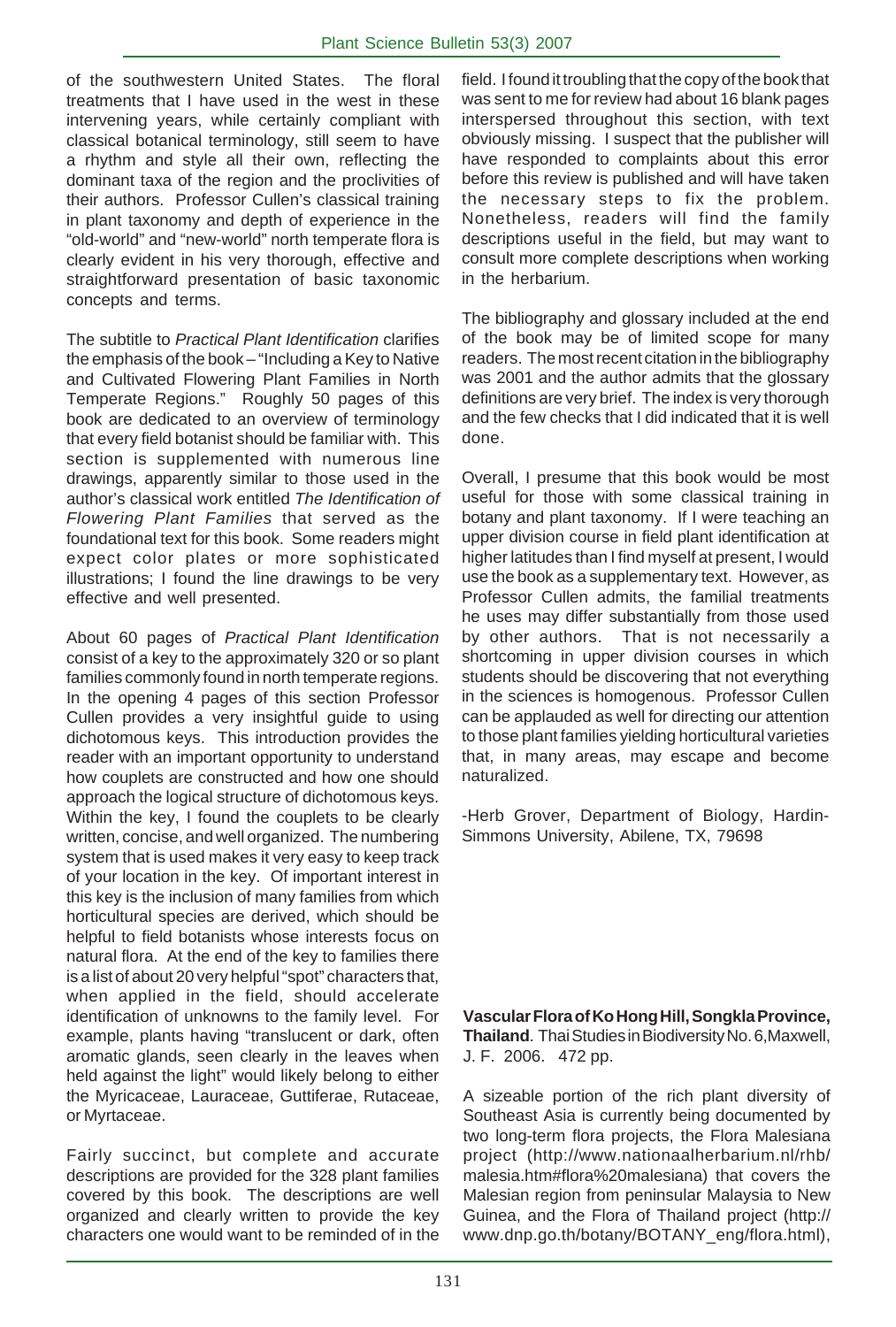which documents the flora of that single country. Both projects have been in progress for decades, and proceed slowly because of the large number of species involved, the small number of taxonomic specialists, and the fact that many groups have never received taxonomic revisionary treatment of any kind. While we wait for these works to be completed, it's essential to have "snapshots" of the plant diversity of the region, where ecological and conservation studies often must nevertheless proceed, requiring knowledge of the local flora and a way to identify species.

From the juncture of the geographic areas covered by these two flora projects now comes a new "florula" of Ko Hong Hill in Songkhla Province of southern Thailand, by botanist J. F. Maxwell. Florulas are nothing new, but the preponderence of recent ones have been from the Neotropics. Ko Hong Hill, as the author notes, is an area of about 13 km<sup>2</sup> located near the campus of Prince of Songkhla University outside the city of Hat Yai. It is an area of largely secondary and disturbed forest interspersed with rubber plantations, yet a diverse flora of nearly 600 native species, representing 130 families of vascular plants, remains. For comparison, the flora of Barro Colorado Island in Panama, as enumerated by Croat (1978), comprises 1350 species, but from a slightly larger area of ca. 16.6 km2, and from habitat with less recent disturbance.

The book begins with a brief description of the geography, climate, and vegetation of the area, and then proceeds to presentation of a series of seven family keys. The species are then enumerated by family more or less on the Bentham and Hooker system, plus the system of Tagawa and Iwatsuki (1971) for the pteridophytes. Each family treatment includes a brief family description, keys to genera if more than one genus is present, and then descriptions of individual species, arranged alphabetically. If more than one species of a particular genus is present, a key is given to distinguish those as well. Succinct, but detailed and parallel species descriptions are provided, together with brief notes on abundance, habitat, phenology, taxonomic problems, and local names. A list of references cited, 41 black and white line drawings of mostly weedy species, an index to taxonomic names, and color photographs of 39 additional species by Charan Leeratiwong conclude the work. The latter include photographs of *Barringtonia rimata*, a species of Lecythidaceae known only from this locality, and *Bolbitis malaccensis*, reported here as new to the flora of Thailand.

From this treatment it is possible to quantify floristic diversity of the area at several levels. Families

represented by ten species or more are the Poaceae (51), Euphorbiaceae s. l. (46), Rubiaceae (43), Fabaceae (38, of which 8 are mimosoids and 6 caesalps), Cyperaceae (30), Moraceae (22), Asteraceae (15), Myrtaceae (12), Melastomataceae (12), and Convolvulaceae (12). Dipterocarpaceae and Fagaceae, at three species each, are notably species-poor, perhaps the result of logging of these desirable timber species before the floristic inventory was carried out. Genera represented in the flora by five or more species are *Ficus* (16), *Cyperus* (10), *Eugenia* (9), *Hedyotis* (7), *Mallotus* (6), *Fimbristylis* (6), *Ipomoea* (6), *Psychotria* (5), *Salacia* (5), and *Diospyros* (5). All told, the author describes and distinguishes 637 vascular plant taxa from Ko Hong Hill; this total includes four additional varieties of species present in the flora area, and about 44 species not native to Thailand.

Production of this flora was largely carried out while the author was on the faculty of Prince of Songkhla University in the 1980s. As the author explains in the Preface, the flora was initially produced in mimeographed form in 1986, before the widespread availability of word processors. Thus in order to produce this flora for publication it was necessary to re-type the entire manuscript. The editor of Thai Studies in Biodiversity, Dr. Warren Brockelman, is to be commended for encouraging publication of the work and helping to arrange for a typist to undertake this monumental enterprise. Regrettably, in spite of great effort, several printing and production errors occurred. The text of page 198 appears as well on page 224 and on page 233; the part of the key to genera of Rubiaceae on page 153 is printed so that the names of the genera have been cut off; and Figure 21 of *Globba fasciata* is repeated in the place of Figure 22, which should show *Zingiber zerumbet*. To aid in using this work, I have appended copies of the missing text and figure to this review for those interested in purchasing the book for its bargain price of 400 Thai baht (about US\$13), although by now the missing pages may also be available from the Editor.

*Vascular Flora of Ko Hong Hill* has tremendous value as a teaching and research tool. The family keys are useful for teaching students in plant systematics. Because the flora includes a large number of species of disturbed and secondary growth areas, the work will be useful for identification of plants of such habitats throughout Southeast Asia. For students of tropical floras and tropical ecology more widely, this work provides, indirectly, a window into the effects of clearing and disturbance on what was once primary lowland rainforest in this region of the Asian tropics. Finally, the work should pave the way for plant identification-dependent studies in ecology and conservation, and perhaps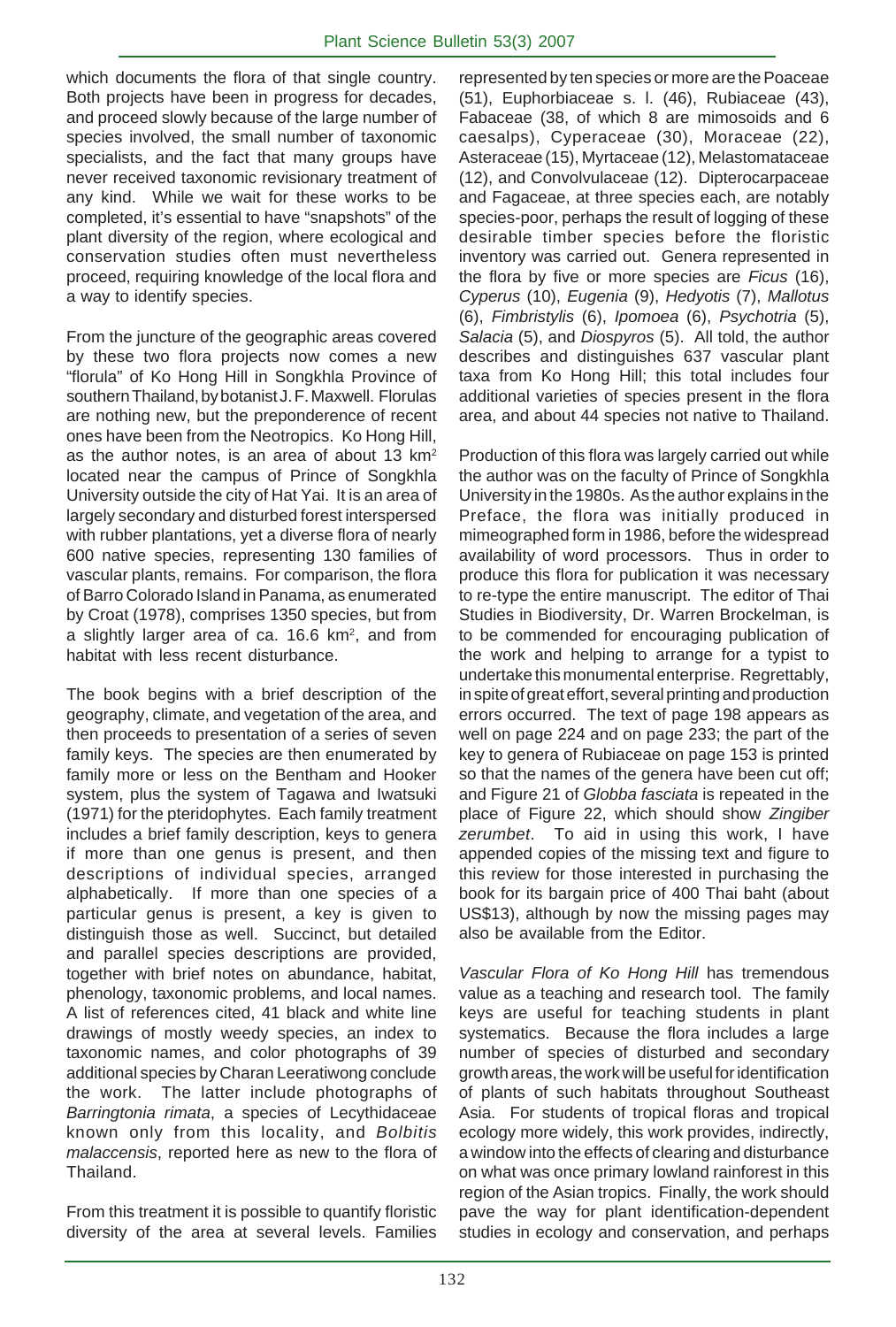# **Plant Science Bulletin 53(3) 2007**

inspire similar "florulas" to be prepared for neighboring areas. I highly recommend it.

[Note: In the interests of full disclosure I want to add that I read and made corrections on a draft of this book before it was published.]

—David M. Johnson, Department of Botany-Microbiology, Ohio Wesleyan University, Delaware, Ohio 43015.

### References Cited

Croat, T. B. 1978. Flora of Barro Colorado Island. Stanford University Press, Stanford, CA.

Tagawa, M., & K. Iwatsuki. 1979. Pteridophytes. Flora of Thailand 3:1, 1-4; 639 pp.

### Editors note:

Corrections/queries for material on manuscript pages 153, 224 and 233 and missing/misprinted mansucrip pages 156, 227, 236, an 438 may be obtained directly from Dr. Johnson.

**Encyclopedia of Evolution***.* Stanley A. Rice. 2007, Facts on File Science Library. New York, NY, USA

Stanley A. Rice, a plant biologist at Southeastern Oklahoma State University, has published a new encyclopedia of evolution that should be of interest to biologists and general readers. It may not be as useful for a practicing evolutionary biologist, as there is a great deal of emphasis on current 'hot topics' concerning the teaching of evolution and on the evolution of humans, with less attention paid to deeper issues in the field. It would be a very good reference for someone teaching undergraduate courses on evolution, and would be handy for teachers looking for biographies of scientists from Gregor Mendel to Richard Dawkins and Carl Woese.

The work contributes to the sparse collection of encyclopedias of evolution, the latest being the two volume set edited by Mark Pagels. Before the Pagels work, the only 'encyclopedia' of evolution was Grzimek's Encyclopedia of Evolution. Unlike the Pagels edition, Rice is author of most of the articles so that the prose of the work tends to flow together better than these pervious works.

A major theme of Rice's work is the contemporary debate on evolutionary theory and its competitors, with intelligent design (ID) being the foremost of these alternative ideas. This emphasis is due to the

rise in popularity of ID and Rice does a good job of debunking this well-worn case of pseudoscience. Rice includes extensive entries on different types of creationism, natural theology, ID, and the Scopes trial to bolster his claims that ID does not belong in the science classroom. Under the ID entry, for example, Rice successfully critiques the claims of ID theorists like Michael Behe of Lehigh University with a step-by-step refutation of his specific claims. Some of the entries dealing with creationism seem too tangentially related to evolution, though. For example, Rice gives us a detailed breakdown of the fallacies in the movie *Gone with the Wind* in the entry for the Scopes trial. While this addition is done in good spirit, I am unsure if many undergraduates have actually seen this movie, so it may not be that useful in the teaching arena.

Rice also includes detailed entries on all aspects of human evolution and the scientific personalities associated with major fossil humanoid discoveries such as the Leakeys and Donald Johanson, discoverer of the Austalopithecine "Lucy" (*Autralopithecus afarensis*). There is even an excellent entry on the Flores Island people, the controversial genus of *Homo* found recently in Indonesia. Rice presents both sides of the story in this case, showing how evolutionary science is a dynamic, engaging field. As students are naturally interested in their own origins, this book would be useful in introducing the complex subject of human evolution to undergraduates.

Plant biologists would be especially heartened by the fine explanation on hybridization in the encyclopedia, especially because it does not even warrant a separate entry in the Pagel's earlier work. Rice includes examples of hybridization from across the plant literature, from Rieseberg's work on *Helianthus* spp. to the complicated hybrids arising in *Quercus.* One of the only shortfalls of this particular entry is the sparse 'Further Reading' section, with only a single reference supplied.

As with any reference work, a reviewer is bound to have complaints about what entries are missing or are extraneous. While Rice's work contains entries on many prominent and contemporary scientists, there are some noticeable exceptions. For example, among living biologists, Lynn Margulis and Richard Dawkins are given large entries, perhaps because of their roles in popularizing evolutionary science. Notably missing is an entry on George C. Williams, whose book, Adaptation and Natural Selection, is still a fine exposition of how evolution works and why group selection arguments are difficult to maintain. Two other exceptions are the omissions of Karl Pearson and William Bateson, two scientists responsible for much of the foundations of population genetics. Although their quarrels were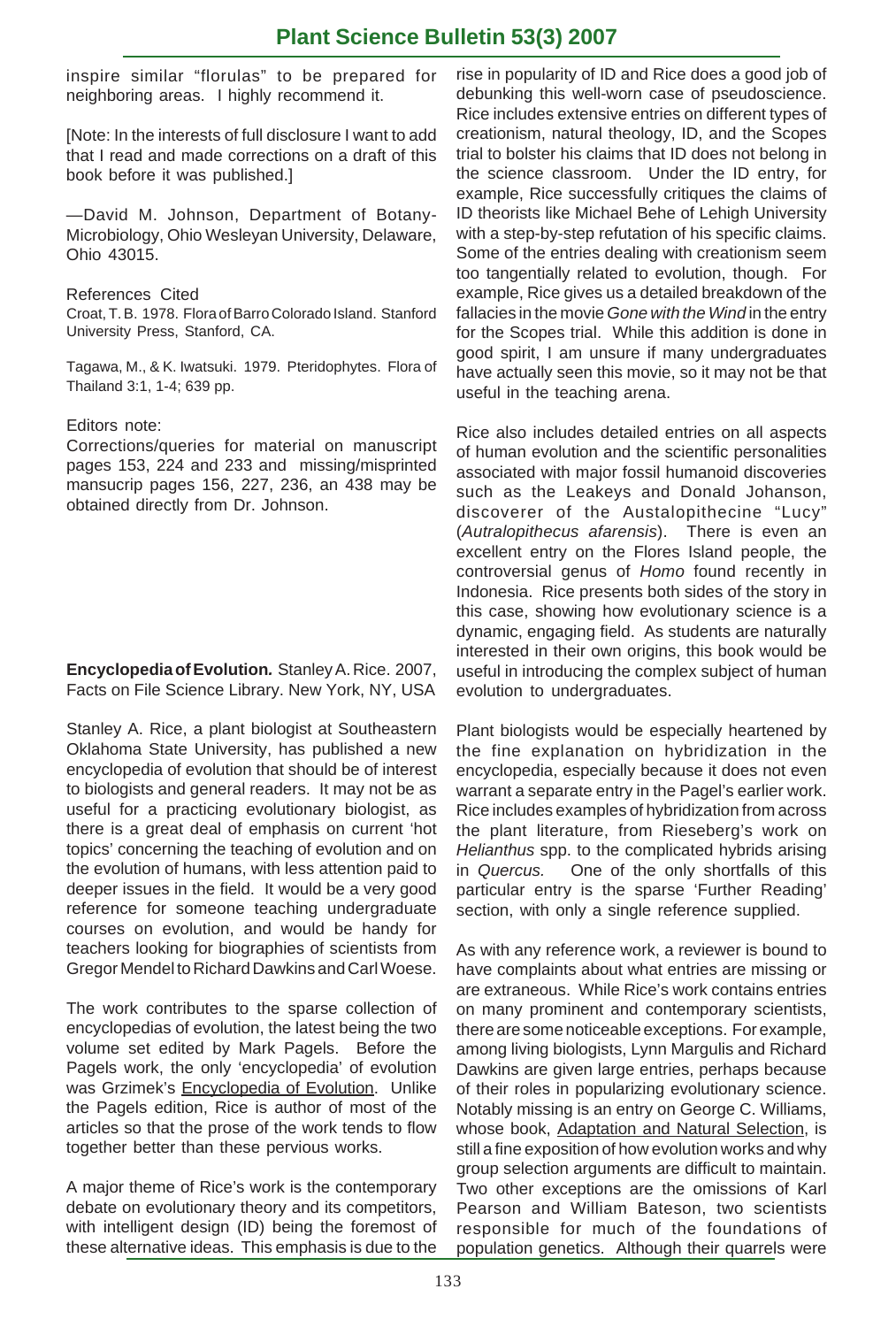# **Plant Science Bulletin 53(3) 2007**

quite serious, the tension between their two camps brought forth a great deal of empirical data that helped fuel the more sophisticated positions of Ronald Fisher and Sewall Wright. Moreover, although population genetics is given an entry, Hardy-Weinberg equilibrium is not – this omission may be difficult for students because their first foray into population genetics usually begins with a muchdreaded derivation of this famous formula. Finally, unlike the Pagels edition, Rice does not include annotated entries at all, which are very useful for undergraduates or scientists not familiar with specialized literature on certain topics.

One fine addition to the general list of entries is a summary, listed by chapter, of Darwin's Origin of Species. As one who had to read the entire work in college, and who can't remember much of it now, I can appreciate this synopsis, because it emphasizes the most important parts of each chapter. Conveniently, Rice also cross-references entries from the encyclopedia as they turn up in Darwin's text. For example, in chapter six, which famously deals with difficulties in the theory of natural selection, Rice includes a cross-reference to an entry on 'Intelligent Design' right before Darwin deconstructs the apparently irreducibly complex structures making up the vertebrate eye and wings. This small detail helps us appreciate that ID and the 'irreducibly complex' argument is really William's Paley's 200 year-old argument fashioned in a way to make it palatable to a modern audience.

This work would be a fine addition to any teacher's library. It would also be appropriate for the layperson who would like to explore the subject of evolution in more detail. The author writes in an engaging style and the biographies, in particular, are quite good. I found myself learning a great deal about each scientist just by leafing through the volume at the breakfast table. Again, this work may not be suitable for the specialist in evolutionary biology, but should help the general reader understand the broad sweep of evolutionary thought and the recent misguided efforts to introduce intelligent design and creationism into the science curriculum.

- Andrew C. McCall, Department of Biology, Denison University.

### References

Mark Pagels (ed.) 2002. Encyclopedia of Evolution, Oxford University Press, Oxford, UK

Bernhard Grzimek (ed.). 1976, Grzimek's Encyclopedia of Evolution. Van Nostrand Reinhold Co. New York, NY, USA

# **Books Received**

If you would like to review a book or books for PSB, contact the Editor, stating the book of interest and the date by which it would be reviewed (15 January, 15 April, 15 July or 15 October). E-mail

psb@botany.org, call, or write as soon as you notice the book of interest in this list because they go quickly! - Editor

**Amazing Rare Things: The Art of Natural History in the Age of Discovery.** Attenborough, David, Susan Owens, Martin Clayton, and Rea Alexandratos. 2007. ISBN 978-0-300-12547-4 (Cloth, US\$37.50) 224 pp. Yale University Press, P.O. Box 209040, New Haven, CT 06520-9040.

**Anatomy of Flowring Plants: An Introduction to** Structure and Development, 3<sup>rd</sup> ed. Rudall, Paula 2007. ISBN 978-0-521-69245-8. (Paper US\$39.99) 145 pp. Cambridge University Press, 32 Avenue of the Americas, New York, NY 10013.

**Botanical Progress, Horticultural and Cultural Changes.** Conan, Michel and W. John Kress (eds) 2007. ISBN 0-88402-327-3 (Paper US\$40.00) 278 pp. Harvard University Press, 79 Garden Street, Cambridge, MA 02138.

**Chickpea Breeding & Management**. Yadav, S.S., R. Redden, W. Chen and B. Sharma (eds) 2007. ISBN 13: 978-1-84593-213-8 (Cloth US\$198.00) 638 pp. CABI North America, 875 Massachusetts Avenue, 7<sup>th</sup> Floor, Cambridge, MA 02139.

**Contemporary Garden Aesthetics, Creations, and Interpretations**. Conan, Michel (ed.) 2007. ISBN 0-88402-325-7 (Paper US\$35.00) 265 pp. Harvard University Press, 79 Garden Street, Cambridge, MA 02138.

**A Field Guide to Ferns of Northeastern and Central North America, 2nd ed.** Cobb, Boughton, Elizabeth Farnsworth, and Cheryl Lowe. 2005. Peterson Field Guide Series ISBN 0-618-39406-0 (Paper US\$ 20.00) 417 pp. Houghton Mifflin Company, 215 Park Street, New York, New York 10003.

**Flora of the Santa Ana River and Environs with References to World Botany**. Clarke, Oscar F., Danielle Svehla, Greg Ballmer, and Arlee Montavalo. 2007. ISBN 978-1-59714-050-8. (Paper, US\$29.95) 496 pages. Heyday Books. P.O. Box 9145, Berkeley, CA 94709.

**Flow Cytometry with Plant Cells: Analysis of Genes, Chromosomes, and Genomes.** Dole•el, Jaroslav, Johann Greilhuber, and Jan Suda (eds). 2007. ISBN 978-3-527-31487-4 (Cloth US\$190.00) 454pp. Wiley-VCH Verlag GmbH & Co. KGaA, Weinheim, Germany.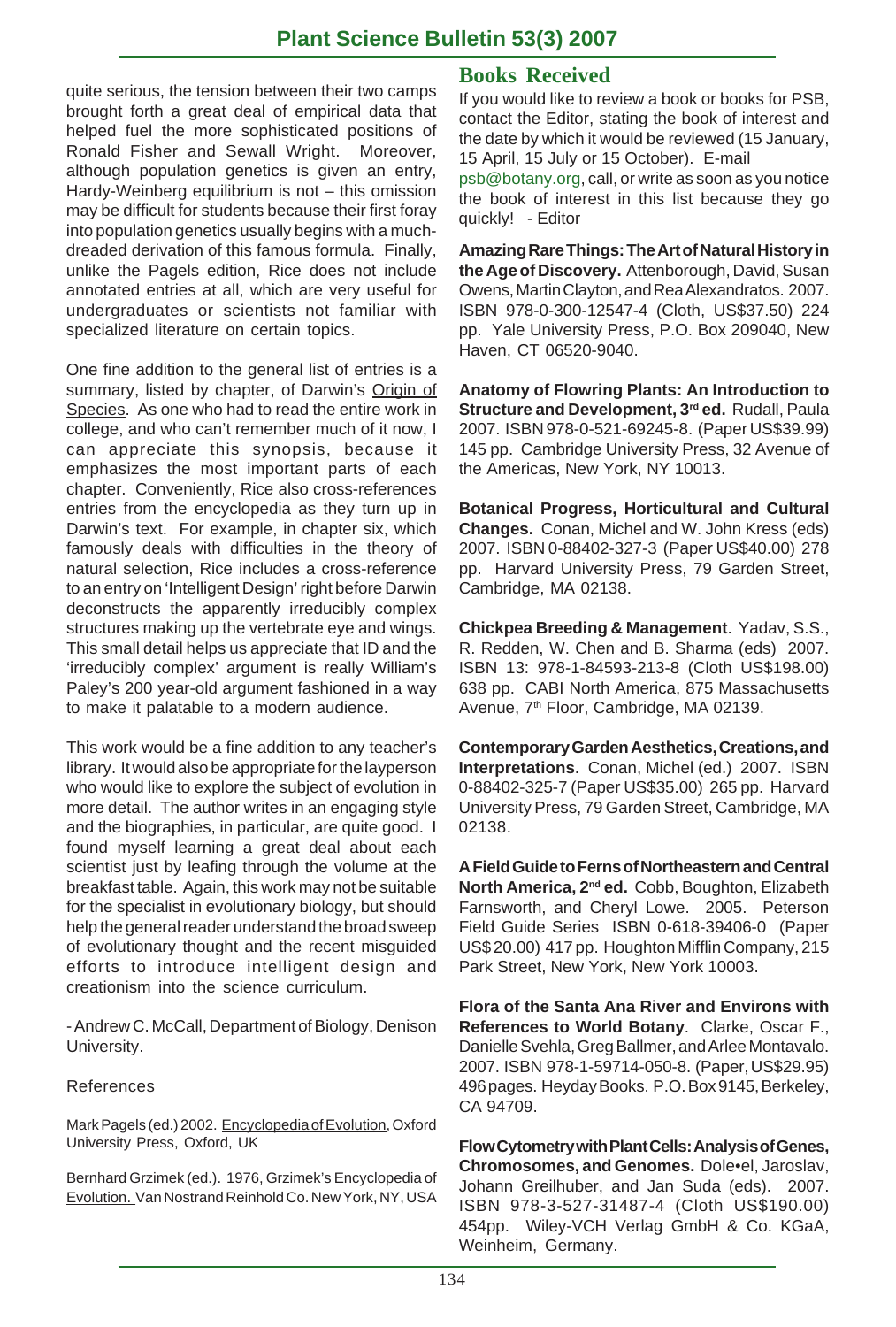# **Plant Science Bulletin 53(3) 2007**

**Greenhouse Gas Sinks.** Reay, D., C.N. Hewitt, K. Smith and J. Grace (eds) 2007. ISBN 978-1-84593- 189-6 (Cloth US\$160.00) 290 pp. CABI North America, 875 Massachusetts Avenue, 7<sup>th</sup> Floor, Cambridge, MA 02139.

**Handbook of Molecular Technologies in Crop Disease Management.** Vidhyasekaran, P. 2007. ISBN 1-56022-266-2 (Paper US\$54.95) 462 pp. Haworth Food & Atricultural Products Press, 10 Alice Street, Binghamton, New York 13904-1580.

**Hawai'I the Fires of Life: Rebirth in Volcano Land.** Smathers, Garrett A. and Dieter Mueller-Dombois. 2007. ISBN 1-56647-818-9. (Paper US\$14.95) 141 pp. Mutual Publishing, LLC, 1215 Center Street, Suite 210, Honolulu, Hawaii 96816.

**Mint: The Genus** *Mentha***.** Lawrence, Brian M. (ed) 2007. ISBN 0-8493-0779-1 (Cloth, US\$129.95)556 pp. CRC Press, Taylor & Francis Group, 6000 Broken Sound Parkway NW, Suite 300, Boca Raton, FL 33487-2743.

**MycoAlbum CD: Introductory Mycology – Laboratory Review. Instructor's Version.** Barron, George L. 2006. ISBN 0-920370-02-0 (CD US\$35.00) MycoGraphics, P.O. Box 21042, Canada Post, 35 Harvard Rd, Guelph, Ontario N1G 3A0, CANADA.

**Performance and Appropriation: Profane Ritual in Gardens and Landscapes.** Conan, Michel. 2007. ISBN 0-88402-313-3 (Paper US\$40.00) 227 pp. Harvard University Press, 79 Garden Street, Cambridge, MA 02138.

**Plant Mitochondria: Annual Plant Reviews, Volume 31.** Logan, David C (ed) 2007 ISBN 978-1-4051- 4939-6. (Cloth US\$199.99) 342 pp. Blackwell Publishing, 2121 State Avenue, Ames, IA, 50014- 8300.

**Plant Solute Transport** Yeo, Anthony R. and Timothy J. Flowers. 2007. ISBN 1-4051-399-1. (Cloth US\$199.99) 405 pp. Blackwell Publishing, 2121 State Avenue, Ames, IA, 50014-8300.

**The Ribbon of Green: Change in Riparian Vegetation in the Southwestern United States.** Webb., Robert H., Stanley A. Keake, and Raymond M. Turner. 2007. ISBN 0-8165-2589-9 (Cloth US\$75.00) 480 pp. The University of Arizona Press, 355 S. Euclid Avenue, Suite 103, Tucson, AZ 85719.

**Sacred Gardens and Landscapes: Ritual and Agency.** Conan, Michel. 2007. ISBN 0-88402-305- 2 (Paper US\$35.00) 314 pp. Harvard University Press, 79 Garden Street, Cambridge, MA 02138.

**Seeds: Biology, Development and Ecology.** Adkins, S.W., S. Ashmore and S.C. Navie. 2007. ISBN 13: 978-1-84593-197-1. (Cloth US\$199.00) 440 pp. CABI North America, 875 Massachusetts Avenue, 7<sup>th</sup> Floor, Cambridge, MA 02139.

**Senescence Processes in Plants: Annual Plant Reviews Volume 26.** Gan, Susheng (ed) ISBN 978- 1-4051-3984-7. (Cloth US\$199.99) 332 pp. Blackwell Publishing, 2121 State Avenue, Ames, IA, 50014-8300.

**Tumeric: The Genus** *Curcuma***.** Ravindran, P.N., K.Nirmal Babu, and K. Sivaraman. 2007. ISBN 0- 8493-7034-5 (Cloth US\$149.95) 484 pp. CRC Press, Taylor & Francis Group, 6000 Broken Sound Parkway NW, Suite 300, Boca Raton, FL 33487- 2743.

**Wild Orchids of the Northeast: New England, New York, Pennsylvania, and New Jersey.** Brown, Paul Martin. 2006. ISBN 978-0-8130-3034-0 (Flex US\$29.95) 392 pp. University Press of Florida. 15 NW 15th Street, Gainesville, FL 32611-2079.

**100 Years of Change in the Distribution of Common Indiana Weeds.** Overlease, William, and Edith Overlease. 2007. ISBN 1-55753-419-5 (Cloth, US\$92.95) 270 pp. Purdue University Press, South Campus Courts, Building E, 509 Harrison Street, West Lafayette, IN 47907.

# **BSA Contact Information**

All inquiries for the BSA Business Office should be directed to:

 Executive Director: William Dahl and / or Administrative Coordinator: Wanda Lovan

 BSA Business Office Botanical Society of America, Inc. 4475 Castleman Avenue P.O. Box 299 St. Louis, MO 63166-0299

 Voice: 314-577-9566 FAX: 314-577-9515 E-mail: bsa-manager@botany.org Office hours are 7:30 am to 4:30 pm Central Time http://www.botany.org/

President: Pamela Soltis psoltis@flmnh.ufl.edu

All inquiries about the Botany 2004 meeting (and any other future meeting) should be directed to:

 Mrs. Johanne Stogran, Meetings Manager. Email: johanne@botany.org or meetings@botany.org Voice: 614-292-3519 Fax: 614-247-6444 http://www.botanyconference.org/